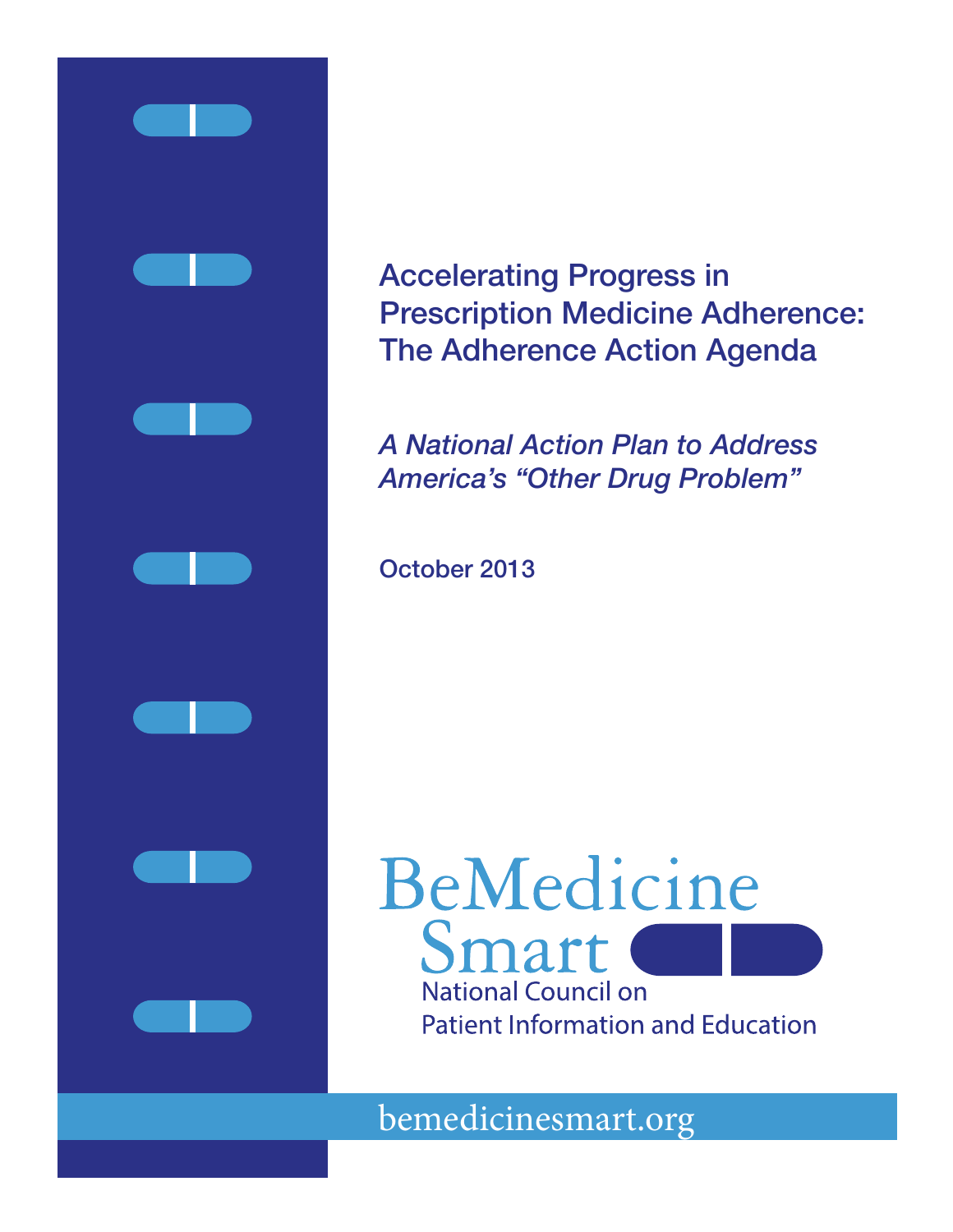Copyright © 2013 by National Council on Patient Information and Education.

All rights reserved. No part of this report may be reproduced or utilized in any form or by any means, electronic or mechanical, including photocopying, recording, or by any information storage or retreival system, without permission in writing from the publisher. Inquiries should be addressed to:

National Council on Patient Information and Education 200-A Monroe Street Suite 212 Rockville, MD 20850-4448 301-340-3940

Printed in the United States of America.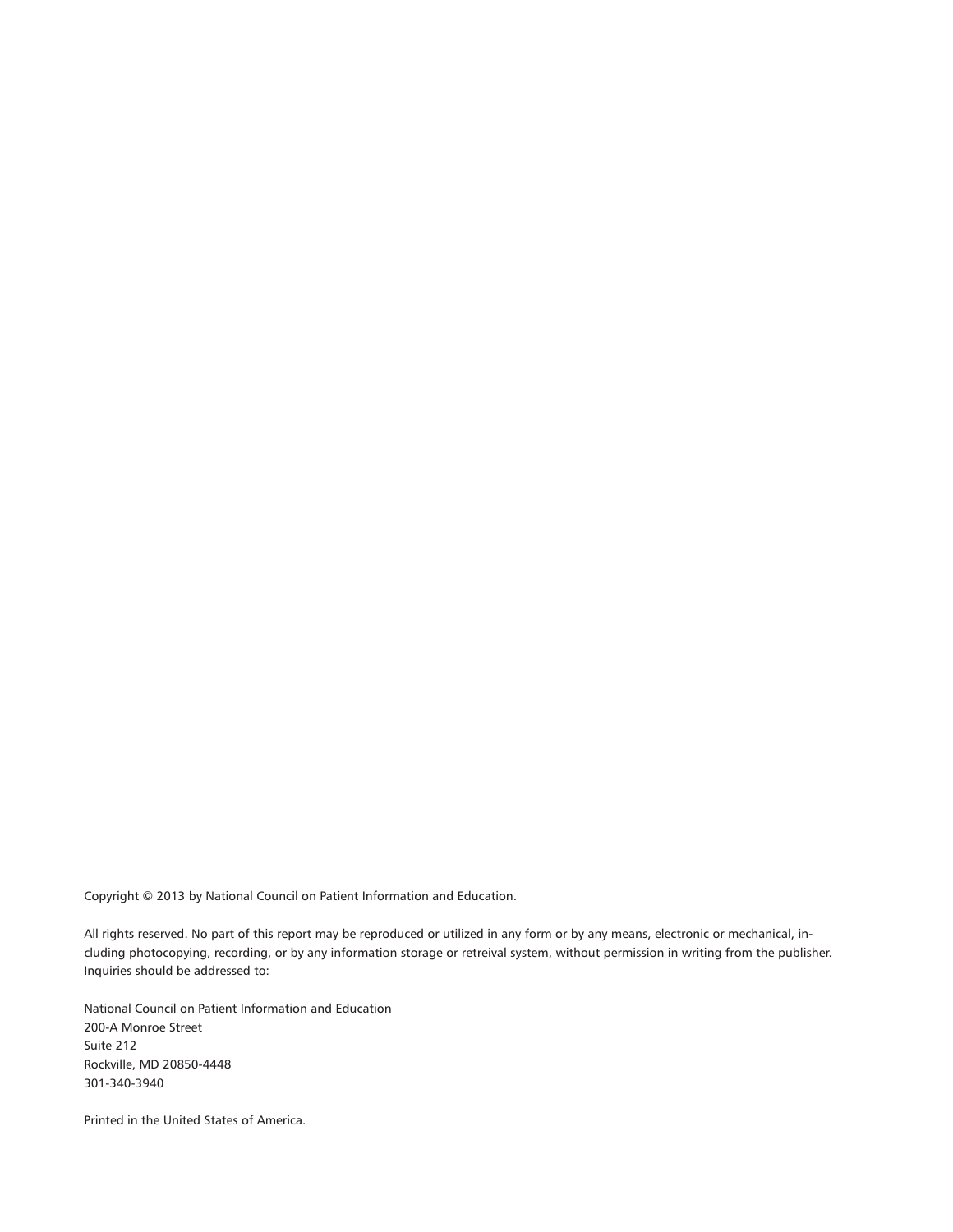## **Contents**

- Preface
- Executive Summary
- Introduction
- Multiple Chronic Conditions and Medication Adherence: The Perfect Storm
- 16 Key Factors Behind Poor Adherence: What's New?
- The Triggers for Action
- Advancing Medicine Adherence With a Focus on Multiple Chronic Conditions: The New *Adherence Action Agenda*
- *Adherence Action Agenda* Members
- References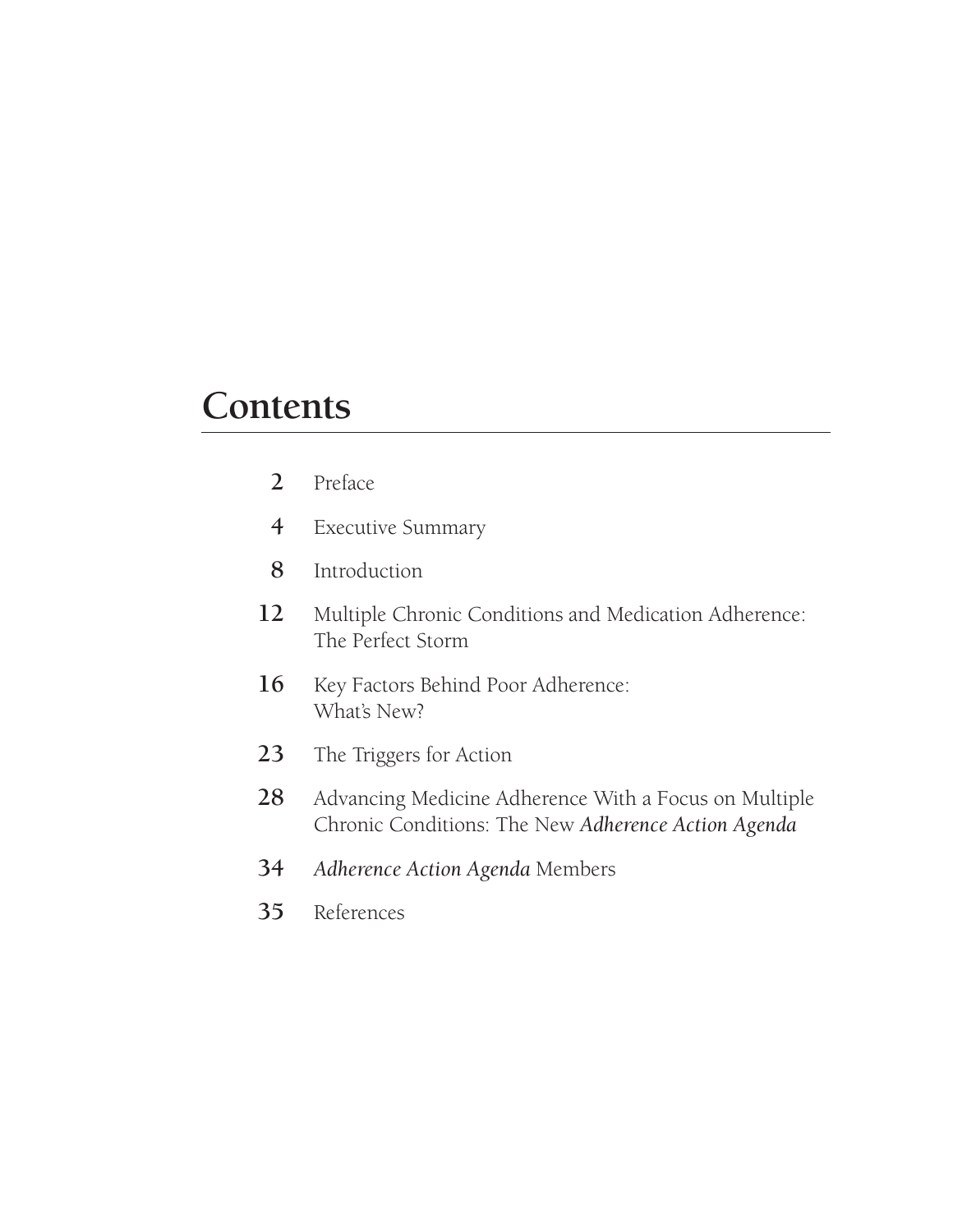# **Preface**

Lack of prescription medicine adherence can be considered America's "other drug problem," leading to unnecessary disease progression, disease complications, reduced functional abilities, a lower quality of life, and even possibly premature death. Such downstream effects also increasingly contribute to our overall national health expenditures. That is why in 2007, the National Council on Patient Information and Education (NCPIE) issued *Enhancing Prescription Medicine Adherence: A National Action Plan*. Calling for a national mobilization to reduce the adverse health and economic consequences associated with this pervasive public health threat, the report documented the numerous behavioral, social, economic, medical, and policyrelated factors that contribute to patients not taking their medicines as prescribed and released a ten-step blueprint for action across the continuum of care—from diagnosis through treatment, and follow-up patient care and monitoring.

Since NCPIE's national action plan was released six years ago, there has been significant progress in meeting many of the priorities called for in the report, especially in the areas of public education, new resources for health providers, and public policy initiatives. Such progress represents good news, even as we anticipate that America's "other drug problem" will take on new dimensions due to a dramatic rise in the number of older Americans and a dramatic increase of costly age-related chronic illnesses. Already the number of adults aged 65 and over increased from 35 million in 2000 to 40 million in 2010 (a 15% increase) and it is estimated that as many as 55 million Americans will be over the age of 65 by 2020.<sup>1</sup>

Because aging is directly correlated with the increased prevalence of chronic disease, the United States is witnessing an epidemic of persons with multiple chronic conditions. As a result, a growing number of Americans are now taking numerous prescription medicines on a daily basis, often see more than one prescriber, and thus are at significantly higher risk for drug-drug interactions, adverse events and medication errors. Looking specifically at the nation's health care bill, researchers and public health experts put the avoidable costs associated with mismanaged medication use among patients with multiple chronic conditions at \$1.3 billion a year,<sup>2</sup> an amount that will only increase unless the quality of medication prescribing and medication use—including medicine adherence—is substantially improved.

Recognizing the high costs of caring for Americans with multiple chronic conditions, the Department of Health and Human Services (HHS) convened a working group to address this challenge, especially in light of related Patient Protection and Affordable Care Act (ACA) initiatives, and in 2010, published a strategic framework for federal efforts to improve the health of individuals living with concurrent chronic diseases. But while HHS has elevated multiple chronic conditions as a priority concern, what remains lacking is a clearer understanding of the inter-relationship between multiple chronic conditions and poor adherence, a linkage that may represent a major public health threat.

To document what is at stake, NCPIE convened representatives of 22 professional societies and voluntary health organizations, government agencies and industry leaders to review the state of adherence today and identify the major challenges for the future. Their comprehensive assessment led to a consensus that confronting the combined threat of poor prescription medicine adherence and higher rates of multiple chronic conditions requires priority attention and action—before the predicted increase of multiple chronic conditions overwhelms the health care system.

This report presents the findings of NCPIE's new comprehensive review, providing up-to-date information on the state of prescription medicine adherence in the U.S., the extent and impact of multiple chronic medical conditions on appropriate medicine use, and what may materialize in terms of excess morbidity, mortality and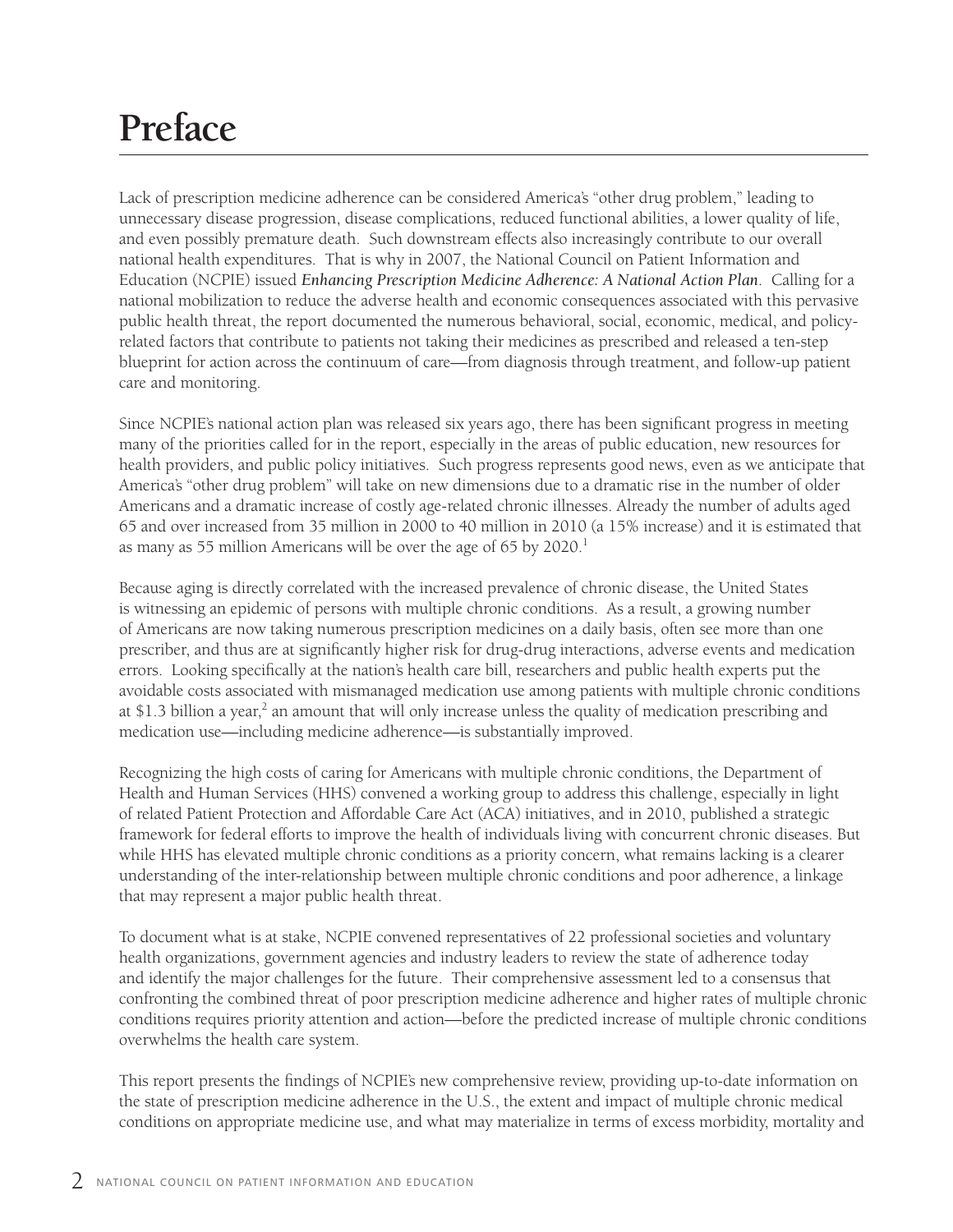rising health care costs if steps are not taken quickly to improve patient adherence among Americans coping with two or more chronic illnesses. And because the stakes are so high, the report lays out a new *Adherence Action Agenda* to coalesce stakeholders around the common goal of improving patient adherence to reduce the burden of chronic disease. Ultimately involving the support and active participation of many constituencies the federal government, state and local government agencies, professional societies, healthcare practitioners, health educators, health systems, insurers and patient advocates—it is hoped that this report will serve as a catalyst for action and provide a blueprint for accelerating progress.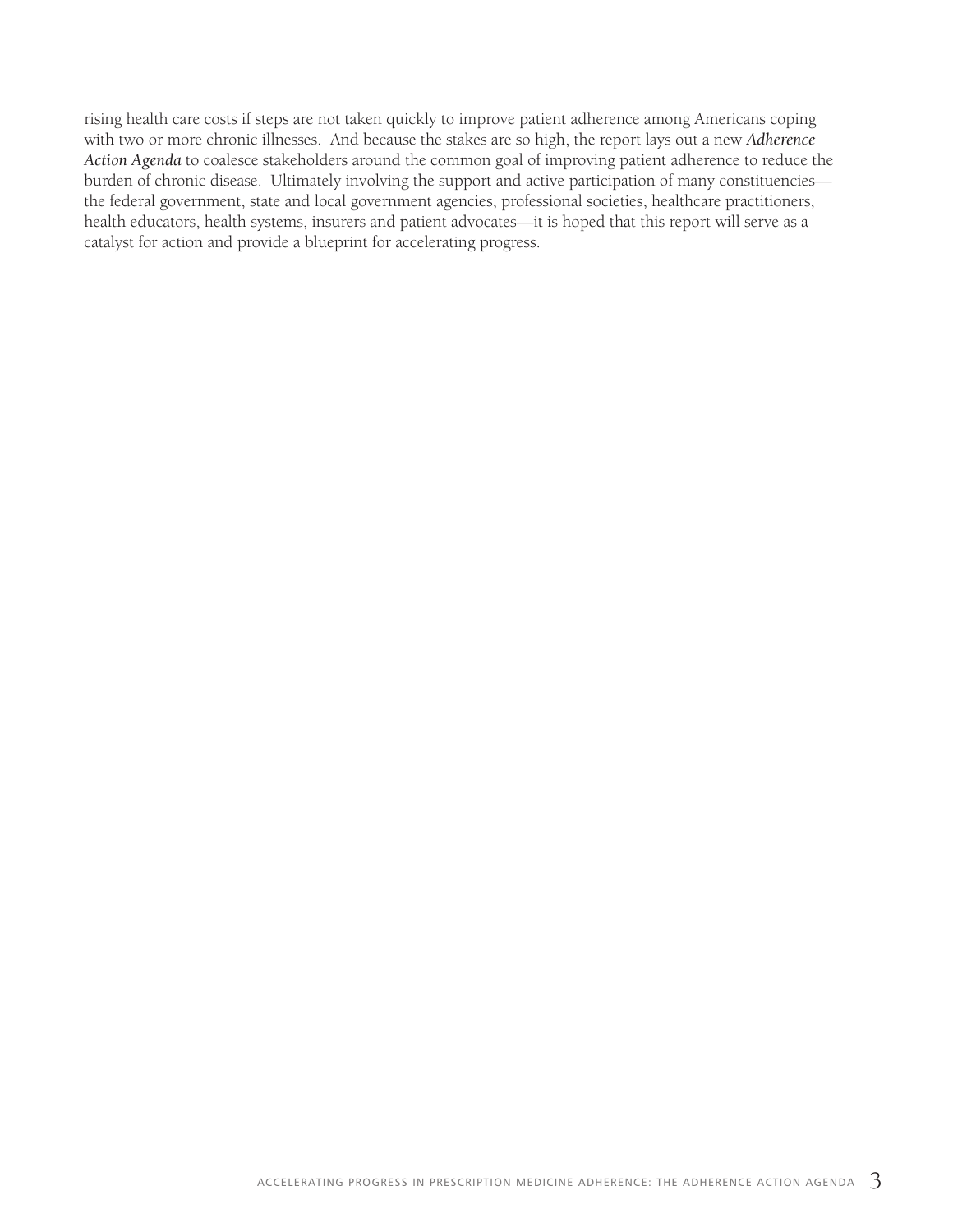## **Executive Summary**

At the same time that medical science has transformed HIV and many cancers into treatable conditions and significantly reduced the burden of chronic diseases like diabetes, many Americans are not benefiting from these treatment advances due to the persistent problem of poor prescription medicine adherence—a pervasive problem the leads to unnecessary disease progression, disease complications, a lower quality of life, preventable deaths, avoidable medical spending and lost work productivity.

To address this complex and multifaceted public health problem, in 2007, the National Council on Patient Information and Education (NCPIE) issued *Enhancing Prescription Medicine Adherence: A National Action Plan*, which defined poor medication adherence as the nation's "other drug problem" and identified ten-action steps to reduce its adverse health and economic consequences. Intended as a catalyst for action, the 2007 report was the genesis for important progress in areas such as public education programs, new resources and tools for health professionals, extensive research and a number of policy initiatives. Adding to these developments, there is now a growing body of evidence on the cost effectiveness of medicine adherence, including a recent report from the Congressional Budget Office (CBO) that credits greater usage of medications by persons enrolled in Medicare Part D drug plans with reduced health care costs.

Yet, even as these important efforts are having an impact, nonadherence in the U.S. continues to be at unacceptable levels and will only be compounded in the days ahead by an aging society and a looming epidemic of age-related chronic diseases. This is especially true of multiple chronic conditions where older adults tend to take multiple drugs on a daily basis, have more than one prescriber, and are at increased risk of drug interactions, adverse events and errors in taking their medicines as prescribed. Thus, it is a necessary time to re-examine the state of medicine adherence, identify the major gaps in current adherence efforts, and create consensus on

those action steps that will have the greatest impact in improving medicine adherence over the next decade.

Towards this end, in the fall of 2012, NCPIE commenced a new initiative called the *Adherence*  Action Agenda or the "A<sup>3</sup> Project," bringing together 22 professional societies and voluntary health organizations, government agencies and industry leaders to review the state of adherence today and identify the major challenges for the future. The comprehensive assessment led to a consensus that confronting the combined threat of poor prescription medicine adherence and higher rates of multiple chronic conditions requires immediate attention and action—before the predicted increase of multiple chronic conditions overwhelms the health care system. The findings of this comprehensive review include the following:

#### **THE U.S. PAYS A HIGH PRICE FOR POOR ADHERENCE**

Based on the latest estimates, half of the estimated 187 million Americans who take one or more prescription medicines—or up to 93.5 million patients—do not take these drugs as prescribed. In fact, studies show that 20% to 30% of prescriptions are never filled by patients, while 50%–60% of medications to treat chronic disease are not taken as prescribed. In terms of the toll in morbidity and mortality, lack of medication adherence is associated with poorer health outcomes, resulting in approximately 125,000 preventable deaths a year and many as 40% of nursing home admissions in people with type 2 diabetes. From the standpoint of the cost to the economy, new research estimates that \$105 billion is wasted annually on medication therapy nonadherence of which 69%—or \$72.5 billion—is spent on hospitalizations. Other findings project that poor medicine adherence, along with suboptimal prescribing, drug administration, and diagnosis, costs the health care system an estimated \$290 billion per year in avoidable medical spending and lost work productivity, translating into 13 percent of total health care expenditures.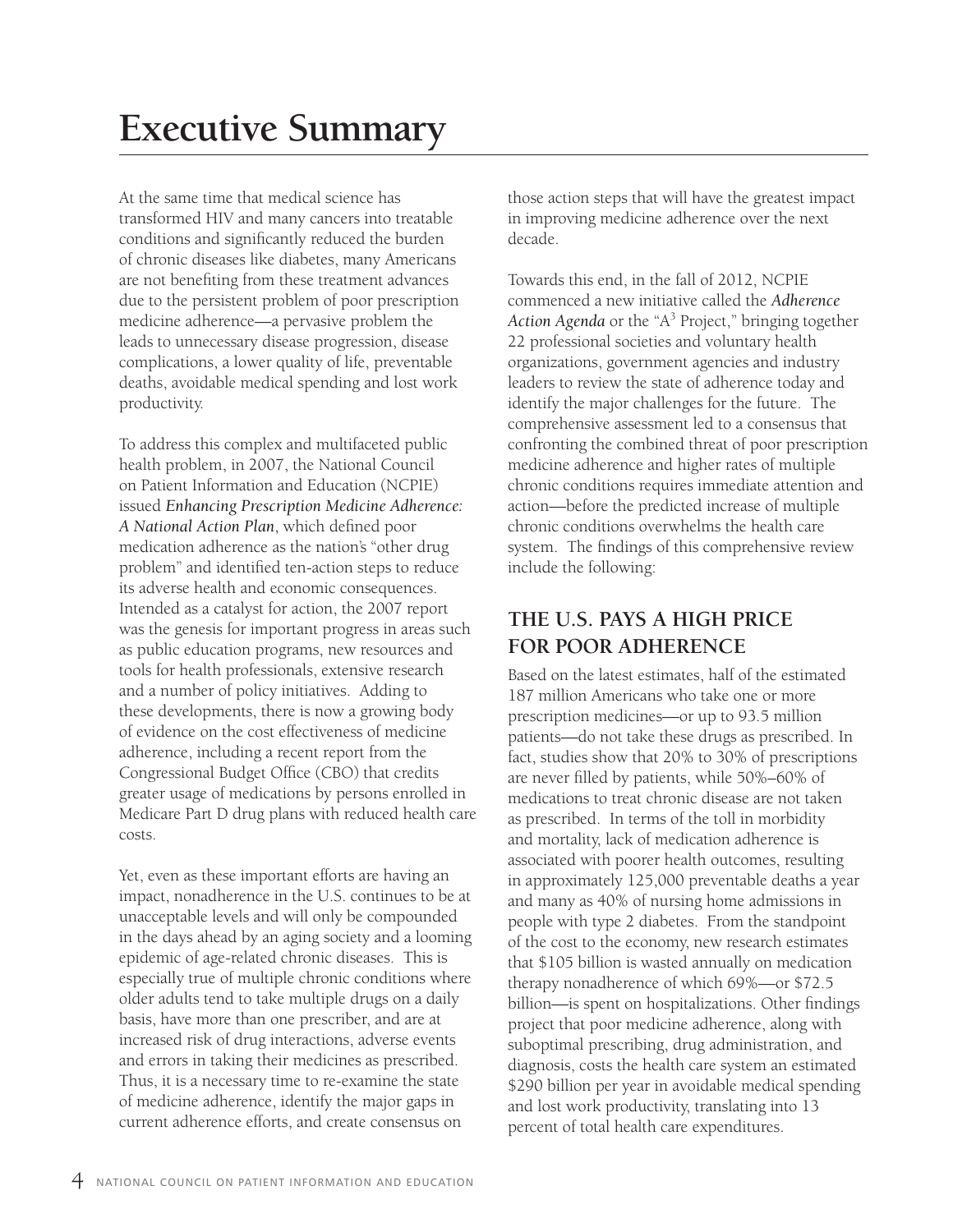### **MULTIPLE CHRONIC CONDITIONS AND POOR MEDICINE ADHERENCE REPRESENT THE PERFECT STORM**

Driven by the aging of the U.S. population and such risk factors as increased obesity, the prevalence of multiple chronic conditions is on the rise along with polypharmacy, defined as the use of multiple medications. Today, 27% of Americans are living with multiple chronic conditions (MCC), including one in 15 children. However, the heaviest burden is among Americans aged 65 and older where recent data show that 68% of Medicare beneficiaries are being treated for at least two concurrent chronic illnesses—or 21.4 million individuals. Among these individuals, the concurrent use of multiple medications to manage coexisting chronic conditions (polypharmacy) is a common occurrence. It is now estimated that 76% of Americans aged 60 and over use two or more prescription drugs and 37% take five or more. Further, studies document a rise in the incidence of drug reactions from 6% in patients taking two medications a day to as high as 50% in patients taking five drugs a day.

Due to the health problems these individuals face, MCC accounts for 66% of the nation's health expenditures and is a major source of Medicare spending. Of the \$300 billion Medicare spent in 2010 on health care, the price tag for treating the 14% of beneficiaries with six or more MCC was over \$140 billion. Almost two-thirds (60%) of these patients required hospitalization, accounting for 55% of Medicare's total spending on hospitalizations, 70% went to the emergency room, and 92% saw a physician with almost half (46%) having 13 or more visits. In all these situations, poor medication adherence is commonplace and puts patients at higher risk for medication-related problems and the costly emergency room visits and hospitalizations that can result.

### **NUMEROUS FACTORS CONTRIBUTE TO POOR MEDICINE ADHERENCE**

Numerous behavioral, social, economic, medical and policy-related factors contribute to the problem and must be addressed if adherence rates are to improve. Some critical concerns raised in the

report are the complexity of the drug regimen, cost-control measures implemented by payers and health systems, the need for patients to visit multiple pharmacies to fill different prescriptions, poor communication between patients and clinicians, and the breakdown in provider communications during the transition of care from the hospital to the outpatient setting.

### **IMPORTANT CHANGES IN THE DELIVERY OF HEALTH CARE HAVE THE POTENTIAL TO IMPROVE MEDICATION ADHERENCE**

The future state of medication adherence will be affected by the move towards a patient-centered health care system through implementation of the Patient Protection and Affordable Care Act (ACA), including efforts to reduce avoidable hospital readmissions, which is driving innovative approaches to medication management. Other important developments include lowering the cost of prescription drugs for participants enrolled in the Medicare Part D prescription drug program; increasing access to Medication Therapy Management (MTM) services, especially for patients with multiple chronic conditions; accelerating the adoption of the care coordination model and patientcentered medical homes; the Medicare Advantage "Star Rating" system and other Medicare quality incentives, which build in a number of adherence measures; and expanded use of health technology, from electronic reminder devices and pharmacybased adherence messaging programs to electronic pillboxes, smartphone apps, health-monitoring devices and e-prescribing. Also of significance, the report cites the move towards an outcomes-based accreditation system for medical residency programs as an important opportunity to integrate medication management and e-prescribing into the curriculum of these programs and to establish medicine adherence skills as core competencies within the curricula of schools of pharmacy, nursing, and other allied health professions.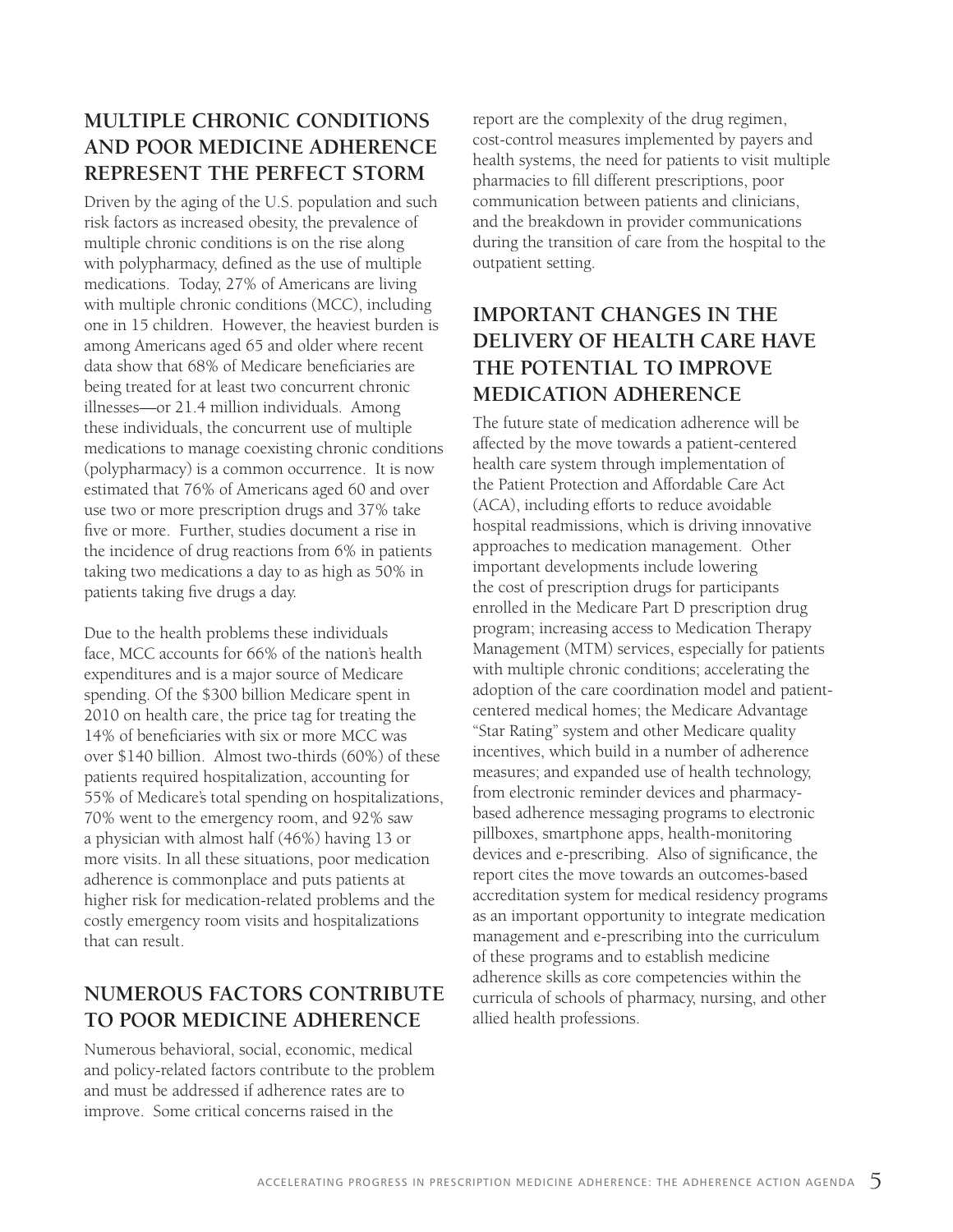### **A NEW** *ADHERENCE ACTION AGENDA*

Based on these findings, NCPIE's new *Adherence Action Agenda* advocates for an increased focus on the overlooked challenge of multiple chronic conditions, where the need for patient adherence is most acute, and lays out these ten policy and programmatic solutions to improve medication adherence:

**1. Establish medicine adherence as a priority goal of all federal and state efforts designed to reduce the burden of multiple chronic conditions.**

Because patient adherence is not viewed as an essential element of government initiatives to reduce the burden of multiple chronic conditions, the report calls for adherence to be integrated throughout the range of efforts now underway through a new HHS Multiple Conditions Strategic Framework to improve health systems change and facilitate new research efforts.

**2. Establish the role of the patient navigator within the care team to help patients with multiple chronic conditions navigate the health care system and take their prescription medicines as prescribed.**

Building on the patient navigator model now used in hospitals and cancer clinics nationwide, the action plan advocates for pairing patients treated for multiple chronic conditions with specially trained adherence navigators who will, in collaboration with patients and caregivers, obtain the patient's medical records, create an accurate medication list, set up medication counseling as needed, schedule timely follow-up physician visits, and facilitate communication between the patient and his or her different physicians.

**3. Promote clinical management approaches that are tailored to the specific needs and circumstances of individuals with multiple chronic conditions.**

Since patients with multiple chronic conditions

differ in the severity of their illnesses, prognosis, and functional status, the report encourages health professionals to adopt the American Geriatric Society's guiding principles for treating older adults with three or more diseases, which calls for eliciting and incorporating patient preferences and choosing therapies that optimize benefits and minimize the harm for older patients.

**4. Incentivize the entire health care system to incorporate adherence education and medication support as part of routine care for MCC patients.**

With research showing that the interactions between patients and their healthcare providers affect how well patients manage their chronic conditions, the report advocates for an expanded investment in patient/provider education and engagement tools to help clinicians implement best practices for medication adherence and counsel their patients on the importance of following treatment plans.

- **5. Eliminate the barriers that impede the ability of patients with multiple chronic conditions to refill their prescription medicines.** One of the reasons patients fail to refill their prescriptions is the need to pick up prescriptions at different times and sometimes at different pharmacies, requiring numerous trips. T o reduce these obstacles, stakeholders support implementing the "pharmacy home" model, which gives patients a single pharmacy point of contact for filling prescriptions, and adopting refill synchronization, which allows patients to fill different prescriptions at one time and therefore, reduce the number of visits they must make to the pharmacy.
- **6. Reduce the cost-sharing barriers for patients by lowering or eliminating patient copayments for prescription medicines used to treat the most common chronic diseases.** The report makes clear that the cost of medications for some patients is a barrier to filling their prescriptions and taking their medicines as prescribed and advocates adopting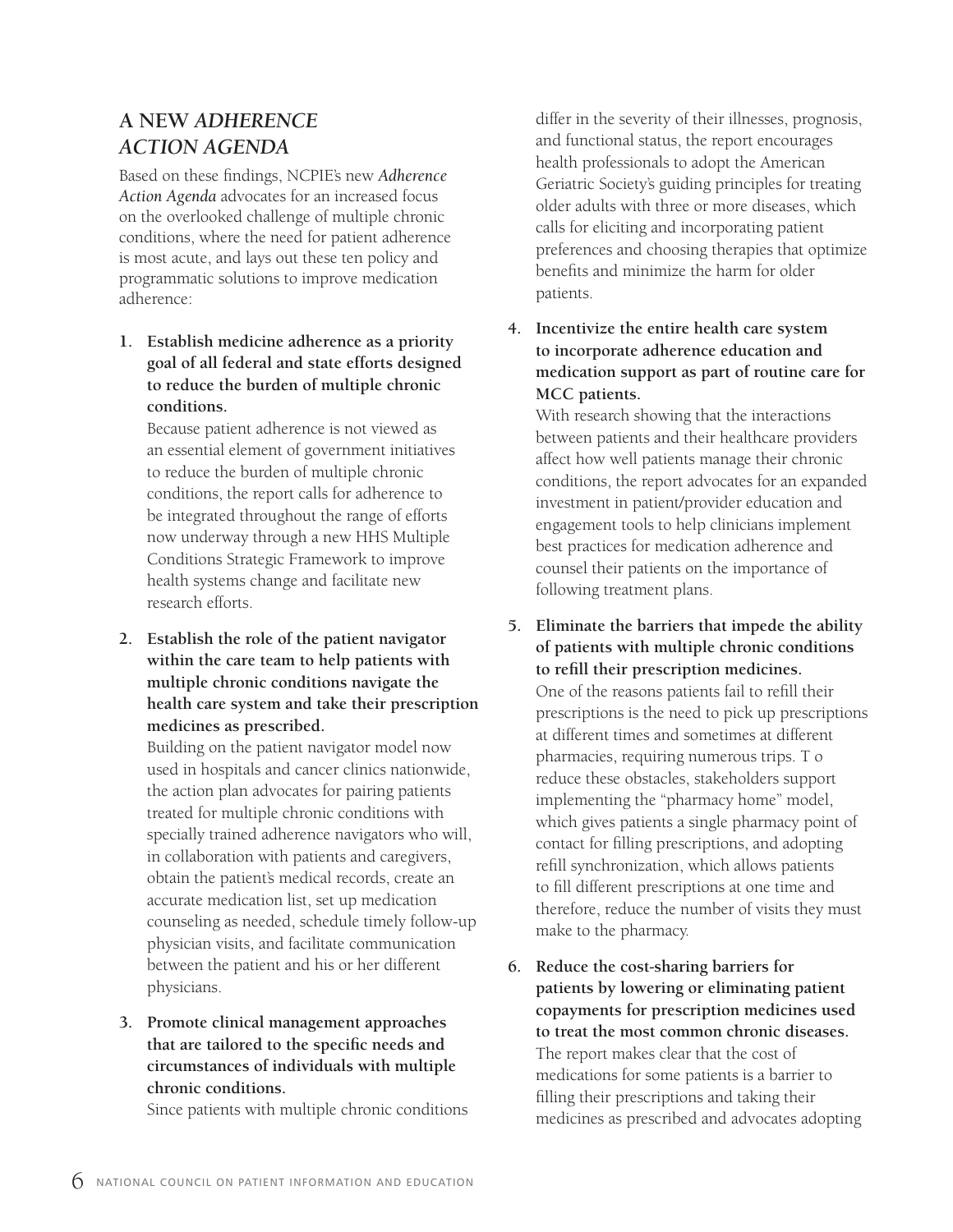policies that will reduce the out-of-pocket costs for medications, especially for patients on multiple prescriptions for chronic conditions.

**7. Accelerate the adoption of new health information technologies that promote medication adherence.**

Because significant innovations in health technology have the potential to improve the flow of timely and complete information on medicine use between patients and providers, the report calls for the swift adoption of new standards for using electronic health records, incentivizing providers to use health information technology to identify patients at risk for medication misuse, and the expanded use of electronic reminders and personal health records to improve medication adherence.

**8. Establish medication adherence as a measure for the accreditation of healthcare professional educational programs.**

Currently, the nation's medical residency programs are moving towards an outcomesbased accreditation system, where medical residents will be evaluated on the basis of required core competencies, including interpersonal skills and communication. From the standpoint of medication adherence, this represents an opportunity to integrate medication management and e-prescribing into the curriculum of medical residency programs and paves the way for establishing medicine adherence skills as core competencies within the curricula of schools of pharmacy, nursing, and other allied health professions and as an accreditation measure.

#### **9. Address multiple chronic conditions and optimal medication management approaches in treatment guidelines.**

Clinical practice guidelines typically focus on managing a specific chronic condition and do not take into account the presence of multiple chronic conditions. The report advocates the accelerated development of updated treatment guidelines where information is included on the most common comorbidities clustering with the incident chronic condition, this can start with the most common combinations of multiple chronic conditions, called dyads and triads, which have already been identified by the Centers for Medicare and Medicaid Services  $(CMS)$ .

**10. Stimulate rigorous research on treating people with multiple chronic conditions, including focused research on medication adherence to promote the safe and appropriate use of different medicines in this patient population.** 

There is a paucity of evidence-based data on how to treat patients with two or more concurrent diseases who are taking drugs developed and tested in people who have a single condition. Accordingly, the report supports incorporating medicine adherence throughout the research agenda for multiple chronic conditions and advocates for increasing the budget for HHS research efforts examining the best ways to treat the most prevalent clusters of concurrent diseases.

\*\*\*\*\*\*\*\*

Because the stakes are so high, the report lays out a new *Adherence Action Agenda* to coalesce stakeholders around the common goal of improving patient adherence to reduce the burden of chronic disease. Ultimately involving the support and active participation of many constituencies—the federal government, state and local government agencies, professional societies and healthcare practitioners, health educators and patient advocates—it is hoped that this report will serve as a catalyst for action and provide a blueprint for accelerating progress.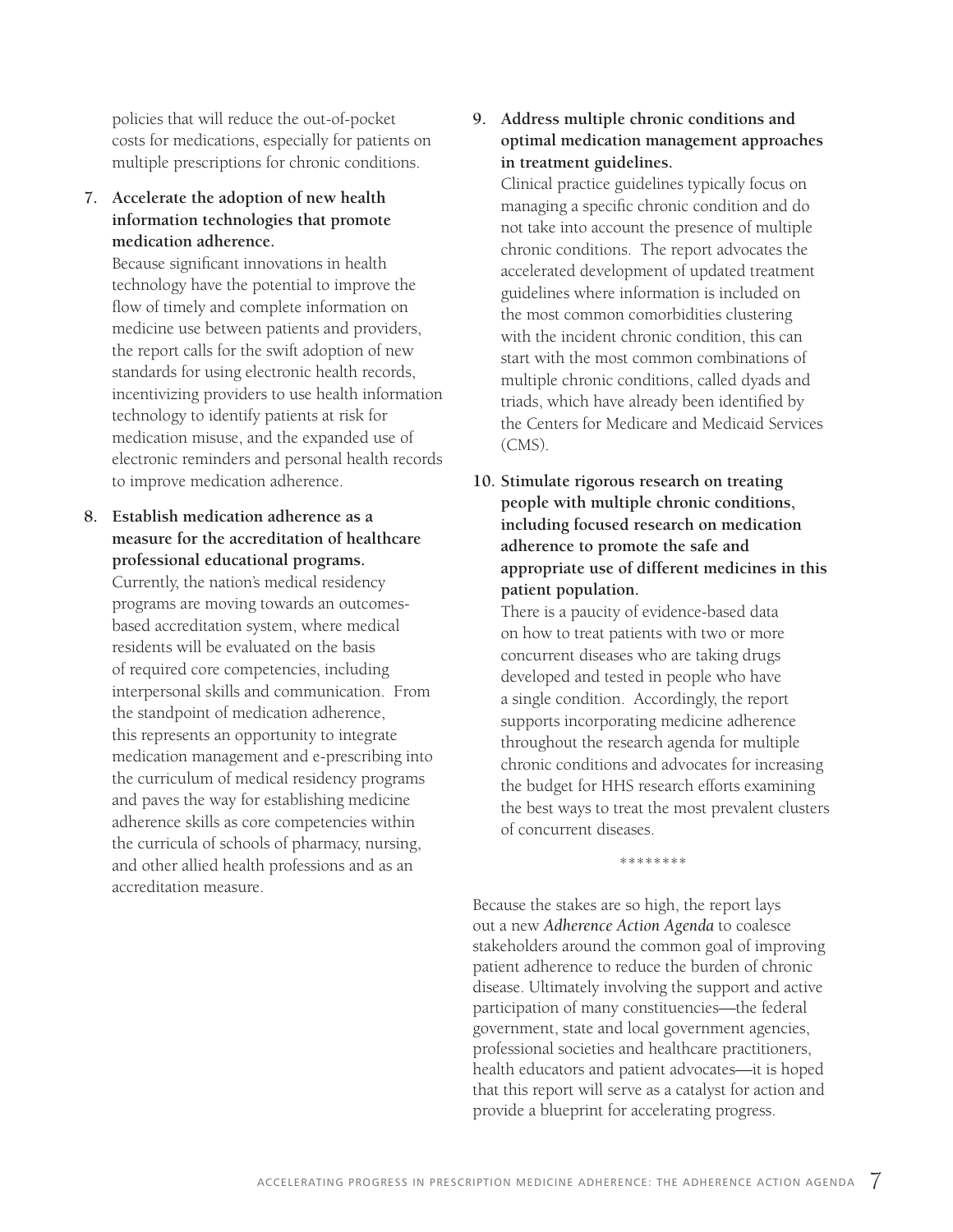# **Introduction**

Since scientists released the first draft of the human genome to the public in 2000, the impact of science and technology on medicine has produced new diagnostic tests and treatments that are transforming HIV and many cancers into treatable conditions and significantly reducing the burden of chronic diseases like diabetes and cardiovascular disease. As a result, life expectancy in the U.S. has increased by 1.9 years for men and 1.6 years for women since 2000<sup>3</sup> and rates of disability have declined.

But despite these medical breakthroughs, many Americans are not benefiting from these treatment advances due to the persistent problem of poor prescription medicine adherence—defined as the extent to which patients take medications as prescribed by their healthcare providers.<sup>4</sup> Today, it is estimated that half of the 3.2 billion prescription medicines dispensed each year in the U.S. are not taken as prescribed<sup>5</sup> and the impact in morbidity and mortality is extensive. Affecting Americans of all ages, various socioeconomic levels and both genders, nonadherence may lead to disease progression, disease complications and reduced functional abilities and is associated with approximately  $125,000$  deaths a year.<sup>6</sup> As a consequence, nonadherence—along with suboptimal prescribing, drug administration and diagnosis—costs the health care system an estimated \$290 billion per year in avoidable medical spending and lost work productivity, translating into 13 percent of total health care expenditures.<sup>7</sup>

As early as 1995, the National Council on Patient Information and Education (NCPIE) recognized the need to address this looming public health threat and published *Prescription Medicine Compliance: A Review of the Baseline Knowledge*, a review that defined the key factors contributing to poor medication adherence. This was followed in 2003 with a major report from the World Health Organization (WHO), which documented the magnitude of poor adherence on a global level, including the finding that adherence to long-term therapy for chronic illnesses averaged only 50% in developed countries and is even lower in developing

nations.8 Then, in 2005, the research team of Lars Osterberg, M.D. and Terrence Blaschke, M.D. published a review article in the *New England Journal of Medicine*, still widely cited today because it identified 12 major predictors associated with poor adherence and documented the scope and cost of nonadherence in the U.S. Responding to this growing body of evidence, the National Institutes of Health (NIH) and a number of chronic disease organizations weighed in with new findings on the importance of adherence for successful treatment.

But while there was growing consensus on the need for action, there was no blueprint for collective action, leading NCPIE to convene a panel of experts to assess the nature and extent of poor medicine adherence in the U.S. and develop and identify action steps that can significantly improve medication adherence and be readily implemented. This led to the NCPIE's landmark 2007 report— *Enhancing Prescription Medicine Adherence: A National Action Plan*—which laid out 10 priorities for action:

- 1. Elevate patient adherence as a critical health care issue
- 2. Agree on a common adherence terminology that will unite all stakeholders
- 3. Create a public/private partnership to mount a unified national education campaign on adherence
- 4. Establish a multidisciplinary approach to adherence education and management
- 5. Implement professional training and increase funding for professional education on patient medicine adherence
- 6. Address the barriers to patient adherence among low health literacy patients
- 7. Create the means to share information about best practices in adherence education and management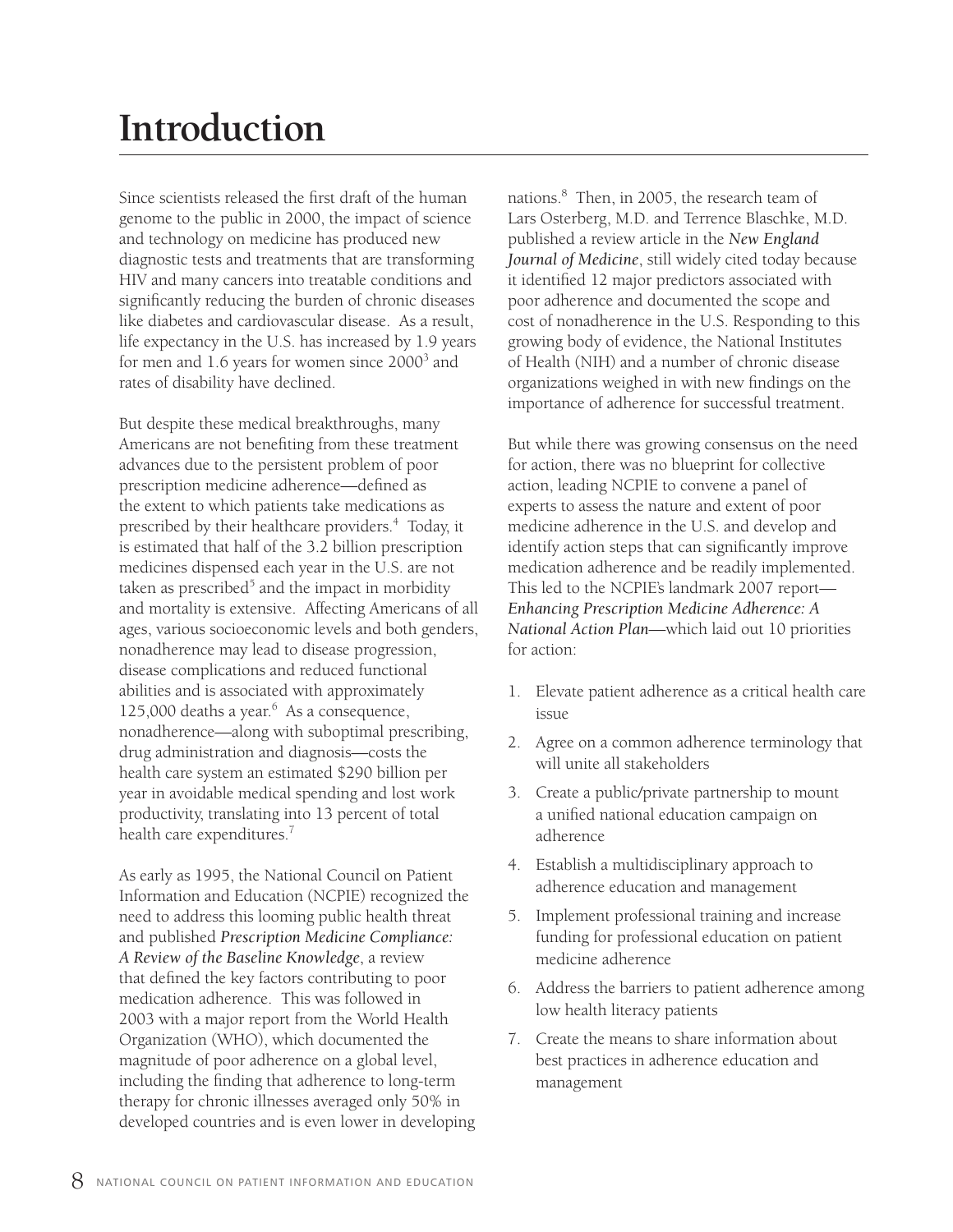- 8. Develop a curriculum on medication adherence for use in medical schools and allied health care institutions
- 9. Seek regulatory changes to remove roadblocks for adherence assistance programs
- 10. Increase the federal budget and stimulate rigorous research on medication adherence

Since the release of NCPIE's national action plan six years ago, there has been significant progress in meeting many of the goals laid out in NCPIE's landmark report. Some highlights include:

- The launch in 2011 of the National Consumers League's multi-year *Script Your Future* public education campaign, an initiative to raise awareness among patients of the consequences of not taking medications as directed;
- The 2011 release of the NEHI (formerly New England Healthcare Institute) *Patient Medication Adherence Roadmap*, which led to the formulation of six priorities for action by policymakers to improve the way patients take their prescription medicines;
- A series of research and policy initiatives on prescription medication adherence led by such broad-based coalitions as the Patient-Centered Primary Care Collaborative, the Pharmacy Quality Alliance and the Council for Affordable Health Coverage;
- The availability of new resources and tools for promoting medication adherence that have been developed through the Agency for Health Care Research and Quality, Centers for Medicare and Medicaid Services, the Veterans Administration, and companies that developed innovative adherence estimators; and
- + The increased availability of information on best practices and model programs that are having an impact at the state and community levels.

At the same time, there is a growing body of evidence demonstrating the cost effectiveness of medicine adherence in reducing health care spending. Along with a number of observational studies, a 2011 study published in *Health Affairs* quantified the savings of adherence to medications, finding that every dollar spent on adhering to medications reduced the costs for patients with congestive heart failure by \$7,823 and saved \$3,756 for each adherent diabetes patient. The study also found a savings of \$3,908 for those properly taking their medicines for hypertension, and \$1,258 for each adherent patient with dyslipidemia.<sup>9</sup> Building on this new evidence, a 2012 Congressional Budget Office (CBO) report for the first time credited greater usage of medications by persons enrolled in Medicare Part D drug plans with reduced health care costs generally and included medication adherence as part of its guidance. Applying its legislative scoring methodology to estimate the medical offsets related to improved medication use, CBO reported a one-fifth of a percent reduction in Medicare's medical service spending for every one percent increase in the number of prescriptions filled through Medicare Part D. filled.10

Yet, even as these important efforts are having an impact, this is no time to rest on our collective laurels. The reality is that despite this combined effort, the state of nonadherence in the U.S. continues to be at unacceptable levels. The following findings underscore this assessment:

- + Today, up to half of the estimated 187 million Americans who take one or more prescription medicines—or up to 93.5 million patients—do not take these drugs as prescribed.<sup>11, 12</sup>
- + In fact, numerous studies have shown that 20% to 30% of prescriptions are never filled by patients and that 50%–60% of medications to treat chronic disease are not taken as prescribed. 13,14
- + Moreover, a 2012 research review by the Agency for Healthcare Research and Quality (AHRQ*), Closing the Quality Gap Series: Medication Adherence Interventions: Comparative Effectiveness*, reports that nonadherence tends to occur with greater frequency when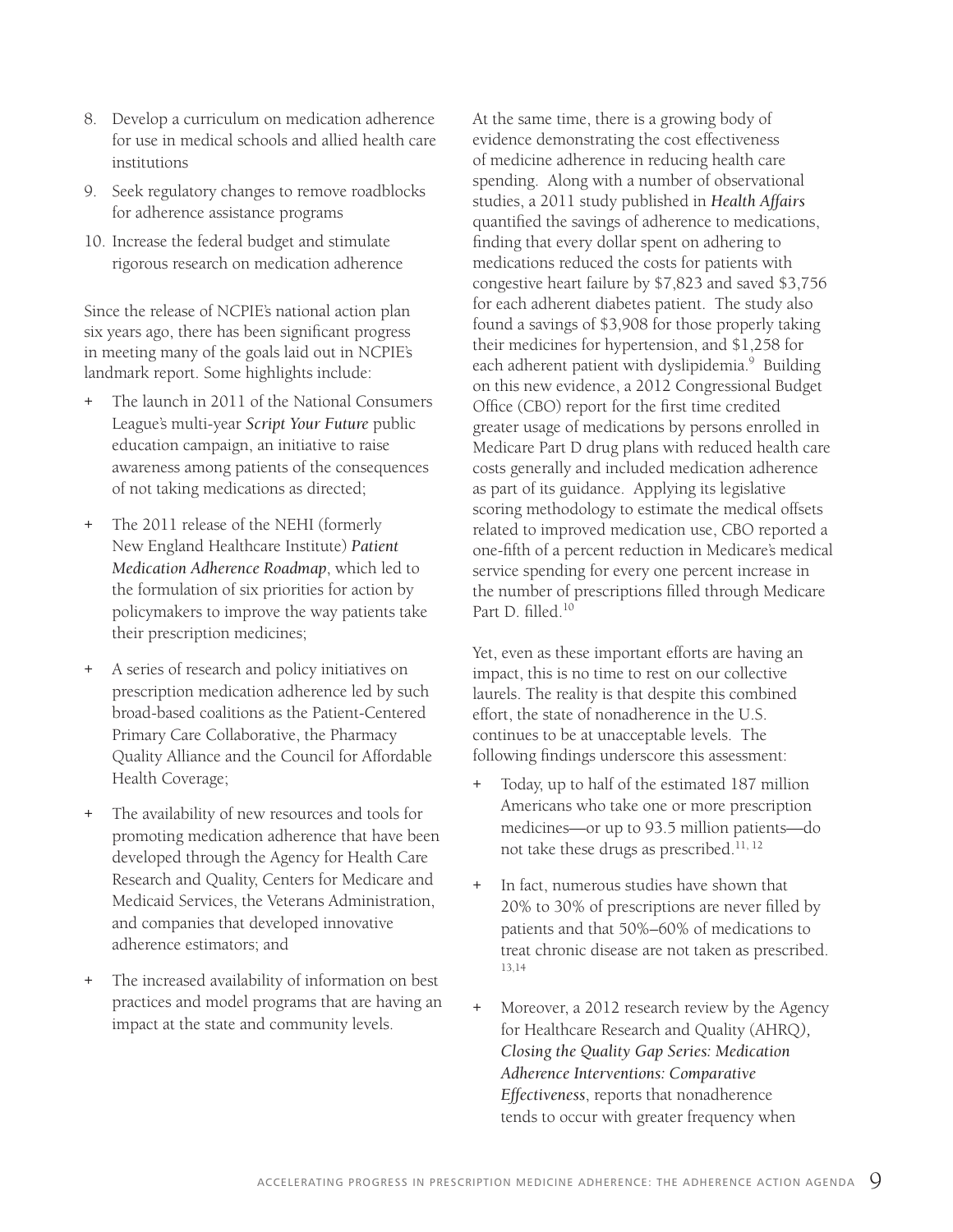the prescribed medications are used to treat asymptomatic, chronic conditions such as hypertension and hypercholesterolemia.<sup>15</sup> Here, the literature suggests that 20% to 75% of patients prescribed these medications are not adhering to the regimen at their one-year follow $up.<sup>16</sup>$ 

- + Because lack of medication adherence may lead to unnecessary disease progression and disease complications, nonadherence translates into increased use of expensive components of health care, such as costly hospitalizations. A June 2013 study by the IMS Institute for Healthcare Informatics estimated that \$105 billion is wasted annually on medication therapy nonadherence of which 69%—or \$72.5 billion—is spent on hospitalizations.17 Further, nonadherence has been associated with as many as 40% of nursing home admissions in people with type 2 diabetes.<sup>18</sup>
- + Examining the impact of poor medicine adherence on patients with specific chronic conditions, a recent a meta-analysis found that compared to patients with high levels of adherence, the risk of poor clinical outcomes including hospitalization, re-hospitalization, and premature death—among non-adherent patients is 5.4 times as high among those with hypertension, 2.8 times as high among those with dyslipidemia, and 1.5 times as high among those with heart disease.<sup>19</sup> Another study found that patients who do not adhere to their high cholesterol medications have a 26% greater likelihood of a cardiovascular-related hospitalization, as compared to patients who adhere to their drug regimens.<sup>20</sup>

However disturbing, these statistics are actually the tip of the iceberg in terms of what is in store in the years ahead. Today, a so-called "silver tsunami" is underway, ushering in one of the most dramatic demographic shifts in the nation's history. Starting in 2011—the year the first Baby Boomers began to turn age 65—10,000 adult Americans will become 65 every day through  $2030.^{21}$  And by 2060, the U.S. Census Bureau projects the number of older

Americans will top 90 million—up from 43.1 million today—and for the first time, will outnumber children under age 18.<sup>22</sup>

Because aging is directly correlated with the increased prevalence of chronic disease, the "silver tsunami" portends a significant increase of debilitating and costly age-related chronic illnesses from cardiovascular disease, diabetes and cancer to osteoarthritis and Alzheimer's disease—along with a growing number of older adults who are prescribed multiple medications to treat these conditions. Already, it is estimated that in 2012, 42% of Americans aged 65 and older took five or more prescription drugs with the average number of drugs prescribed increasing from five at age 65 to seven at age  $85.^{23}$  And because these individuals tend to take multiple drugs on a daily basis and have more than one prescriber, they are at increased risk of drug interactions, adverse events and errors in taking the medicines as prescribed. Accordingly, the IMS Institute for Healthcare Informatics put the avoidable health care costs associated with mismanaged multiple drug use by American seniors at \$1.3 billion in 2012 of which the vast majority—or \$1.1 billion—was spent on inpatient treatment and the remainder on emergency room and outpatient visits. $24$ 

Combined with the looming epidemic of age-related chronic diseases, the future state of medication adherence will be affected by the move towards a patient-centered health care system through implementation of the Patient Protection and Affordable Care Act (ACA), including efforts to reduce avoidable hospital readmissions, which are driving innovative approaches to medication management. Thus, now is the time to take stock of the dramatic changes that will be taking place in the delivery of health care to identify the areas of greatest unmet need, while building on the many developments now underway to understand and improve medication adherence.

Towards this end, in the fall of 2012, NCPIE commenced a new initiative called the *Adherence*  Action Agenda or the "A<sup>3</sup> Project," bringing together 22 professional societies and voluntary health organizations, government agencies and industry leaders to identify the major gaps in current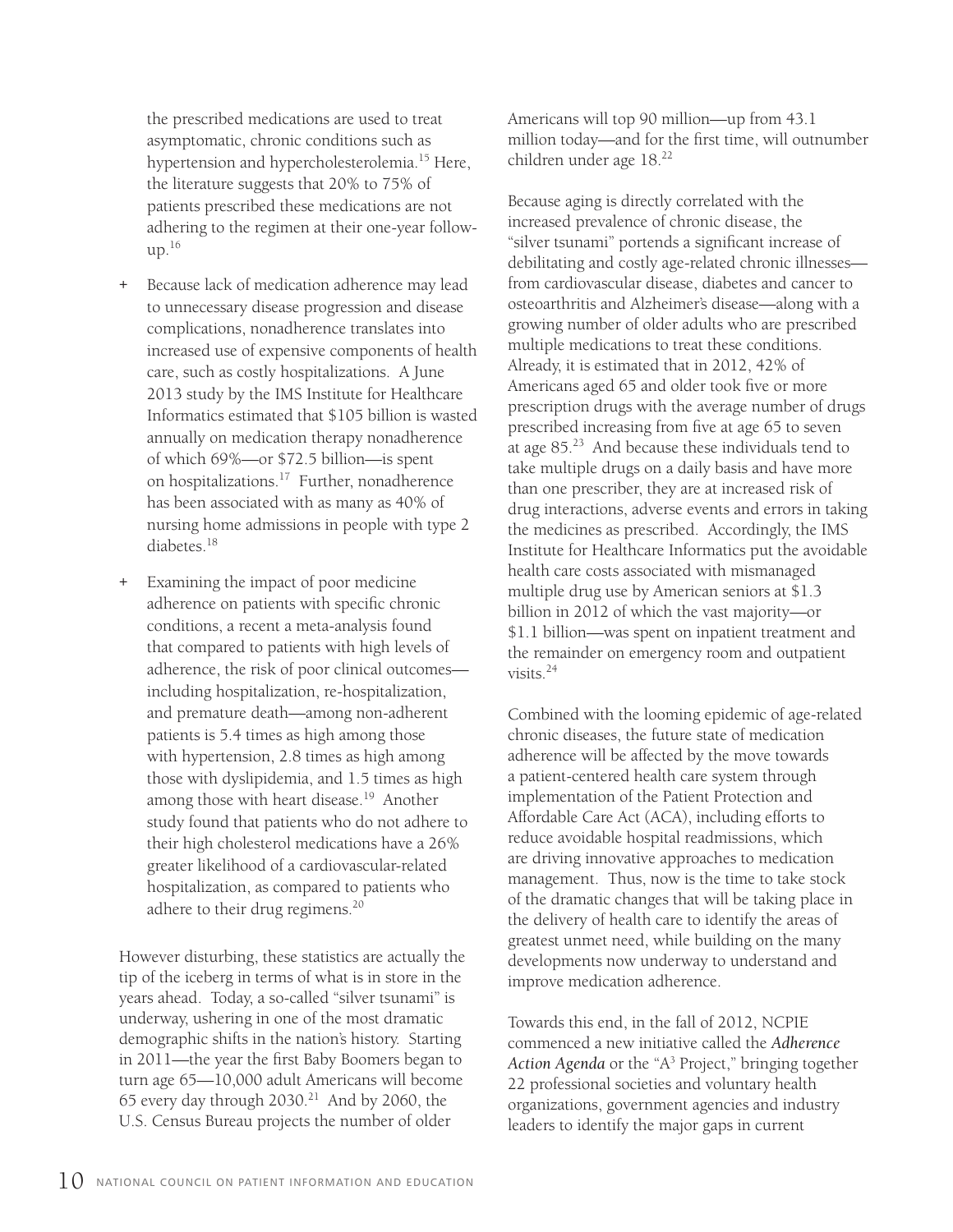adherence efforts and create a new *Adherence Action Agenda* for the nation. Intended to accelerate progress in appropriate medicine taking, this new agenda calls for an increased focus on the overlooked challenge of multiple chronic conditions where the need for patient adherence is most acute. It also offers realistic solutions for improving medication adherence through improved care coordination, harnessing new technology and supportive government policies.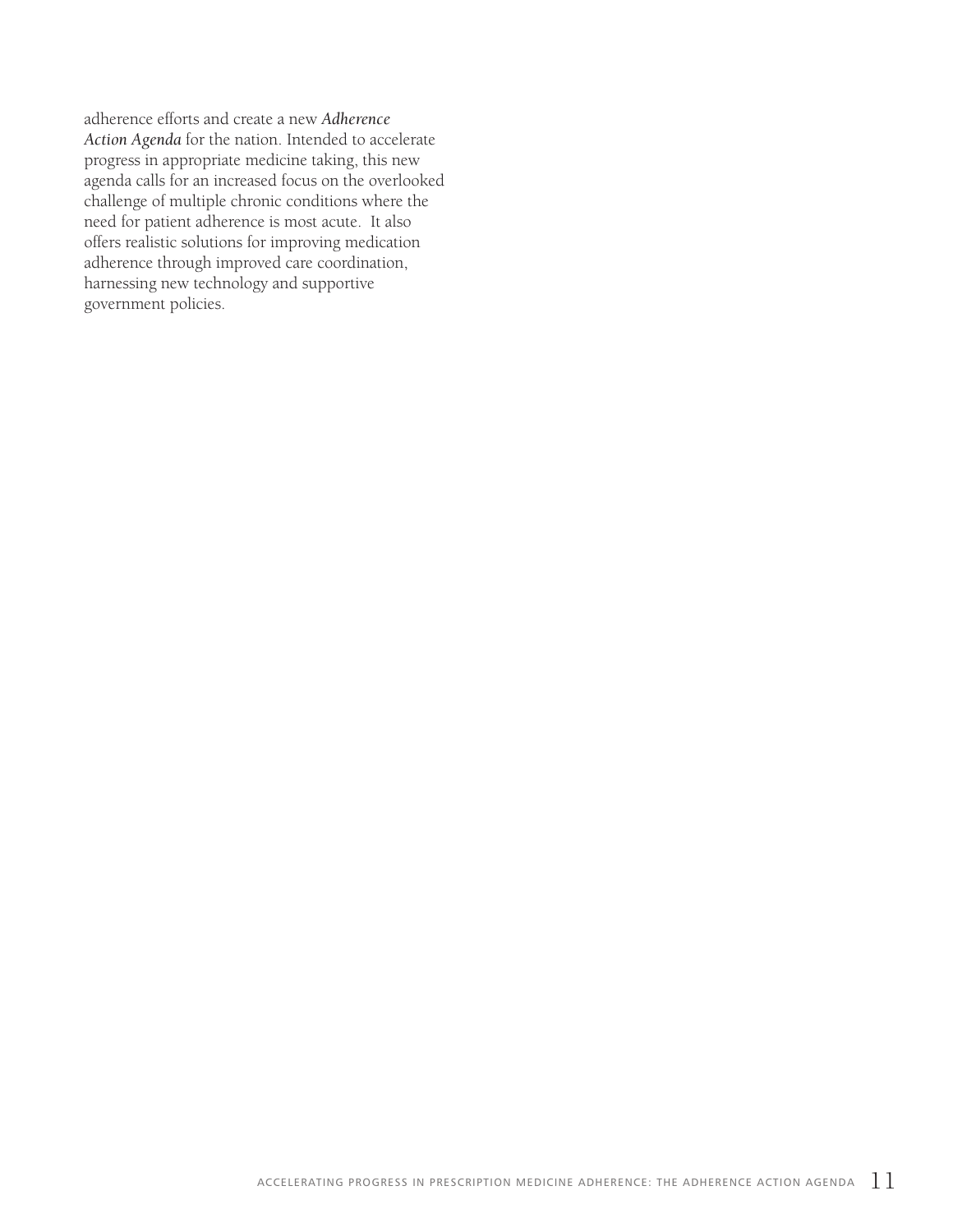# **Multiple Chronic Conditions and Medication Adherence: The Perfect Storm**

Despite the time and resources now devoted to improving prescription medicine adherence in the U.S., a critical and pervasive public health issue threatens to undo the progress that has been achieved to date: how to enhance adherence among the growing number of Americans with multiple chronic conditions who take more prescription and OTC medicines than any other group, are seen by different prescribers, and often grapple with taking complex cocktails of different medicines correctly. The following is a look at the extent and impact of multiple chronic medical conditions today and what is in store in excess morbidity, mortality and rising health care costs if action is not taken quickly to improve patient adherence among Americans coping with two or more chronic illnesses and disorders.

#### **DEFINING THE PROBLEM**

In simple terms, multiple chronic medical conditions (MCC) are defined as two or more concurrent chronic conditions,<sup>25</sup> where the symptoms may be continual or intermittent and the patient has these conditions for extended periods and often for life. This includes chronic diseases, such as arthritis, asthma, cancer, cardiovascular disease, diabetes and hypertension, as well as mental illnesses, dementia and cognitive impairment disorders and substance abuse and addiction disorders.<sup>26</sup> Driven by the aging of the U.S. population and such risk factors as increased obesity, the number of people with multiple chronic conditions is increasing at a rapid pace. $27$  What these multiple conditions have in common is that they all require ongoing medical attention, extensive medicine use, and a multidisciplinary approach to chronic disease management.

How extensive is the problem? An increasing body of evidence finds that the prevalence of multiple chronic conditions is on the rise along with polypharmacy, defined as the use of multiple medications.28 According to the latest research findings:

- + The prevalence of MCC is increasingly steadily from 21.8% of the adult population in 2001 to 26.0% in 2010 29
- + Today, an estimated one in four Americans has MCC, including one in 15 children 30
- + In fact, due to the aging of the U.S. population, it is projected that 81 million seniors will have MCC by 2020, up from 57 million in 2000  $31$
- + The heaviest burden of MCC is among Americans aged 65 and older, where 2012 data from the Centers for Medicare and Medicaid Services (CMS) finds that 68% of Medicare beneficiaries are being treated for at least two concurrent chronic illnesses—or 21.4 million individuals. This translates into 32% who have two to three conditions, 23% who have four to five conditions, and 14% who have six conditions or more.<sup>32</sup>
- + As a result, the concurrent use of multiple medications to manage coexisting chronic conditions (polypharmacy) is a common occurrence. According to data from the Centers for Disease Control and Prevention (CDC), 76% of Americans aged 60 and over use two or more prescription drugs and 37% take five or more.<sup>33</sup> Other data find that 42% of patients aged 65 and older took five or more prescription drugs in 2012 with the average number of prescription medicines increasing from five to seven at age 85.34
- + Further, there is a direct link between the number of medications taken by a patient and the risk of adverse drug reactions. Studies document a rise in the incidence of drug reactions from 6% in patients taking two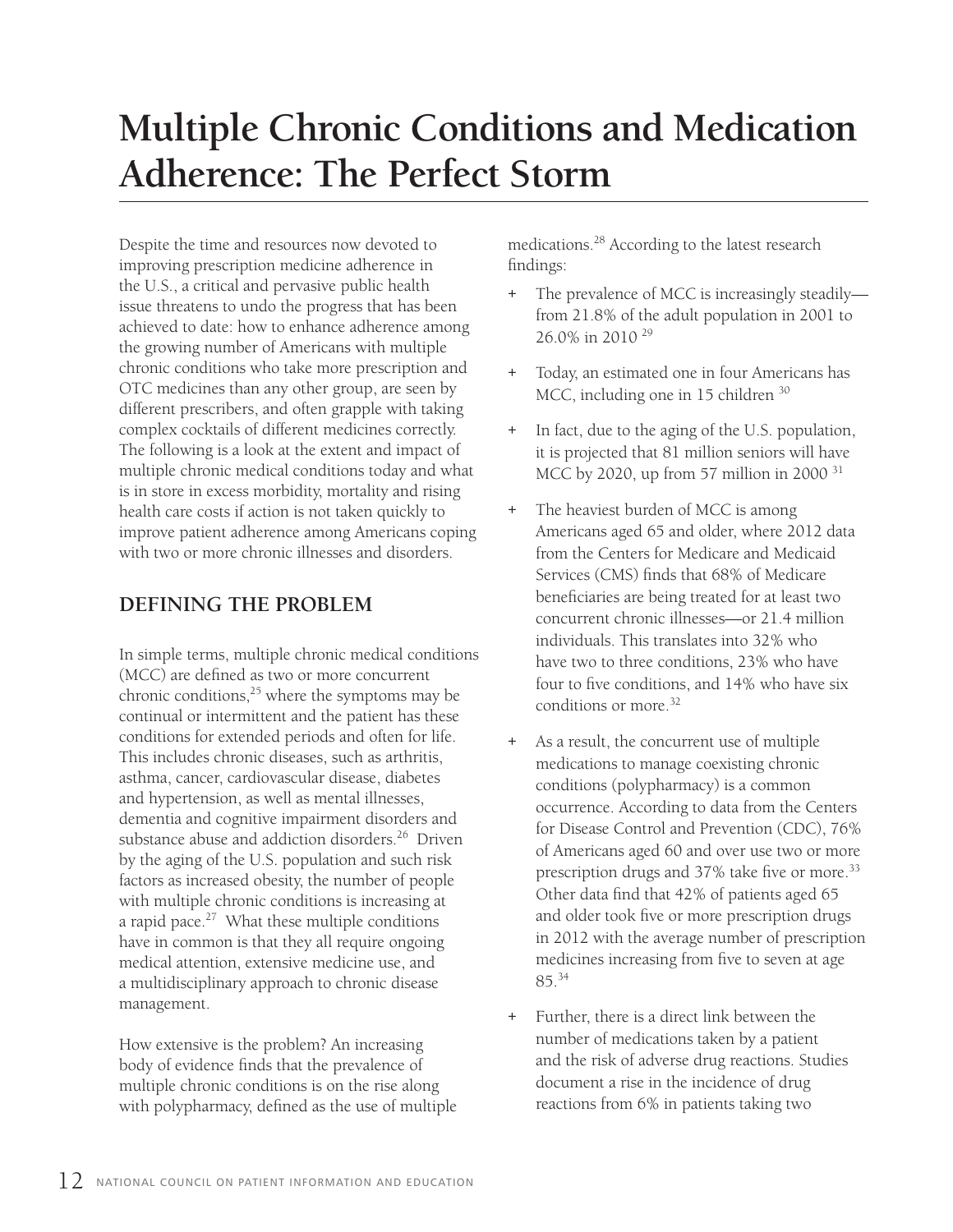medications a day to as high as 50% in patients taking five drugs a day.<sup>35</sup>

Adding to the impact of these statistics, patients with multiple chronic medical conditions are particularly vulnerable to suboptimal care.<sup>36</sup> According to CMS estimates, the average Medicare patient diagnosed with one chronic disease sees up to four different doctors while patients with five or more concurrent diseases see an average of 14 different physicians.<sup>37</sup> Compounding the problem, as the number of different providers increase, patients are likely to have substantially poorer outcomes and higher costs for care. Documenting this situation, a 2008 paper published in *Health Affairs* found that Americans with chronic illnesses are more likely than residents of seven other industrialized countries to report not having test results at the time of scheduled appointments, saw specialists who were not aware of their medical history, had primary doctors who did not seem to be informed about care the patient had received recently from a specialist, and were not counseled about their medications when they were hospitalized.38

What these findings make clear is that multiple chronic conditions are a serious and growing public health challenge, both in terms of the number of Americans living with concurrent diseases and disorders and the poor outcomes associated with MCC. As the number of chronic conditions in an individual increases, the potential risks may multiply for disease complications, adverse drug events (ADEs), reduced functional abilities, a lower quality of life, and even death.39,40

#### **POPULATIONS AT GREATEST RISK**

When it comes to multiple chronic conditions, prevalence varies significantly by age, sex and ethnicity. Minorities, particularly non-Hispanic black adults, are disproportionately affected with 27.9% of adults age 45 to 64 and more than half (51.6%) of adults 65 and over suffering from two or more chronic conditions.<sup>41</sup> CDC also finds a higher prevalence of MCC among women<sup>42</sup> and studies show an association between income level and multiple chronic conditions. According to one study, an adult living in poverty is twice as likely to have multiple chronic conditions as an adult with income at  $400\%$  the poverty level, $43$  which translates into \$45,960 a year.<sup>44</sup>

But the major burden of multiple chromic conditions is borne by Americans aged 65 and over, where the prevalence and costs of have far-reaching implications for the health care system. Almost two-thirds of Medicare beneficiaries with six or more chronic conditions required hospitalization compared to only 4% of beneficiaries with no or one chronic condition.<sup>45</sup> These individuals are also at high risk for medication-related problems resulting from the many drugs and complex regimens prescribed to manage their multiple diseases. As a consequence, poor adherence is a critical concern because of the increased potential for inappropriate drug use, under-use of effective treatments, medication errors, drug-drug and drugdisease interactions and adverse drug reactions. Studies show that between 25% and 75% of older adults do not take their medications as prescribed<sup>46</sup> and nonadherence becomes more marked as these individuals age, are diagnosed with more chronic diseases, and have increased physical and cognitive challenges that may impact medicine use.

### **THE MOST COMMON CHRONIC MEDICAL CONDITIONS**

Although there is extensive data on the prevalence of individual chronic diseases in the U.S. population, less is known about the extent of multiple chronic conditions and the most common combinations of these diseases. To address this knowledge gap, researchers at the Centers for Disease Control and Prevention (CDC) utilized data from the National Health Interview Survey (NHIS) to determine the extent to which adults have combinations of the most prevalent chronic diseases (hypertension, coronary heart disease, stroke, diabetes, cancer, arthritis, hepatitis, weak or failing kidneys, chronic obstructive pulmonary disease, or current asthma) and to identify the most common combinations of these diseases, known as dyads (combinations of two chronic conditions) and triads (combinations of three conditions).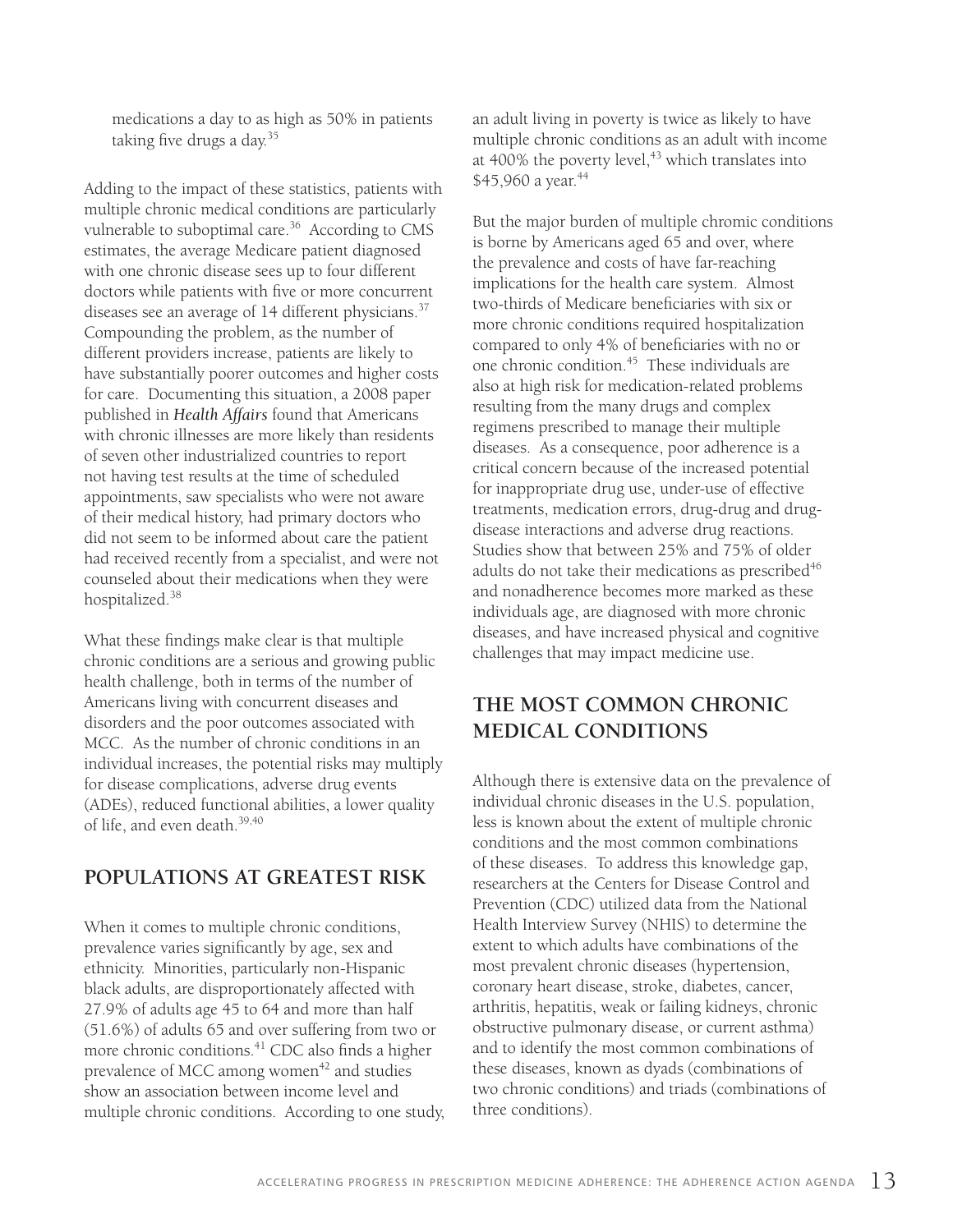Published in 2010, CDC cited the combination of hypertension and arthritis as the most prevalent MCC dyad for both men and women. $47$  For men and women in most age groups the most prevalent triad was having arthritis, diabetes and hypertension.<sup>48</sup> With the CDC data as the benchmark, in 2011, CMS categorized the extent of multiple chronic conditions among Medicare beneficiaries diagnosed with 15 common chronic diseases and disorders with plans to update these estimates on a yearly basis. Important findings from this analysis include:<sup>49</sup>

- The most common chronic conditions among Medicare beneficiaries are high blood pressure (58%), high cholesterol (45%), heart disease (31%), arthritis (29%) and diabetes (28%)
- + In the case of stroke and heart failure, 55% of beneficiaries with these conditions had five or more additional chronic conditions
- + Most chronic conditions are more prevalent among dual eligible beneficiaries who qualify for both Medicare and Medicaid benefits. Compared to Medicare beneficiaries, those who are dualeligible are 1.7 times more likely to have six or more chronic conditions

CMS also identified the most common combinations of chronic medical conditions and their prevalence among the Medicare population.<sup>50</sup> In 2012, more than half of beneficiaries with MCC were being treated concurrently for high cholesterol and hypertension (52.9% prevalence). Other common dyads were high cholesterol and ischemic heart disease (36.2% prevalence); high cholesterol and diabetes (32.3% prevalence); high cholesterol and arthritis (31.1% prevalence); and ischemic heart disease and hypertension (29.6% prevalence).

Among the most common triads, CMS found the combination of high cholesterol, hypertension and ischemic heart disease is the triad affecting most seniors (33.7%) followed by high cholesterol, hypertension and diabetes (29.9%); high cholesterol, hypertension and arthritis (25.7%); high cholesterol, diabetes and ischemic heart disease (21.5%); and high cholesterol, ischemic heart disease and arthritis (19.3%).

While these findings identify those combinations of diseases where patients are most likely to be taking a variety of different drugs, only recently has there been an attempt to improve medical decisionmaking and the coordination of care for Americans living with MCC. Specifically, in 2012, the American Geriatrics Society published *Patient-Centered Care for Older Adults with Multiple Chronic Conditions: A Stepwise Approach from the American Geriatrics Society*, new guidance for treating older adults with three or more diseases. This guidance calls for a "stepwise approach" to making complex clinical management decisions, starting by eliciting and incorporating patient preferences and choosing therapies that optimize benefits and minimize the harm for older adults with MCC.<sup>51</sup> Building on these principles, treating physicians will benefit from the development of updated treatment guidelines where information is included on the most common comorbidities clustering with the incident chronic condition. They will also benefit from new communications tools that will help guide the discussion with patients and family caregivers about different treatment regimens and prioritizing among treatment goals.

### **PAYING THE PRICE FOR MULTIPLE CHRONIC CONDITIONS**

It is now estimated that caring for approximately 27% of Americans with MCC accounts for 66% of the nation's health expenditures<sup>52</sup> and is a major source of Medicare spending. Of the \$300 billion Medicare spent in 2010 on health care, the average cost per beneficiary was \$9,738. However, beneficiaries with four to five chronic conditions cost an average of \$12,174 while those with six or more chronic conditions—roughly 14% of the Medicare population—cost \$32,658 or three times the national average. $53$  As a result, the price tag for treating those patients with six or more MCC was over \$140 billion compared to \$20 billion for those without MCC.<sup>54</sup>

What is behind these staggering costs is a steady rise in the utilization of health care services as the number of chronic medical conditions increases. Of the \$140 billion spent in 2010 on the care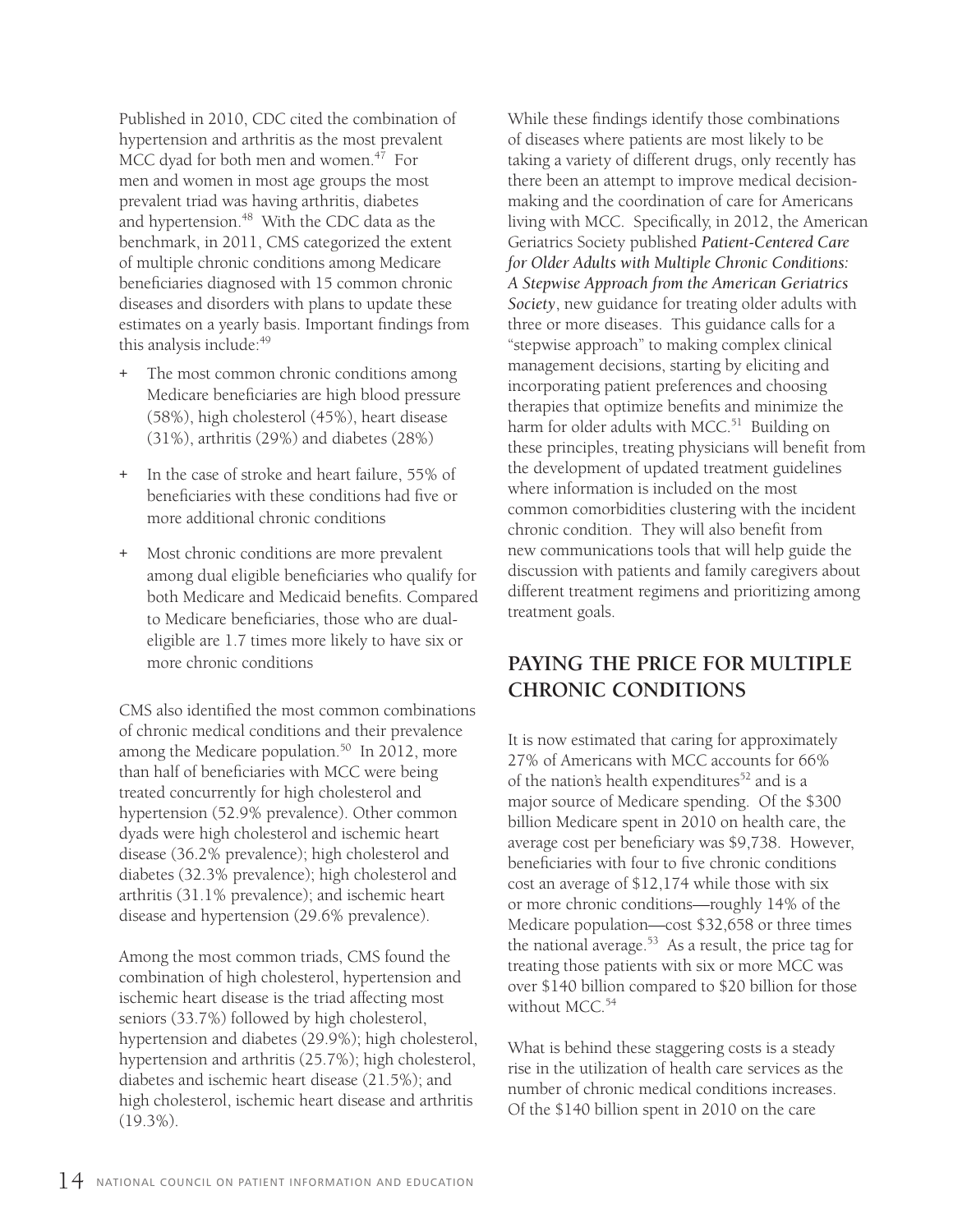of the 14% of Medicare beneficiaries with six or more chronic diseases, CMS calculated that almost two-thirds (60%) of these patients required hospitalization, accounting for 55% of Medicare's total spending on hospitalizations. These same individuals were responsible for 63% of Medicare's post-acute care costs. Further, patients with six or more chronic conditions had hospital admission rates that were approximately 30% higher than other Medicare beneficiaries.<sup>55</sup>

Adding to these findings, CMS reported that 70% of Medicare beneficiaries with six or more chronic conditions went to the emergency room in 2010 and over one-quarter had three or more ER visits. In addition, 92% of this population saw a physician in 2010 and almost half  $(46%)$  had 13 or more visits.<sup>56</sup> In all these situations, poor medication adherence is commonplace and puts patients at higher risk for medication-related problems and the costly emergency room visits and hospitalizations that can result.

Recognizing the impact of multiple chronic conditions on rising health care costs, in 2009, the Department of Health and Human Services (HHS) convened a departmental working group to coalesce the HHS agencies around programs and initiatives focused on improving the health status of individuals living with multiple chronic conditions. This led to the development of the *HHS Multiple Chronic Conditions Strategic Framework*, published in the Federal Register on May 19, 2010, which lays out four national goals for reducing the burden of MCC: 1) foster health care and public health system changes to improve the care of people with MCC; 2) maximize the use of proven self-care management and other services among patients with multiple conditions; 3) provide better tools and information to health care, public health, and social services workers who deliver care to patients with MCC; and 4) facilitate research to fill knowledge gaps about, and interventions and systems to benefit, individuals with multiple chronic conditions.

To achieve these goals, the HHS strategic framework outlines a range of strategies, including the need to develop payment reforms and incentives for healthcare professionals, utilize health information technology more effectively and promote training

for healthcare professionals. The framework further advances the adoption of Medication Therapy Management (MTM) programs and new care coordination models that will actively manage drug therapy and identify, prevent and resolve medicationrelated problems. Of great importance is also issuing updated clinical practice guidelines that address the treatment of common comorbid conditions and equipping patients and health professionals with the decision-making tools that will guide evidence-based decision-making on medication regimens.

With this national framework as the foundation, now is the time for a focused effort that will elevate the significance of medication adherence as a national strategy for reducing the burden of multiple chronic conditions and ensure that adherence priorities are integrated throughout the health care system.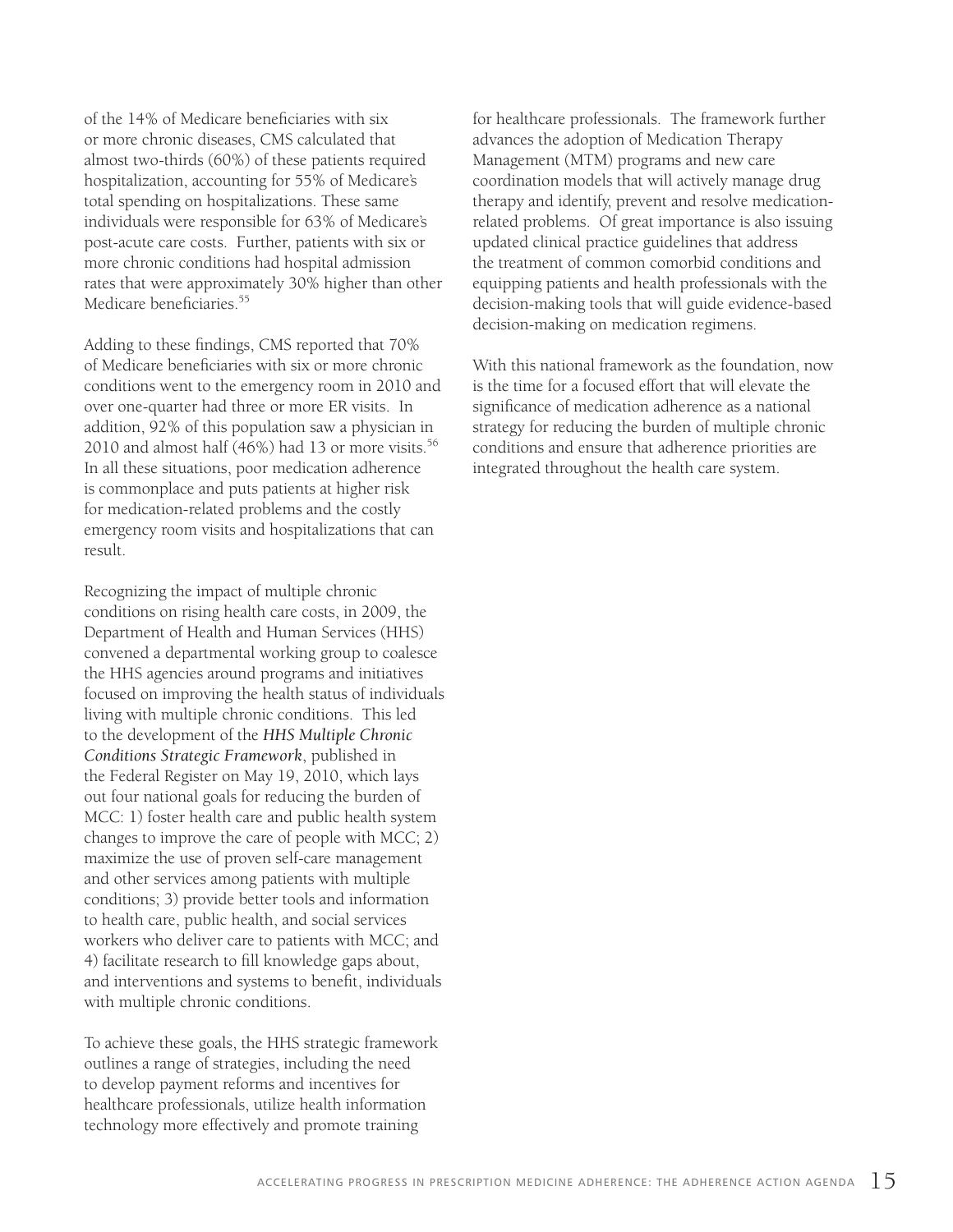## **Key Factors Behind Poor Adherence: What's New?**

A decade after the World Health Organization (WHO) identified poor medicine adherence as the leading cause of preventable morbidity and mortality, it is clear that numerous behavioral, social, economic, medical and policy-related issues are contributing to this pervasive and costly problem. In fact, a recent review associated medication nonadherence with more than  $100$  factors,  $57$ underscoring the need to address adherence across the continuum of care.

To better understand the interplay of the factors affecting medication adherence, NCPIE's 2007 national action plan classified the key elements underlying nonadherence into four broad groups: medication-related, patient-related, prescriberrelated and pharmacy-related. Six years later, these categories remain the major barriers to optimal medication adherence. However, with the increasing problem of a fragmented health care system, especially as it applies to the growing number of older adults being treated for multiple chronic conditions, NCPIE has identified the transition of care from the hospital to the outpatient setting as a significant factor limiting medicine adherence. The following assesses the roles these factors play in adherence and the challenges they represent.

#### **MEDICATION-RELATED FACTORS**

For an increased number of Americans, one of the most significant challenges in taking their medicines as prescribed is the complexity of the drug regimen. Research during the past several decades indicates that, depending upon their conditions and the complexity of the regimens required, as many as 40% of patients fail to adhere to treatment recommendations and this number can be as high as 70% when the treatment regimen is very complex or requires significant lifestyle changes.<sup>58</sup>

Behind these statistics are several medication-related factors, such as the number of daily doses, where

studies show that patients on once-daily regimens are much more likely to be adherent. This includes the findings of a comprehensive review of data published in 2009, which reported that studies comparing adherence rates among patients on oncedaily and twice-daily regimens found 1% to 44% more adherent days among those taking one pill a day.59 Adherence also decreases if the administration of a medication requires the mastery of specific techniques, as with injections and inhalers, or if the drug must be taken at a separate time than other medications or with or without food.

At the same time, poor adherence is directly related to the number of medications a patient is prescribed. A special concern is multi-drug use (polypharmacy) among older adults, where poor adherence rises in proportion to the number of drugs and daily doses prescribed. The consequence is progression of disease and more hospital admissions. One study showed that 11% of hospital admissions involving people aged 65 years or older were the result of nonadherence and this reached 26% in those aged 75 years or more.<sup>60</sup> Moreover, taking multiple medications for different conditions is associated with serious drug interactions and the so-called "prescribing cascade,"<sup>61</sup> in which a prescriber fails to recognize the medical event as an adverse drug reaction, and prescribes an additional drug to treat the problem, adding further to the risk of drugrelated problems.

Compounding these challenges, many patients, and especially those with multiple chronic medical illnesses, are seen by more than one physician or other prescriber, each of whom may be prescribing one or more medications for a specific disease. Unless there is a primary care provider, pharmacist, or trained caregiver who coordinates these medication regimens, many patients find it difficult to understand, remember, and reconcile the instructions from their different physicians. This not only increases the potential for poor medicine adherence, but also increases the risk of adverse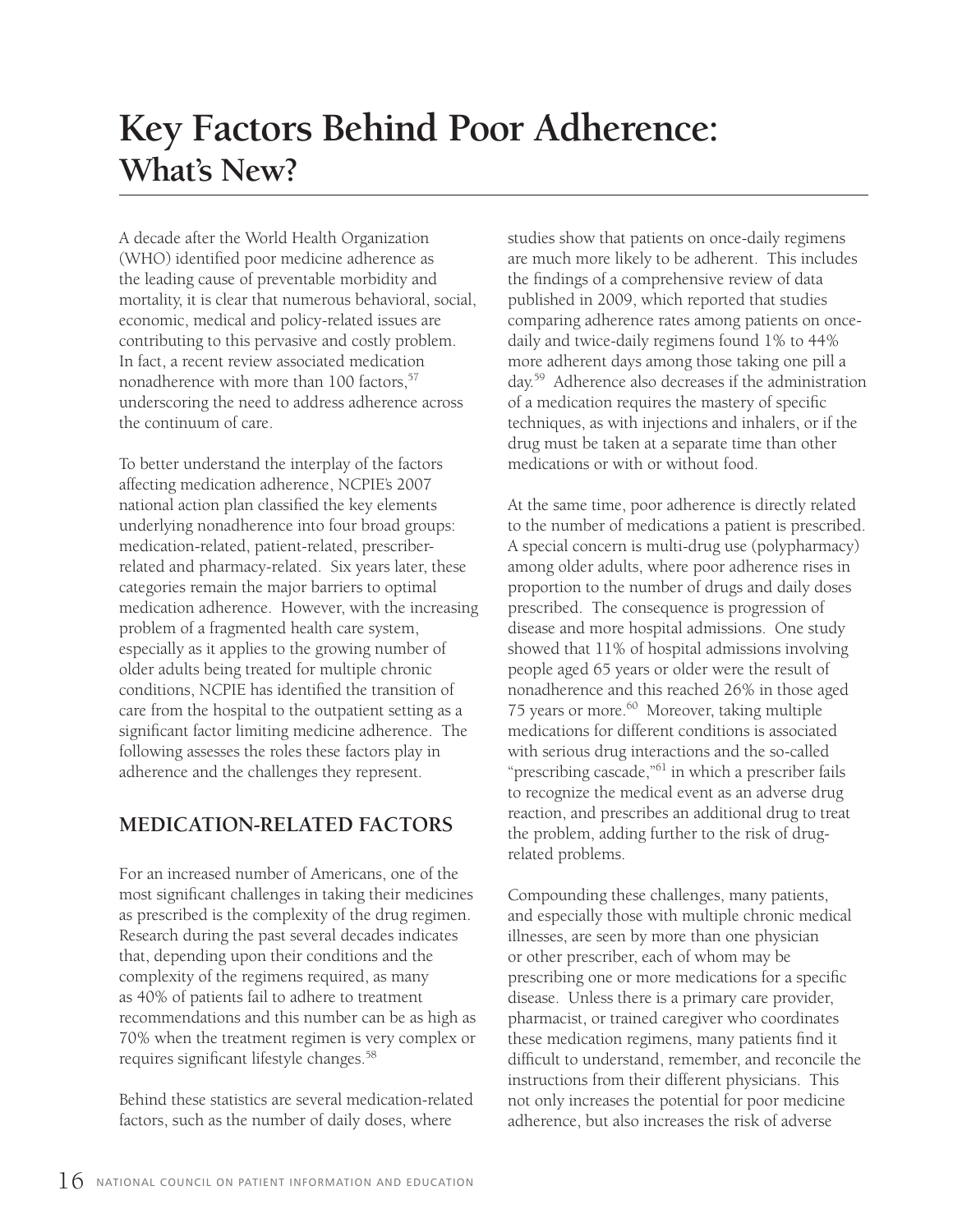drug events (ADEs), including ADEs that result from drug-drug interactions.<sup>62</sup>

Taken together, these findings underscore why intensified action is needed to address the medication-related barriers to improved medicine adherence. Among the critical challenges are more resources to improve effective communication between health professionals and patients, physician education and training on reducing the complexity of treatment regimens, and the accelerated adoption of innovative models of medication management, such as Medication Therapy Management (MTM), which has been shown to have a positive impact on patient outcomes. At the same time, the rising prevalence of multiple chronic conditions and the challenges for patients taking five or more prescription medicines a day demands top-tobottom improvements so care is coordinated across specialties and an multidisciplinary healthcare team guides and supports optimizing therapeutic outcomes.

#### **PATIENT-RELATED FACTORS**

What causes patients not to fill up to 20% of new prescriptions and over 50% of the patients who fill a new prescription to discontinue their medication within the first year of treatment? The reality is that patients' decisions to take their medicines are driven by their experiences, perceptions and understanding of their disease(s). Moreover, the resolve to be adherent is unique for each medication and shaped by such factors as the patient's socioeconomic status, whether he or she lives alone, the patient's concerns about medication affordability, whether the individual has prescription drug coverage, the patient's relationship with his or her healthcare provider(s), and the potential impact of depression and cognitive impairment.<sup>63</sup>

In response to the growing need to improve medication adherence, researchers have classified nonadherence into two overlapping categories: intentional and unintentional. Intentional nonadherence, as the term implies, involves the conscious choice of a patient not to fill a prescription, take one or more medicines as prescribed or to discontinue therapy. Intentional

nonadherence is a growing concern to clinicians, health care systems, and other stakeholders because of its prevalence, especially among patients with chronic conditions requiring long-term therapy, such as diabetes, cardiovascular disease and hypertension. According to recent estimates, approximately 15% of patients do not fill a new prescription and of those who do fill a new prescription, roughly 50% discontinue therapy in the first six months. 64,65

To understand what is behind deliberate nonadherence, research over the past 20 years has consistently shown that intentional nonadherence is driven by patient beliefs about the severity of the medical condition and the perceived need for treatment. 66 Nonadherence rates have been found to be more than 1.5 times higher among patients who did not perceive their disease as severe or a threat. 67 In addition, a growing body of evidence associates patients' attitudes about their treatment, disease, and prognosis as well as their experiences with medications with the conscious choice not to take medicines as prescribed. $68$  These include:

- + Uncertainty or disbelief about the effectiveness of treatment
- + The belief that once the symptoms improve and the patient "feels better" there is no need to continue treatment
- + Reluctance to take medications for symptomless conditions (e.g. statins to lower blood cholesterol levels)
- + Fear of side effects
- + Fear of needles and becoming drug dependent
- + Lack of confidence in the ability to follow the medication regimen
- + Lack of positive motivations and incentives to make necessary changes in behavior
- + Concerns about the safety and risks associated with a particular medicine

Also contributing to the intentional nonadherence are the costs of some medications, which negatively influence patient beliefs about the need for the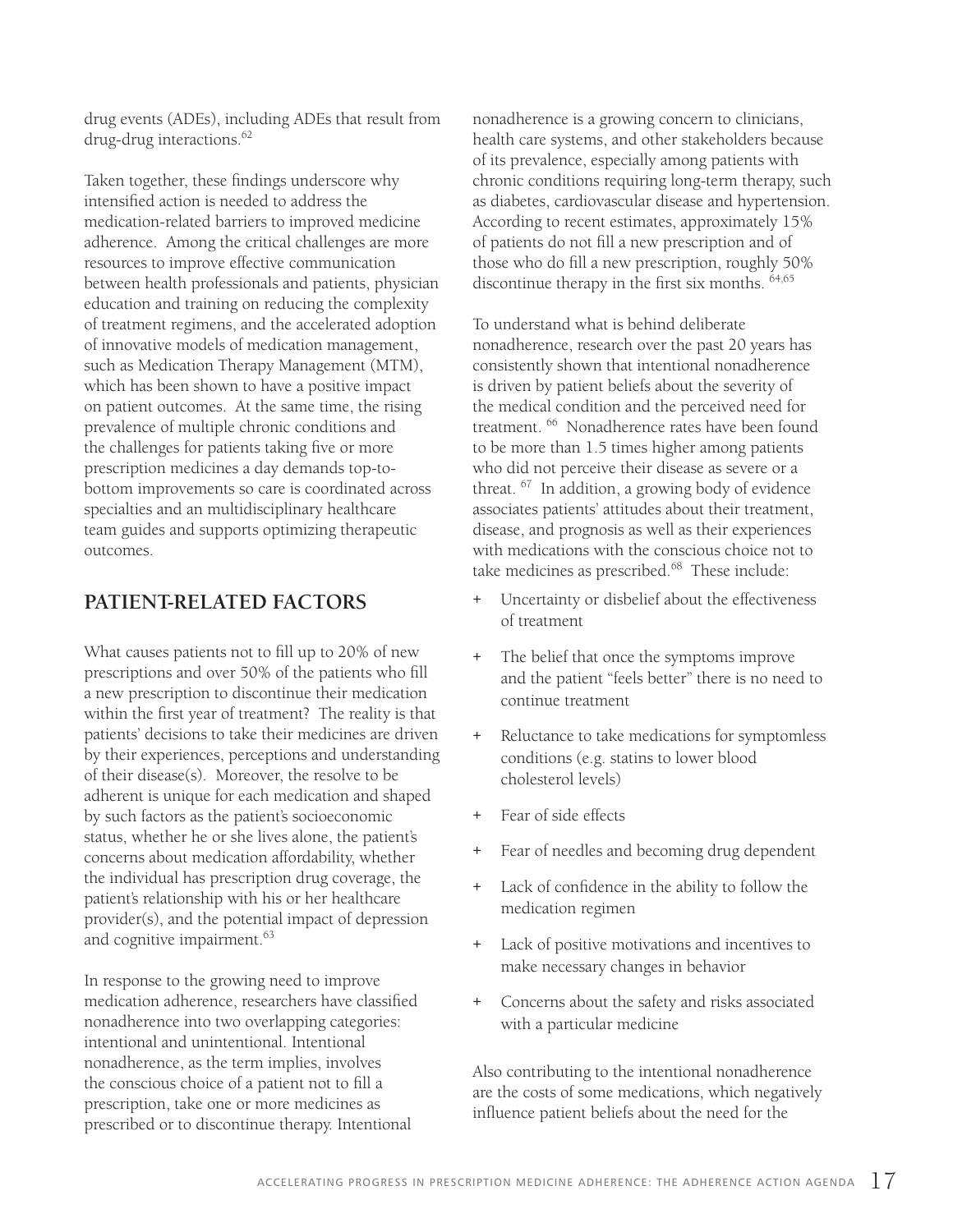medication and potential side effects. Since NCPIE's 2007 report addressed these patient perceptions, several studies have examined this issue. This includes a 2011 research paper where researchers used data from a survey of 27,302 patients participating in the Harris Interactive Chronic Illness Panel to determine how patients' beliefs about the necessity of treatment and treatment side effects influence cost-related nonadherence (CRN). According to the findings, substantially more lowincome than high-income patients worried about the side effects of their prescriptions (20% versus 10%) and more than three times as many low-income patients agreed they are likely to experience negative side effects from their medications (17% versus 5%).69

Reinforcing the problem, cost-control measures implemented by payers and health systems, such as high out-of-pocket costs in the form of copayments or coinsurance for medications, can have the unintended effect of deterring adherence. Among the evidence is a 2010 study of retired public employees in California identified as having multiple chronic conditions where estimated hospital spending increased by almost \$2.00 for every dollar in estimated savings realized on prescription drugs and office visits as a result of higher prescription copayments.70 In addition, a 2011 study of cancer patients taking oral oncology therapy found that abandonment of treatment rose more than four-fold when out-of-pocket costs exceeded \$500, compared to out-of-pocket costs of  $$100$  or less.<sup>71</sup> Conversely, reducing cost-sharing barriers for patients increases medication use and improves adherence. Studies suggest that medication usage increases up to 20% and adherence improves when patients get drug insurance coverage.72

In the case of unintentional nonadherence, which is associated with between 20% and 50% of nonadherence prevalence,73 patients fail to take their medicines as prescribed due to such factors as forgetfulness, carelessness, lack of reminders and transportation challenges.74 However, new research now finds that unintentional nonadherence is also predicted by medication beliefs, chronic disease, and socio-demographics. This includes a large study of adults with asthma, hypertension, diabetes, hyperlipidemia, osteoporosis, and depression where

researchers attributed high rates of poor adherence (62% of patients forgot to take a drug, 37% ran out of their medicine and 23% were careless in how they took their medication) with such predictive factors as a lower perceived need for medications, medication affordability problems, low self-rated health, and younger age.<sup>75</sup> These findings are significant because they suggest that unintentional nonadherence may be an early warning sign of later intentional nonadherence, providing health professionals with the cues needed to address patients' underlying medication beliefs.

Also linked to unintentional nonadherence is the serious challenge of low health literacy and limited English language proficient, which greatly affect the ability of patients to understand and follow medical recommendations. According to the Institute of Medicine (IOM), more than 90 million adult Americans lack the literacy skills to understand, question and make informed decisions in today's health care environment.<sup>76</sup> Examining the impact on medication adherence, one large study of over 2,500 patients found nearly one third had marginal or inadequate health literacy. Of these, 42% misunderstood directions for taking medications on an empty stomach, 25% misunderstood the scheduling of their next appointment, and nearly 60% were unable to read and understand a typical informed consent document.77

### **PHYSICIAN AND CARE TEAM CHALLENGES**

#### **Prescriber-Related Factors**

Physicians and other prescribers (physician assistants and nurse practitioners) who treat patients with chronic diseases can play a key role in addressing medication adherence: not only do they initiate the prescription process, but they can do so within the bond of a trusting clinician-patient relationship.78 Looking specifically at physicians, adherence rates are nearly three times higher when patients trust their doctor and believe there is open communication about their treatment regimen.<sup>79</sup> Conversely, the risk for nonadherence increases by 19% among patients whose physicians communicate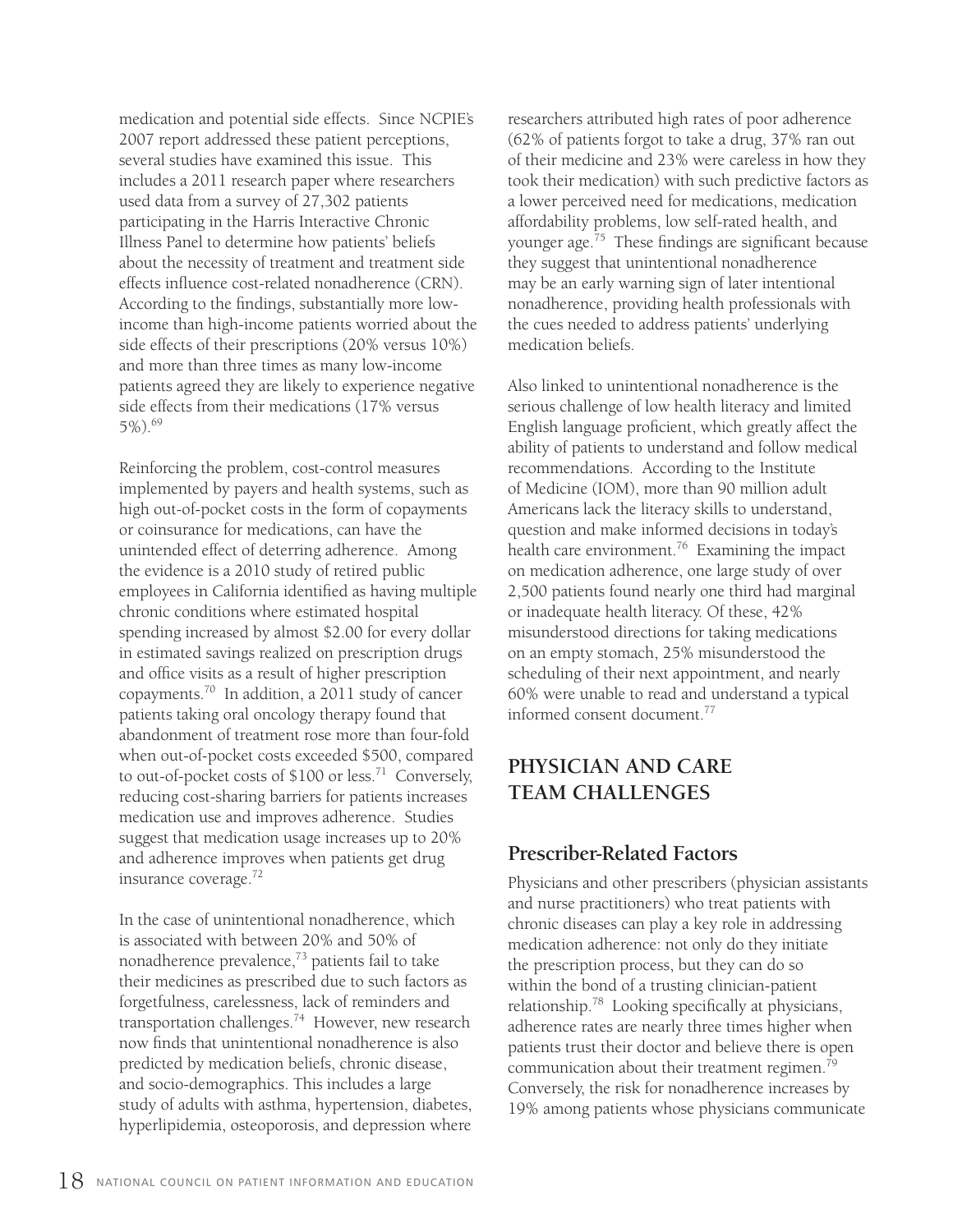poorly.80 Yet, despite this evidence, the reality is that few physicians are actively involved in promoting medication adherence.

Why is this the case? One major reason is the time constraints placed on physicians, many of whom see a large volume of patients each day and have limited time to discuss medication adherence. Research shows the average patient, if allowed to speak freely, would initially discuss disease management with his or her physician for less than two minutes. 81 Yet, most physicians allocate between 7.6 and 17.6 minutes for a primary medical consultation with a patient $82$  and spend only 49 seconds discussing all aspects of a newly prescribed medication.<sup>83</sup> The result is that physicians convey full medication dosing directions for less than 60% of all medications they prescribe and inform patients about the duration of intake and adverse effects only about a third of the time.<sup>84</sup> Moreover, patient surveys suggest that physicians provide no verbal instructions for 19% to 39% of prescriptions and medication dosing directions for only 50% to 62% of prescriptions.<sup>85</sup>

Physician attitudes and even their own adherence behaviors are also major stumbling blocks to counseling patients on medication adherence. In 2007, NCPIE identified as a causal factor for nonadherence the tendency of physicians to overestimate the extent to which their patients adhere to a medication regimen. Six years later, these incorrect assumptions persist. A study of 2,000 physicians prescribing osteoporosis medications to postmenopausal women revealed that while doctors estimated 69.2% of their patients were adherent 80% of the time, pharmacy claims data indicated only 48.7% of these patients took their medicines as prescribed after 12 months.<sup>86</sup> Another barometer of physician attitudes is the extent to which clinicians are adherent themselves. In a self-administered survey of 435 physicians and nurses prescribed medications for acute and chronic illnesses, only about 80% of clinicians reported properly taking their prescription medicines.<sup>87</sup>

Equally significant is the problem of poor communication between the clinician and the patient, which compromises the patient's understanding of his or her disease, its potential complications, and the importance of medication adherence. Problems cited in the literature are physicians using medical jargon, relying on verbal instructions and not providing supplementary educational materials that could aid patient comprehension, and attempting to cover a wealth of information in a limited amount of time.<sup>88</sup> Studies also show that many physicians under-recognize low health literacy among their patients and therefore, impart health information and basic medical instructions these patients can't understand.

Finally, there is the challenge of appropriate pharmacological management in patients with multiple chronic conditions where the need for care coordination is essential. In fact, as early as 2001, a report by the Institute of Medicine (IOM)—*Crossing the Quality Chasm: A New Health System for the 21st Century*—called for the adoption of the Chronic Care Model to manage multiple chronic conditions and advocated for physicians to play a greater role in motivating patients to adhere to necessary therapies.<sup>89</sup> With this goal in mind, researchers have studied the range of adherence interventions where physicians can have the greatest impact, leading to the development of the mnemonic *SIMPLE*, 90 which advances six categories of physician-led adherence interventions. Specifically, the *SIMPLE* model calls on physicians to:

- Simplify the regimen;
- + **I**mpart knowledge (through clear instructions and shared decision-making);
- + **M**odify patient beliefs and human behavior (by addressing patient concerns about specific medications);
- Provide communication and trust (through active listening, clear, direct and thorough information, and involving patients in treatment decisions);
- + **L**eave the bias (by taking time to overcome cultural and language barriers); and
- + **E**valuate adherence (by asking patients simply and directly if they are following their drug regimen).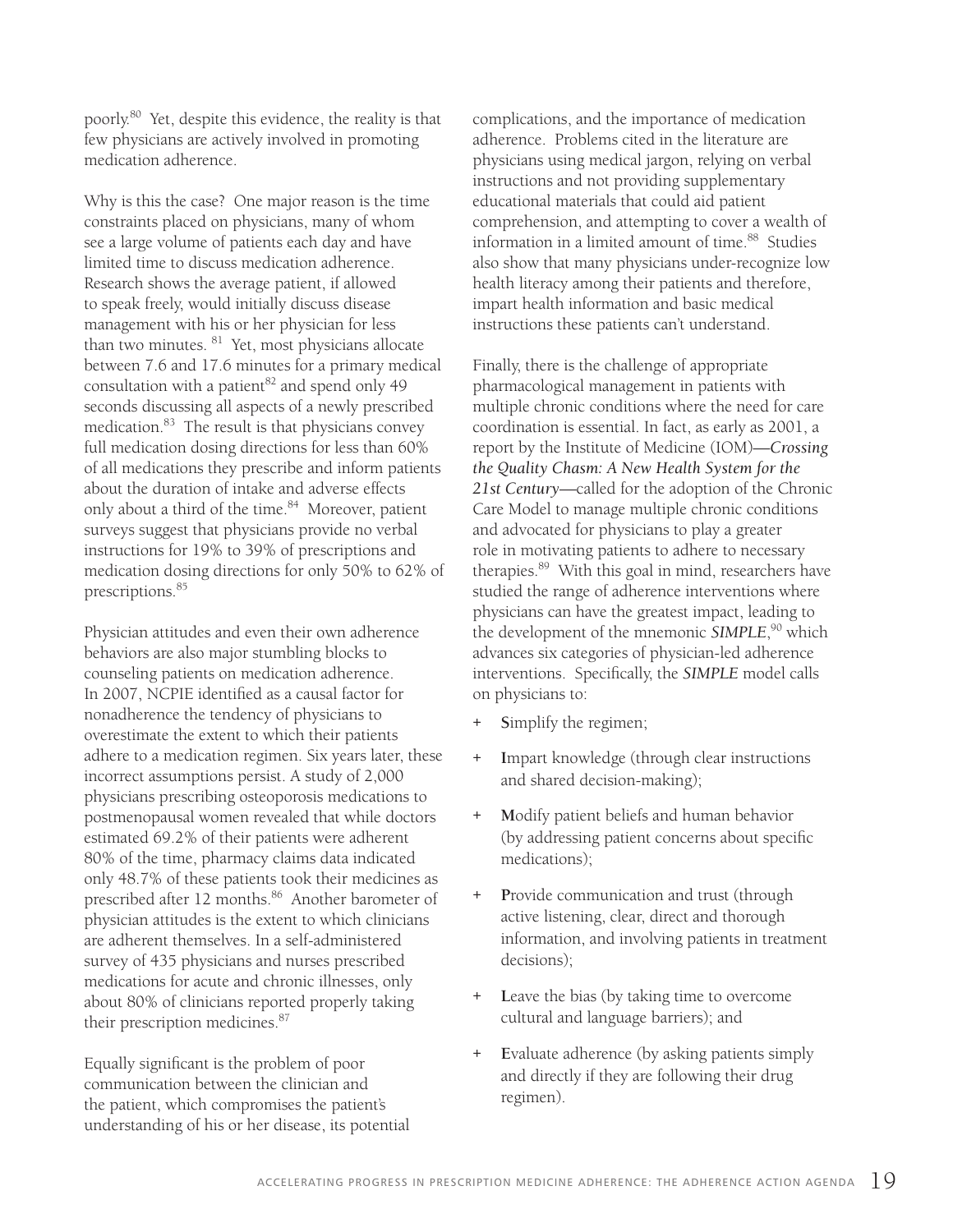Although it is clearly necessary for physicians, other prescribers and pharmacists to be proactive in educating and counseling patients about taking medicines as prescribed, there is a strong case to be made for surrounding the physician with a care team comprised of pharmacists, nurses and other skilled practitioners who can oversee, guide and support medication communication and adherence. Today, three out of five U.S. physicians practice in groups of fewer than six doctors, employing few staff.91 Thus, the medication adherence services provided by care teams can be an important part of the solution to the adherence problem. As traditional medical practices are reconstituted to serve as accountable care organizations (ACOs) and other emerging care models, this could provide more opportunities for in-house (or even virtual) team-based care to promote medication management.

#### **Pharmacy-Related Factors**

Pharmacists play a key role in advancing patients' understanding of their medications, and of the need for adherence. Not only do they have specialized training in pharmacology, pharmacokinetics, and drug-drug and drug-disease state interactions, but pharmacists have ongoing contact with prescribers and are the last health professional a patient typically sees before beginning medication therapy.

Accordingly, a growing body of research demonstrates an expanded role for pharmacists as the "medication experts" in counseling patients on appropriate medicine use. For example, in a 2012 study where more than 5,000 patients with diabetes had face-to-face meetings or telephone counseling with their pharmacists, adherence rates improved and generated a return on investment of approximately \$3 for every \$1 spent on pharmacistdriven interventions.<sup>92</sup>

Pharmacists are also the health professionals who specialize in Medication Therapy Management (MTM), programs where they conduct a comprehensive medication review (CMR) of all medicines taken by the patient, including overthe-counter drugs and dietary supplements, and formulate a medication treatment plan for the patient. Demonstrating the ability of MTM programs to yield improved patient outcomes, one study

reported that pharmacist-initiated MTM services delivered through community pharmacies over a seven-year period saved \$7.1 million and improved the health outcomes of nearly 24,000 patients.<sup>93</sup>

The use of MTM in improving adherence is especially noteworthy because a number of Medicare beneficiaries enrolled in the Medicare Part D prescription drug program are eligible for free MTM services delivered through their drug plan. In fact, since Part D was first implemented in 2006, CMS expanded the eligibility and range of MTM services available to eligible enrollees. But despite these efforts, the number of Part D participants benefiting from MTM remains low. Out of 28 million Americans who were enrolled in Medicare in 2010, CMS reported that only 2.8 million—or about 10% of Medicare population—participated in MTM, significantly less than the 25% of the Part D population that CMS predicted a few years ago.<sup>94</sup>

However, major changes now underway through the Patient Protection and Affordable Care Act (ACA) are setting the stage for the increased adoption of MTM programs, including improvements to the Medicare MTM benefit. At the same time, the retail pharmacy industry is responding by providing more patient services while both government and private payers have indicated their commitment to pay for medication management and adherence interventions—all of which have the potential to accelerate the use of medication management programs.

But even with these opportunities, a number of pharmacy-related barriers continue to impede greater use of pharmacist-led MTM and adherence interventions. Among these most common obstacles are compensation, lack of additional staffing, and poor access to patients' medical information.95 In addition, a recent examination of the nature and extent of medication adherence education in U.S. colleges and schools of pharmacy finds that advanced concepts in medication adherence, such as adherence intervention strategies, are still not adequately covered in pharmacy curriculums.<sup>96</sup> Changing this situation calls for designating medication adherence as a core competency within the pharmacy curriculum and including skills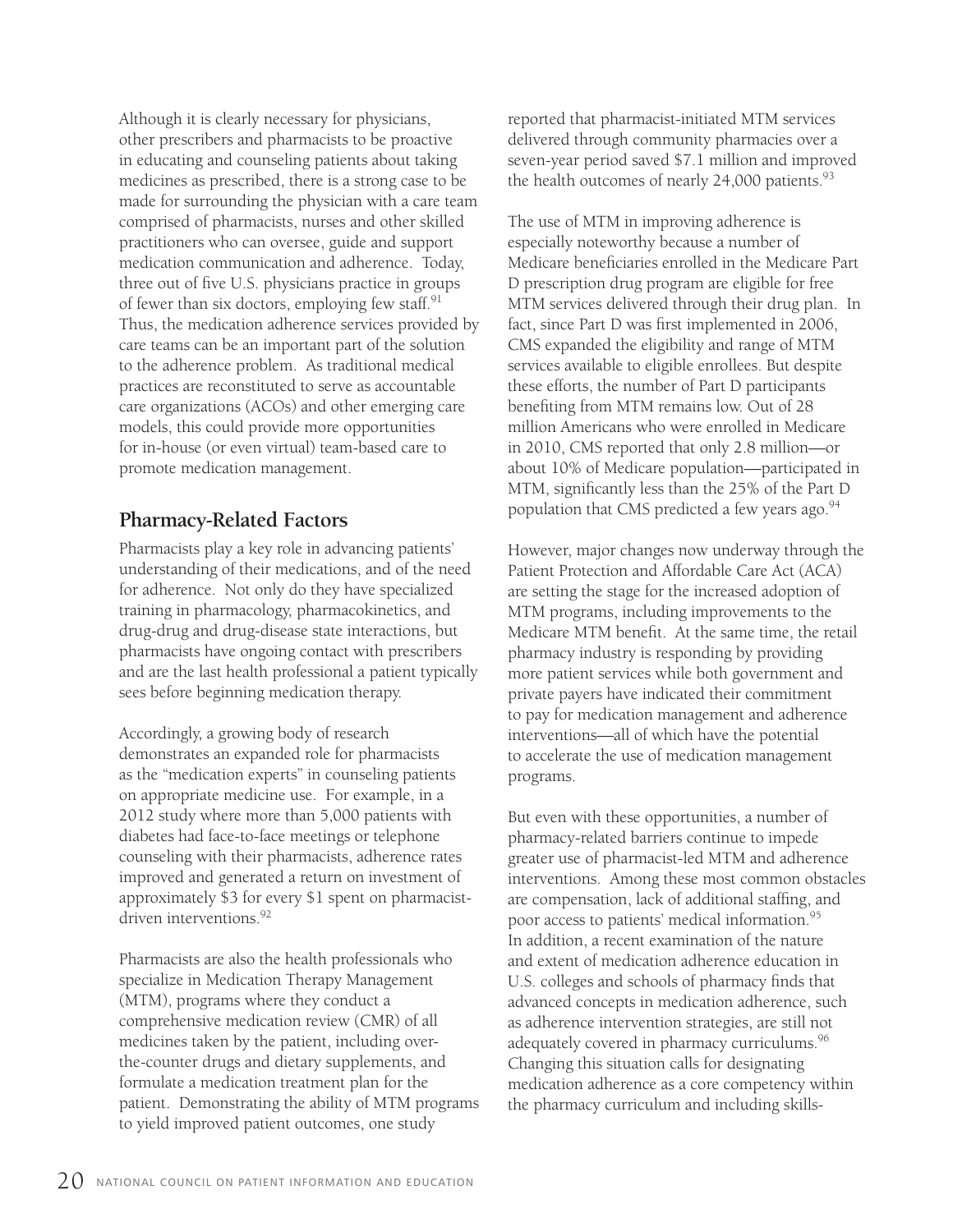based competency in adherence as a measure for accrediting schools of pharmacy.

Besides addressing these barriers, stakeholders support changes in how prescriptions are dispensed to patients where the pharmacist will play a greater role in improving medication adherence. One recommendation from NEHI is to move towards a "pharmacy home," a strategy developed by North Carolina's Medicaid program that gives patients a single pharmacy point of contact for filling prescriptions so they don't have to visit multiple pharmacies to fill different prescriptions. Another and related recommendation is for pharmacies to adopt refill synchronization, which allows patients to fill their different prescriptions at one time and therefore, reduce the number of visits they must make to the pharmacy.<sup>97</sup> According to NEHI, these kinds of actions will improve the "medication ecosystem," increasing care coordination between prescribers and dispensing pharmacies and ensuring patients with multiple medications receive coordinated and consistent care.

#### **Factors Affecting Transitions of Care From the Hospital to the Out-Patient Setting**

For all patients except those being transferred to a continuing care facility, discharge is a period of transition from hospital to home that involves a transfer in responsibility from the inpatient provider or hospitalist to the patient, his or her caregivers and the primary care physician.<sup>98</sup> During this transition, prescription medications are commonly altered as patients are instructed to discontinue some medicines, switch to a new dosage schedule for certain drugs, or begin taking new medications.<sup>99</sup> As such, this period can be a vulnerable time for patients and caregivers, especially when trying to comply with complex discharge instructions that fail to provide important details about changes in their medication regimen.

Particularly now, when hospitals are treating and admitting a growing number of sicker patients who require more complex treatment regimens, ineffective care coordination and inadequate communication about medication adherence, can have serious consequences, including medication errors and more frequent hospital readmissions.<sup>100</sup> In fact, studies estimate that about half of adults who have been hospitalized experience a medical error after discharge,<sup>101</sup> and 19%–23% suffer an adverse event, most commonly an adverse drug event ADE.102,103 Moreover, half of these ADEs are considered preventable and are the direct result of a breakdown in communication between the hospital team and the patient or the primary care physician.104

A major factor behind this growing challenge is poor communication between the hospital team and the outpatient healthcare providers about changes in the patient's medication regimen at the time of discharge, which increases the risk of post-discharge adverse drug events. Studies show that one in five hospitalizations is complicated by post-discharge adverse events and 66% of these adverse events are related to medications.<sup>105</sup> However, the situation is especially acute among older patients with multiple chronic conditions where unmanaged polypharmacy is directly associated with hospital readmissions. Demonstrating the scope of the problem, a review of the records of 142 older patients discharged from a hospital between November 2008 and October 2009 found these patients on average were prescribed 13.5 drugs at discharge while almost a fourth (23.2%) were prescribed more than 16 medications. Of these individuals, 46 were readmitted to the hospital within 30 days.<sup>106</sup>

Also contributing to the problem is the quality of the discharge instructions patients receive when leaving the hospital, which may not include complete information about the names, dose and frequency of the medication regimen or clear instructions about discontinuing some medications previously prescribed. Moreover, because hospital personnel often over-estimate patients' knowledge of medication management, $107$  inpatient providers often use medical jargon when speaking to patients, rely on verbal instructions that are often unclear, and don't allot sufficient time for patients to ask questions. The consequences of inadequate and confusing discharge instructions are especially damaging for patients with low health literacy skills who know less about their chronic illnesses and how to manage their diseases. Accordingly, low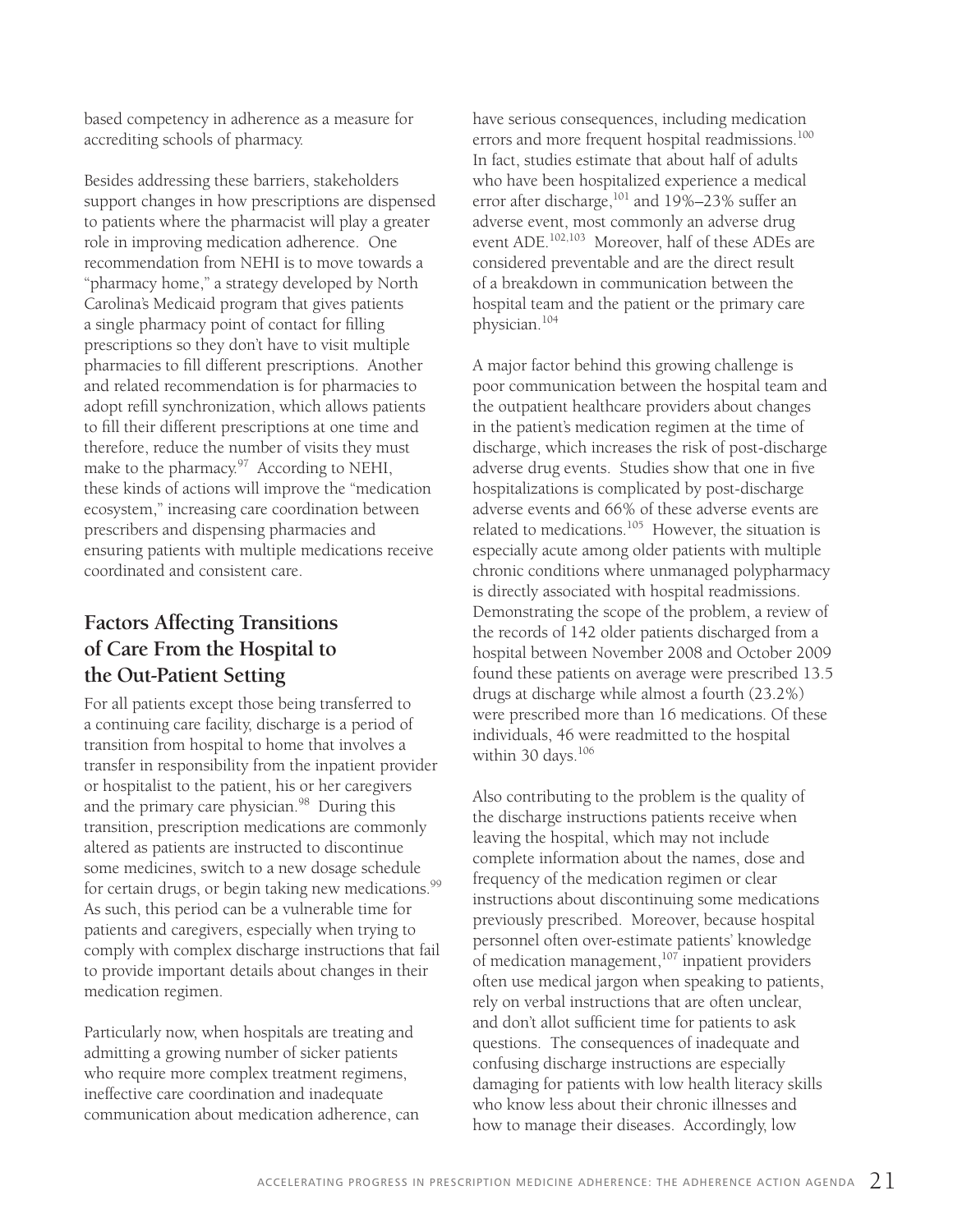health literacy has been linked to increased use of emergency department services, a higher risk of rehospitalization and higher health care costs.<sup>108</sup>

To address some of these problems, in February 2013 the American Medical Association (AMA) issued a report outlining five responsibilities that physicians in outpatient setting should consider when caring for patients who recently completed a hospital stay. The report, entitled *There And Home Again, Safely* calls on physicians to assess the patient's health, set goals to determine desired outcomes, support self-management to ensure the patient has access to resources, oversee the management of needed prescriptions, and utilize care coordination to bring together all members of the healthcare team.<sup>109</sup>

While AMA's recommendations are a positive step forward, improving patient care during the transition from the hospital to the outpatient setting is the joint responsibility of the hospital team and the patients' physicians and requires new approaches. Among the approaches to consider are ensuring patient discharge summaries contain complete information and are sent to the patient's primary physician quickly, as well as to the patient and family; reconciling the prescribed medication regimens before the patient leaves the hospital; improved communication between inpatient and outpatient physicians; and effective communication with patients, and their family members, or caregivers about medication adherence and follow-up care. Only by adopting these strategies will patient care improve during the critical transition from hospital to home, and there will be fewer medical errors and re-hospitalizations in the post-discharge period.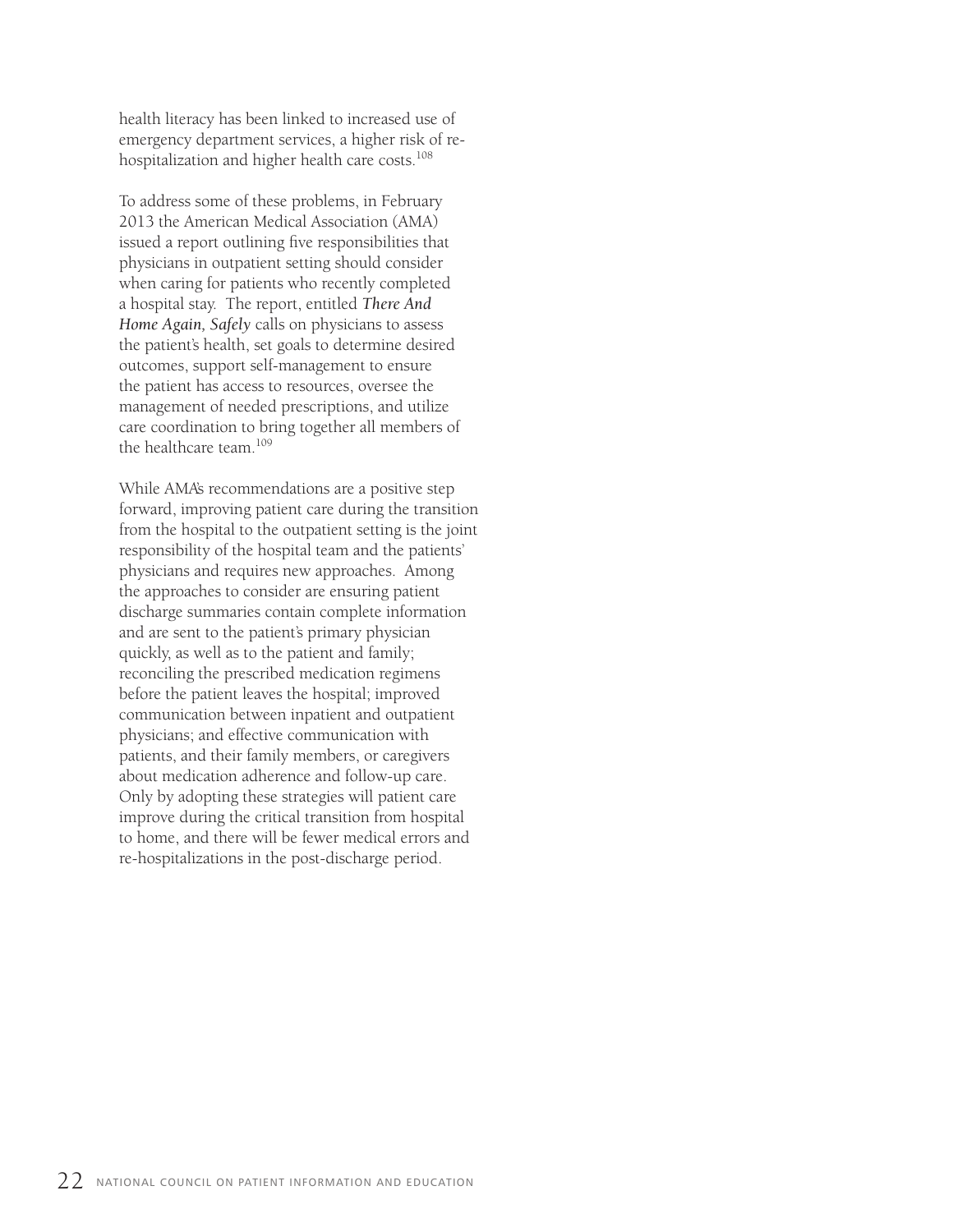# **The Triggers for Action**

Today, a number of developments are changing the delivery of health care with the potential to enhance appropriate medicine taking among patients. Towards this end, NEHI categorized seven broad mega-trends that provide significant opportunities to improve patient medicine adherence: 1) improved care coordination between primary care physicians, hospitals and pharmacists; 2) payment innovations that will incentivize healthcare providers to counsel patients on appropriate medication use; 3) health care information technology, including electronic medical records and e-prescribing; 4) quality standards and measures that are necessary for creating performance goals that can be rewarded with payments; 5) patient engagement tools that inform and motivate patients to take their medicines as prescribed; 6) product innovations, such as userfriendly packaging, that make adherence easier; and 7) research to identify best practices and ways to integrate adherence into clinical practice.

With these mega-trends as the foundation, the following is an assessment of the important changes in health care delivery and new policy initiatives that offer significant opportunities to improve medication adherence.

#### **1. State of the Art Medication Management Programs**

A range of state-of-the-medication management programs now exist, providing valuable insights about approaches that manage costs, improve medication adherence and close gaps in care for people with chronic diseases. One of the best known is the Asheville Project®, begun in 1996 as an effort by the City of Asheville, North Carolina, a self-insured employer, to provide education and personal oversight for employees with chronic health problems such as diabetes, asthma, hypertension, and high cholesterol. Through this model, employees with these conditions are given intensive education through the Mission-St. Joseph's Diabetes and Health Education Center and teamed with community pharmacists who serve as coaches

to help patients set treatment goals and provide information on medication adherence.

Based on the measurable improvements achieved for the City of Asheville—including improved A1C levels in employees with diabetes, fewer sick days, and lower total health care costs—today, many other employers and communities across the country are using this model. Moreover, the Asheville Project® was the genesis for the American Pharmacists Association (APhA) Foundation to launch the Diabetes Ten City Challenge (DTCC), which operated between 2005 and 2009 and involved 30 employers in 10 cities who provided employees, dependents and retirees a voluntary health benefit, waived co-pays for medications and supplies and helped these individuals manage their diabetes on a day-to-day basis with the help of specially-trained pharmacist "coaches." According to a 2009 report, employers realized an average annual savings of almost \$1,100 in total health care costs per patient through the program, while participants had improved clinical outcomes and saved an average of almost \$600 per year.<sup>110</sup>

Building on these models, a number of newer approaches that harness technology are reaching more people with chronic diseases in innovative ways. One such approach is a nationwide medication therapy management program provided by Mirixa Corporation, which utilizes a unique technology platform and a pharmacy-based patient care network of more than 40,000 pharmacies to identify at-risk patients and encourage standardized care. Another model is the CVS/Caremark Pharmacy Advisory Program, which launched a Pharmacy Advisor program for diabetes in 2011 and recently started a program for cardiovascular care, initially focusing on four conditions: hypertension, high cholesterol, coronary artery disease and congestive heart failure. Using pharmacy claims data to identify gaps in care or medication issues, the program utilizes local pharmacists in the company's retail stores to contact the patients and follow up with either face-to-face counseling or a phone consultant based on the person's preference. According to recent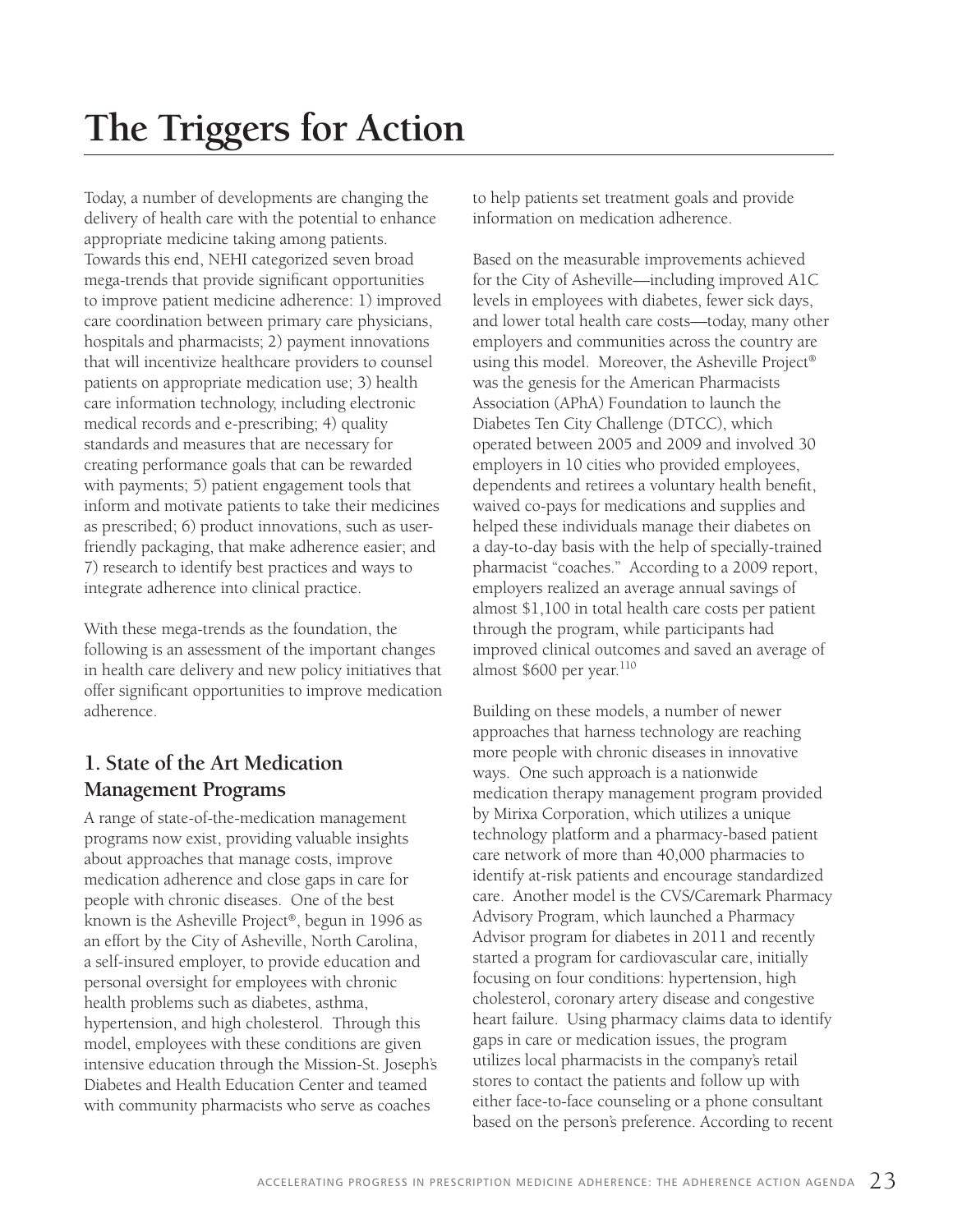research published in Health Affairs, the Pharmacy Advisor program for diabetes increased both patient adherence rates and physician initiation of prescriptions.<sup>111</sup>

### **2. Expanding Medication Therapy Management Through Medicare Part D**

Based on the successes of the Asheville Project® and other community-based medication management programs, several new policy developments have the potential to accelerate this progress. This includes two initiatives intended to lower costs of prescription drugs for participants enrolled in the Medicare Part D prescription drug program and to increase access to free Medication Therapy Management (MTM) services for those who qualify.

One important provision of the Patient Protection and Affordable Care Act (ACA) is to close the gap in drug coverage known as the "donut hole," which occurs when non-subsidized enrollees and their drug plans spend a certain amount of money for covered drugs. Before 2011, when this provision took effect, an individual in the "donut hole" had to pay the full costs of his or her prescription drugs, which was a substantial problem for many Part D participants. In 2012, more than 3.5 million Part D enrollees (who did not receive a low-income subsidy) experienced this coverage gap.<sup>112</sup> To address this situation, the ACA phases in a gradual reduction in beneficiary spending during the donut hole period by providing Part D participants with discounts on their medications until 2020 when the coverage gap will be closed. In 2013 and 2014, this means that beneficiaries who hit the donut hole will pay 47.5% of their plan's cost for covered brandname prescription drugs. The amount seniors pay for generic drugs during the coverage gap will also decrease each year until 2020 when beneficiaries will pay 25% of the costs.<sup>113</sup>

Through the ACA, CMS will also make improvements to the Medicare Medication Therapy Management benefit, including funding new projects through the recently established Center for Medicare & Medicaid Innovation (CMMI) to expand innovative care models that incorporate MTM services. Targeted at high-risk, high-cost

Medicare beneficiaries with a variety of chronic medical conditions, these services are designed to optimize therapeutic outcomes and reduce the risk of adverse drug events by improving medication use. According to a recently released CMS report using 2010 data on Medicare beneficiaries with congestive heart failure (CHF) and chronic obstructive pulmonary disease (COPD), MTM programs improved adherence to drug therapy, reduced hospitalizations and emergency room visits, accrued \$490 less in all-cause hospitalization costs in beneficiaries enrolled in MTM programs versus those not enrolled in MTM programs, and netted approximately \$4–\$5 less per month in total prescription drug costs.<sup>114</sup> Starting in 2013, CMS will also require that when providing MTM services to Part D participants, drug plans must use a standardized format to prepare summaries of patients' comprehensive medication reviews and medication action plans. It is hoped that such simplicity will benefit MTM patients in terms of overall communication and documentation.

Beyond these policy changes, more than 75% of states have enacted legislation or modified state pharmacy practice regulations confirming the role of pharmacists in providing medication therapy management services.<sup>115</sup> Another development is the introduction in the U.S. Senate and House of Representatives of the Medication Therapy Management Empowerment Act of 2013, which seeks to provide MTM services to additional Medicare Part D beneficiaries with chronic medical conditions.

#### **3. Advancing Medication Adherence Through the Patient-Centered Medical Home Model**

The medical home model, also known as the patientcentered medical home (PCMH), is a health delivery model that relies on a team of providers—such as physicians, nurses, nutritionists, pharmacists, and social workers—to provide comprehensive and continuous medical care to patients. Introduced as a concept in the 1960s by pediatricians caring for children with chronic illnesses, the medical home model picked up steam in 2004 when the American Academy of Pediatrics (AAP) called for the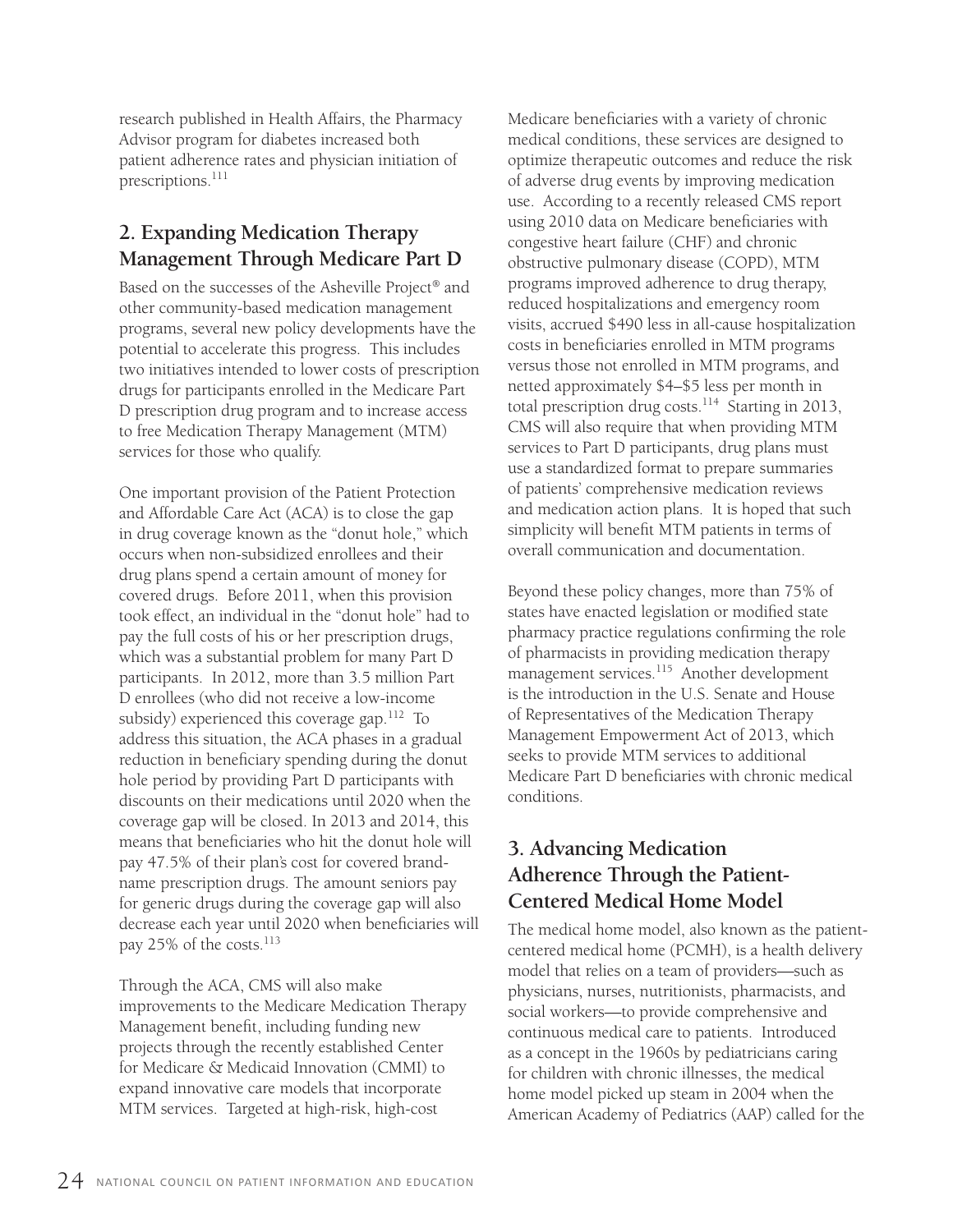establishment of "a personal medical home for each patient, ensuring access to comprehensive, integrated care through an ongoing relationship."116 Today, the model has been endorsed by the largest primary care physician organizations in the U.S.—the American Academy of Family Physicians, American College of Physicians, the American Osteopathic Association, as well as AAP—and shown to integrate all aspects of a patient's health care with the potential to improve physical health, behavioral health, access to community-based social services and management of chronic conditions.<sup>117</sup>

A distinguishing feature of the patient-centered medical home is the use of health information technology, such as electronic health records (EHRs), disease registries, personal health record systems and clinical decision support, which facilitate communication among providers, healthcare teams and patients and improve counseling on medication adherence. To expand the use of these innovations, the ACA includes provisions, such as the State Medicaid health (medical) home option, which support state-based medical home programs to manage chronic disease among the Medicaid population. This provision offers federal support for improving the integration and coordination of comprehensive health care services for Medicaid beneficiaries with conditions such as asthma, diabetes, heart disease, mental health issues and substance use disorders.

States have also created pilot projects, reformed payment structures, invested in health information technology, restructured Medicaid provider systems, and included the medical home model in service delivery. According to the National Conference of State Legislators, as of April 2013, 43 states had policies promoting the medical home model for certain Medicaid or Children Health Insurance Program (CHIP) beneficiaries.<sup>118</sup> Intended to accelerate the integration of comprehensive medication management within the medical home model, the Patient-Centered Primary Care Collaborative developed a resource guide for individual and group practices that reinforces the need for payment reform to support comprehensive medication management as an essential professional activity for effective integrated care.<sup>119</sup>

#### **4. The Role of Innovative Care Coordination Models**

Complementing the expanded adoption of the patient-centered medical home, there is great interest in new approaches that focus on improving the coordination of care for chronically ill patients. This includes two new models have been implemented in a variety of settings that manage a patient's care from one care setting to another, typically from the hospital to home, and are netting significant results.

In the first model, called the Transitional Care Model, eligible patients being admitted to the hospital are assigned a Transitional Care Nurse who conducts a comprehensive assessment of patient and family caregiver needs, coordinates the patient's discharge plan with the family and hospital provider team, implements the plan in the patient's home, assists the patient with management of their care needs, and facilitates communication and the transition to community providers and services. Both a randomized clinical trial and a randomized controlled trial of this particular approach have reported reduced health expenditures and rehospitalizations.<sup>120</sup>

The other model is the Care Transition Intervention program, which utilizes nurse practitioners, nurses and social workers as Transitions Coaches who train the patient and family caregivers on how to manage the patient's medication regimen, understand and utilize the patient's personal health records, respond to any red flags in care and schedule timely follow-up appointments. Under the program, the Transitions Coach makes one home visit and three phone calls to the assigned patient over 30 days, and provides a variety of other services, ranging from role-playing the next medical visit to creating an accurate medication list to support medication reconciliation and adherence. In one randomized controlled trial conducted in a large integrated delivery system in Colorado, the program was found to reduce hospital readmission rates as well as lower hospitalization costs for patients.<sup>121</sup> Moreover, because the Care Transitions Intervention program is adaptable to different care settings and provides support over a 30-day period, more than 750 health care organizations nationally are currently implementing this model.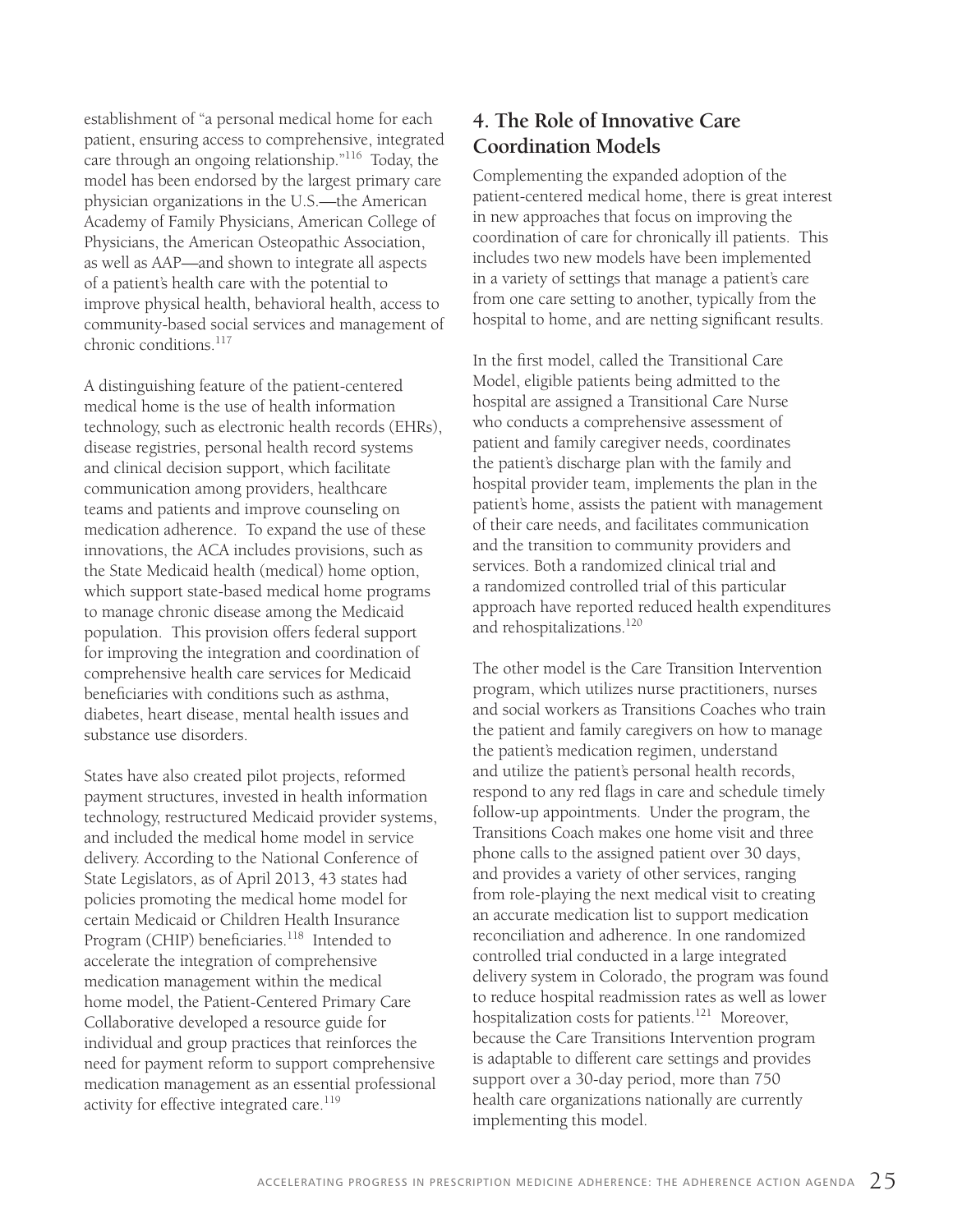Separate from initiatives focusing on care transitions, a number of innovative models are addressing medication management specifically. This includes the Veterans Health Administration (VHA) and state Medicaid programs, which have designed programs that use existing health professionals, and especially pharmacists, to counsel patients on appropriate medicine use and act as a bridge between the prescribing physician and the patient. In the case of VHA, the agency has granted prescriptive privileges to more than 2,200 pharmacists through Scope of Practice (SOP) arrangements, giving them authority to prescribe medications or suggest medication changes for patients.122 Another health system model pioneered by the Fairview Health System in Minnesota involves setting up practice agreements with clinical pharmacists to manage patients' medications. Since the health system was created in 1997, this program has resolved nearly 80,000 drug therapy problems.<sup>123</sup>

Based on the success of these kinds of models, the Center for Medicare & Medicaid Innovation (CMMI) is currently conducting tests of various transitional care approaches with the aim of providing the agency with additional evidence for the effectiveness of care coordination interventions as part of the Medicare program.<sup>124</sup> At the same time, CMS created the Community-based Care Transitions Program (CCTP) in 2011 to award grants to health systems and community organizations that provide at least one transitional care intervention to highcost Medicare beneficiaries with multiple chronic conditions. Operating through 2015, the CCTP will give preference to community-based organizations that provide care transition interventions to medically underserved populations, small communities and rural areas.<sup>125</sup>

#### **5. Driving Change Through Quality Measures and Payment Innovations**

Both the Medicare program and a number of private health insurance plans are experimenting with new payment models where improving medication adherence is a key factor in slowing health care spending and achieving better quality care. Of key importance are new Medicare quality incentives to Accountable Care Organizations (ACOs), many

of which are related to the safe and effective use of medications. An ACO is a coordinated group of providers and suppliers of services (e.g., hospitals, physicians, and others involved in patient care) working to provide coordinated high-quality care to the Medicare patients they serve. Because these ACOs will be measured for their ability to slow the growth in spending in the hospital setting (Medicare Part A) and in the delivery of outpatient care (Medicare Part B), these quality measures are viewed as incentives for ACOs to promote medication adherence, since improved medicine use reduces health care costs.

Of equal significance is the Medicare Advantage "Star Rating" system where CMS gives financial bonuses to participating health plans based on 49 measures of quality and performance (in 2013). Through this program, Medicare Advantage plans that get five out of five available "Stars" earn five percent in premium bonuses while 4-Star plans earn four percent and 3-Star plans earn three percent and each of these stars translates into the amount paid for each Medicare beneficiary per month. Moreover, adherence measures are weighted heavily because they are considered "intermediate outcome" measures. As a result, the "Star Rating" program is spurring new attention and investments in medication adherence programs among Medicare Advantage plans.

#### **6. The Promise of Health IT**

In its 2007 report, NCPIE documented the many developments in health technology that are making it possible to engage patients more effectively about medication adherence. Among these technologies are electronic reminder devices (automatically sent reminders without personal contact between the healthcare provider and patient) and pharmacybased adherence messaging programs that encourage patients to refill a prescription and emphasize the importance of following their healthcare provider's instructions.

Since the 2007 NCPIE report, however, there have been significant innovations in health technology, such as electronic pillboxes that can be scanned every time the lid is closed, confirming that the right medications are being taken at appropriate times,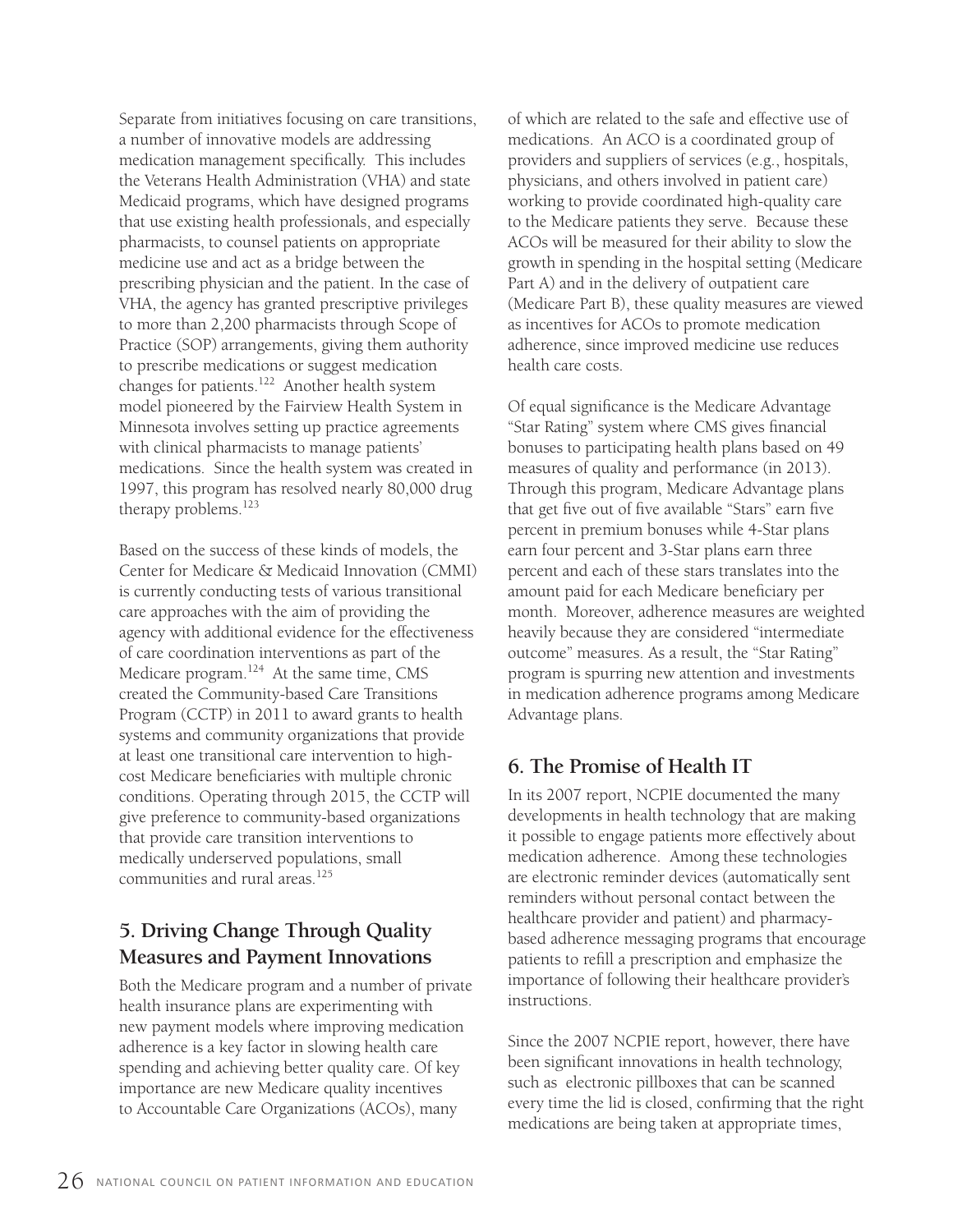and a number of apps aimed at aiding patients in organizing their medicine are now available on most smartphone platforms. Among the currently marketed features are reminders that can be set for consumption and refills, doses that can be logged and easily accessible information about specific drugs, such as dosages and adverse effects. Some apps also include calendar-based alarm reminders with specific dosage or functionality that integrates medication lists with specific drug information or combines pharmacy and primary care contact information or includes prescription drug discount cards.

Moreover, efforts are under way to integrate smartphones with health-monitoring devices that transmit the output data directly to patients or physicians126 and to increase "e-prescribing," which replaces prescriptions delivered by paper, phone, or fax and has the potential to reduce the incidence of medications being prescribed but never filled by patients. A recent study reported that a significantly higher proportion of prescriptions are filled when physicians use e-prescribing technology compared to traditional prescribing methods.127

To realize the potential of health IT to enhance medication management, a key feature of the Patient Protection and Affordable Care Act (ACA) is to invest in e-prescribing, greater use of electronic health records and clinical decision support systems that can, for example, provide real time feedback of adherence information from refill and other data to primary care providers. At the same time, CMS plans to invest in a series of Independence at Home Demonstration Projects, where physicians, nurses and other health professionals make house calls and use health IT to ensure that patient data is available to all providers and evaluate payment reforms and health delivery solutions that will use health IT infrastructure to better coordinate care for vulnerable patients. While these investments in health IT are only beginning to happen, there is consensus that the widespread adoption of health technology will improve medication management and patient medicine adherence, leading to fewer medical errors and improved quality care.

#### **7. Changes in Graduate Medical and Pharmacy Education**

In light of the rapid changes in health delivery, in 2012, the organization that accredits the nation's medical residency programs, the Accreditation Council for Graduate Medical Education (ACGME), announced plans to transform how medical residency programs train future physicians to deliver quality patient care. When ACGME's next accreditation system goes into effect in 2014, each accredited medical residency program must demonstrate that its residents and fellows are skilled in evidence-based medicine, team-based care, care coordination and shared decision-making, all critical to practicing medicine in an increasingly complex health care system. In addition, these physiciansin-training will be evaluated on their competencies in six core areas: patient care, medical knowledge, practice-based learning and improvement, systemsbased practice, professionalism, and interpersonal skills and communication.

This move to a new system of outcomes-based graduate medical education represents an important opportunity to integrate medication management and e-prescribing into the curriculum, especially to develop the clinical skills needed for team-based care and care coordination. At the same time, the ACGME approach can form the basis for designating medication adherence as a core competency within the pharmacy curriculum and including skillsbased competency in adherence as a measure for accrediting schools of pharmacy. Further, a parallel commitment to improving pharmacotherapy training for prescribers—especially as this relates to counseling geriatric patients—would be a valued addition to this redesign of the curriculum.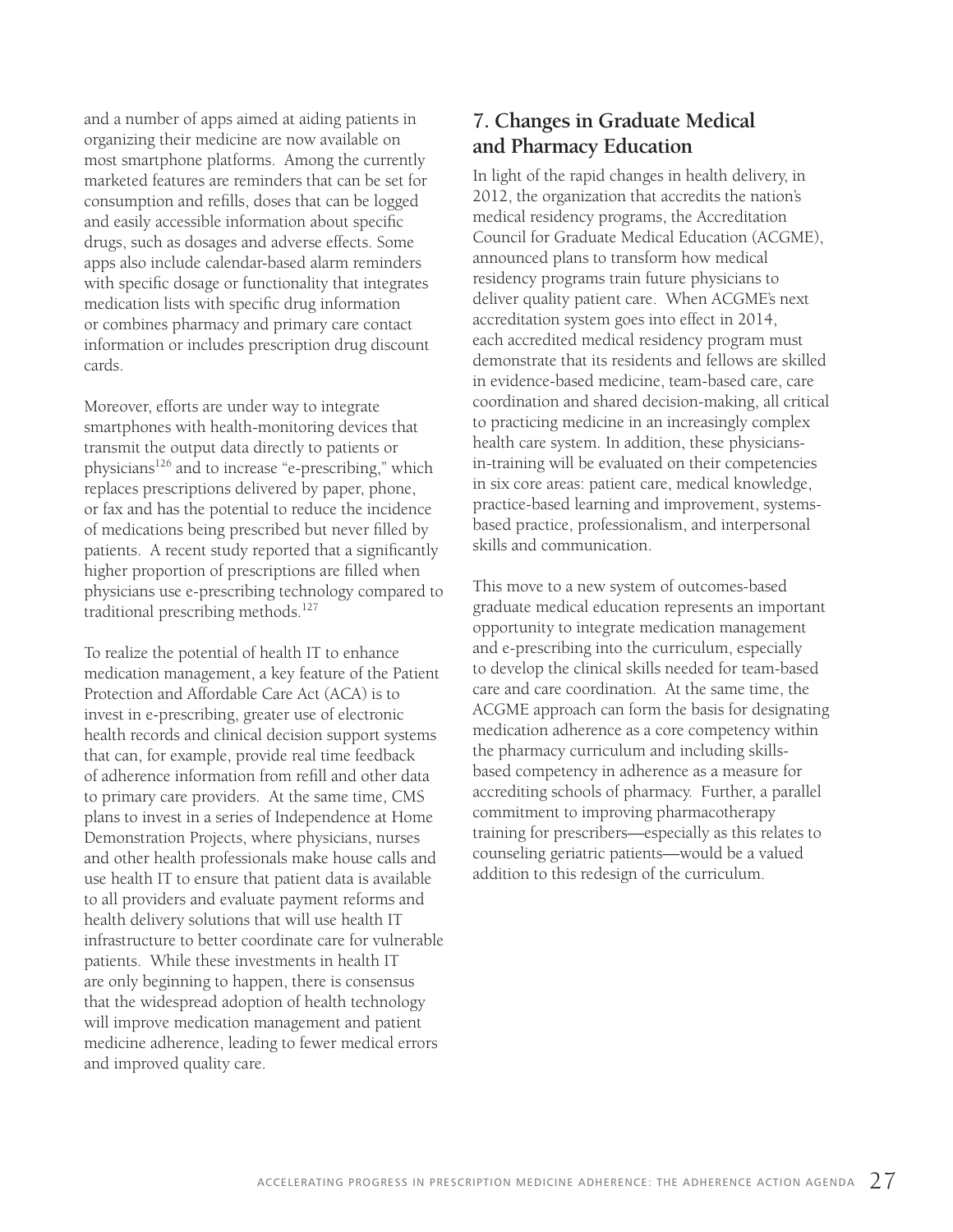# **Advancing Medicine Adherence With a Focus on Multiple Chronic Conditions: The New Adherence Action Agenda**

Although there has been significant progress in the nation's collective actions to address the pervasive and costly problem of poor medicine adherence, this is not a time for congratulations. Despite a national investment in public education and model programs, new resources for health professionals, important research efforts and a range of policy initiatives, the reality is:

- + Between 20% and 30% of prescriptions are never filled by patients;
- + Up to half of the estimated 187 million Americans who take one or more prescription medicines—or up to 93.5 million patients—do not take these drugs as prescribed;
- + Nonadherence, along with suboptimal prescribing, drug administration, and diagnosis, is associated with an estimated \$290 billion per year in avoidable medical spending or 13 percent of what the nation spends annually on health care; and
- + The immediate future portends escalating rates of multiple chronic conditions where patients tend to have more than one prescriber, are prescribed multiple mediations, and are at increased risk for drug interactions, adverse events and medication errors.

What these facts make clear is that poor adherence and higher rates of multiple chronic conditions are inextricably linked and together, represent a potentially major public health threat. Contributing to this problem is the increasing challenge of a fragmented health care system, especially as it applies to the growing number of older adults being treated for multiple chronic conditions. Also contributing to this complex problem is the interplay of a number of adherence barriers, from the complexity of the drug regimen and the cost-control

measures implemented by payers and health systems to the need for patients to visit multiple pharmacies to fill different prescriptions, poor communication between patients and clinicians, and the breakdown in provider communications during the transition to care from the hospital to the outpatient setting. All of these problems contribute to more medication errors, poor health outcomes and higher health care costs and all must be addressed.

Because the stakes are so high, NCPIE commenced a new initiative called the *Adherence Action Agenda* or the "A3 Project," bringing together 22 professional societies and voluntary health organizations, government agencies and industry leaders to identify the major gaps in current adherence efforts and create a new *Adherence Action Agenda* for the nation. Intended to accelerate progress in appropriate medicine taking, this new roadmap calls for an increased focus on the growing challenge of multiple chronic conditions where the need for patient adherence is particularly pressing and offers realistic solutions for improving medication adherence through better care coordination, harnessing new technology and supportive government policies.

Ultimately involving the support and active participation of many constituencies—the federal government, state and local government agencies, professional societies and healthcare practitioners, health educators and patient advocates—this platform calls for action in the following areas:

**1. Establish medicine adherence as a priority goal of all federal and state efforts designed to reduce the burden of multiple chronic conditions.**

It is well documented that Americans with multiple chronic conditions take more prescription and OTC medicines than any other group, often see multiple physicians to treat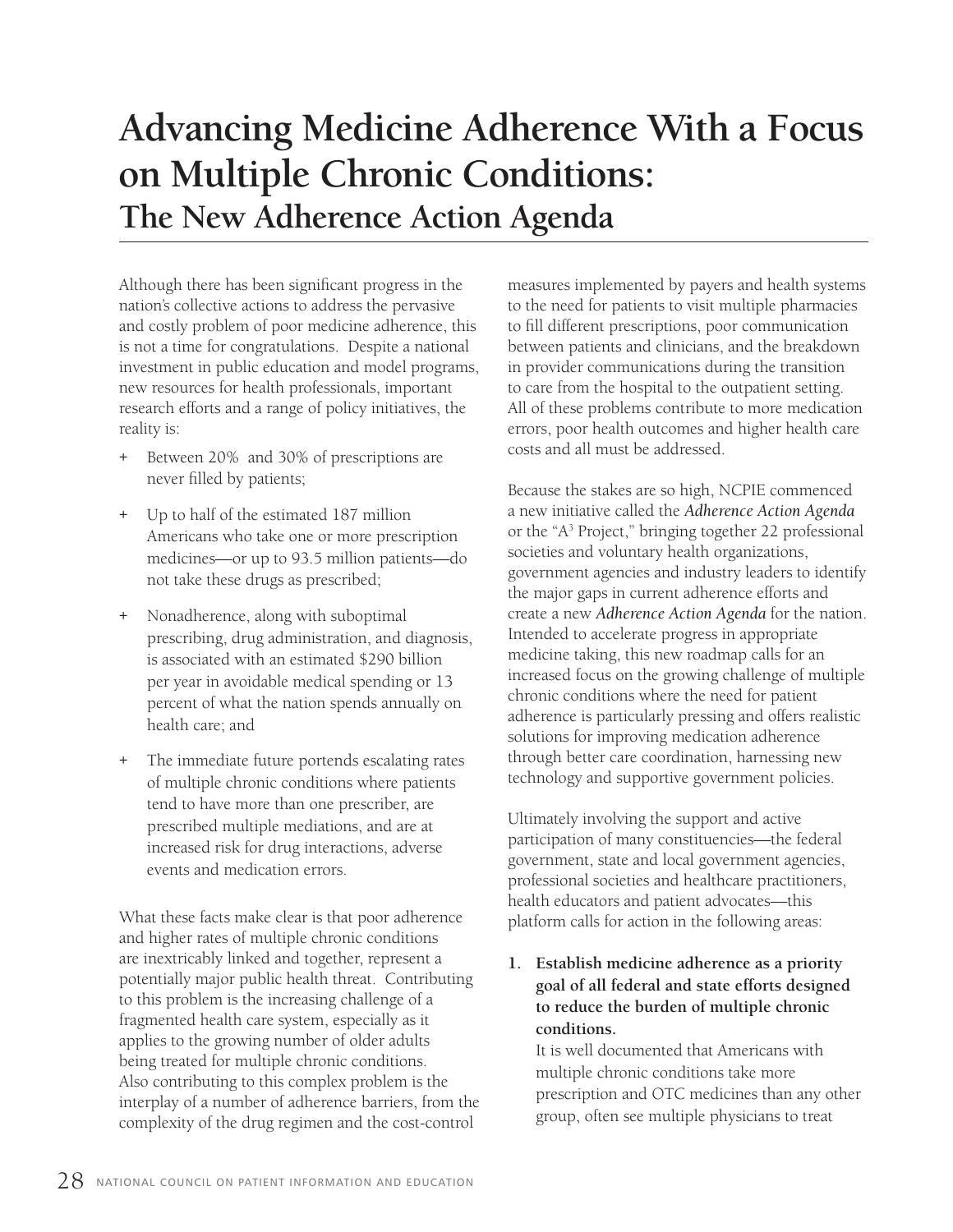their diseases, and grapple with taking complex cocktails of different medicines correctly. Yet, patient adherence is not viewed as an essential element of government initiatives to reduce the burden and impact of multiple chronic conditions. For example, the new HHS Multiple Conditions Strategic Framework identifies four strategic areas as policy priorities, all of which should be areas where medication adherence plays a critical role: 1) fostering health care and public health system changes to improve the care of people with MCC; 2) maximizing the use of proven self-care management and other services among patients with multiple conditions; 3) providing better tools and information to health care, public health, and social services workers who deliver care to patients with MCC; and 4) facilitating research to fill knowledge gaps about, and interventions and systems to benefit, individuals with multiple chronic conditions.

However, currently, the HHS Multiple Conditions Strategic Framework mentions adherence within the context of self-care management and better tools and information for health professionals, but does not integrate adherence in plans to improve health systems change and facilitate new research efforts. Therefore, changing the mindset of policymakers so they recognize the interconnectedness of medicine adherence and managing multiple chronic conditions is essential if the resources committed to reducing the burden of multiple chronic conditions are to be successful.

#### **2. Establish the role of the patient navigator within the care team to help patients with multiple chronic conditions navigate the health care system and take their prescription medicines as prescribed.**

Beginning in 1990 when Harlem Hospital first started using patient navigators to guide patients through the maze of the health care system, these health professionals have been utilized at hospitals and cancer clinics nationwide to help patients coordinate their treatment. Because this model has been successful in improving cancer outcomes, the same concept can be applied more broadly to pairing high-risk patients who have multiple chronic conditions with a patient navigator, who will be responsible for obtaining the patient's medical records, creating an accurate medication list, understanding the patient's medication regimen, setting up medication counseling, as needed, scheduling timely follow-up physician visits, and facilitating communication between the patient and his or her different physicians. In the case of patient navigators now working with cancer patients, many are specially trained nurses, nurse practitioners and social workers, which is in line with the Transitions Coaches now working in hospitals across the country to assist patients when leaving the hospital setting. However, clinical pharmacists, who are unencumbered from dispensing functions, and may already have unique training and credentials, would be well suited to play this role as would geriatric pharmacists. Extensive information about the role of the patient navigator now exists that can be utilized to establish this new and important role for patients with MCC.

#### **3. Promote clinical management approaches that are tailored to the specific needs and circumstances of individuals with multiple chronic conditions.**

Today, the heaviest burden of MCC is borne by Americans aged 65 and older, where as many as three in four seniors are being treated for multiple concurrent illnesses. Not only do these individuals differ in the severity of their illnesses but they differ in their prognosis, functional status, and treatment preferences, meaning their treatment options will differ and require more flexible approaches to care. Accordingly, NCPIE encourages health professionals to adopt the American Geriatric Society's guiding principles for treating older adults with three or more diseases, *Patient-Centered Care for Older Adults with Multiple Chronic Conditions: A Stepwise Approach from the American Geriatrics Society*, which calls for a "stepwise approach" to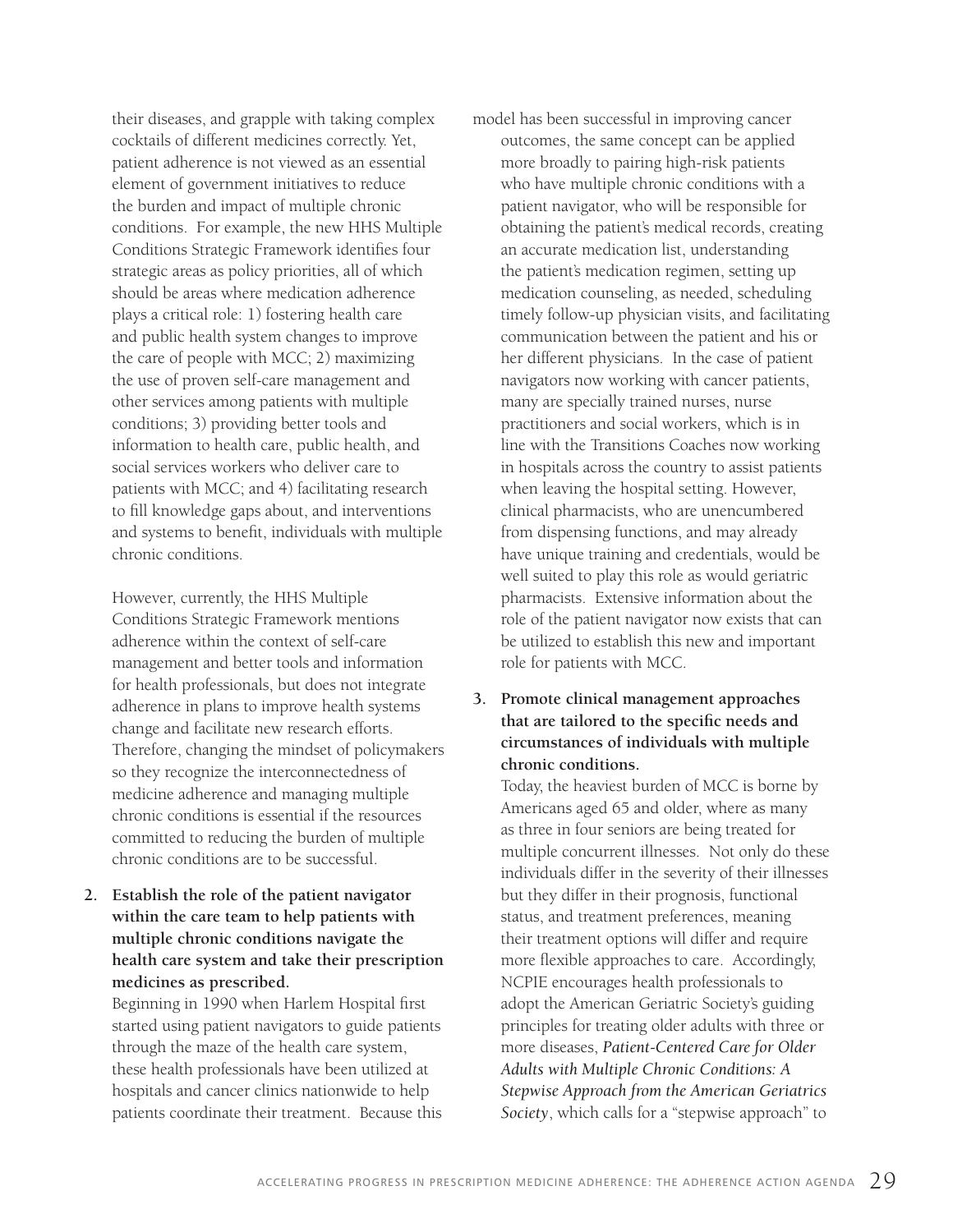making complex clinical management decisions, starting by eliciting and incorporating patient preferences and choosing therapies that optimize benefits and minimize the harm for older adults with MCC.

**4. Incentivize the entire health care system to incorporate adherence education and medication support as part of their routine care for MCC patients.**

Although most research on appropriate medication use focused on the characteristics that predict poor prescription medicine adherence, there is general consensus that improved patient adherence results from interventions that: increase patient understanding of their conditions and the importance of taking medicines as prescribed; teach the skills so patients can manage their treatment regimens; and create the environment that supports and maintains medication adherence. Here, a number of important initiatives are underway to arm patients with adherence information and personalized tools, such as refill reminders and pharmacy messaging programs.

But to fully engage patients in the importance of medication adherence, a growing body of research suggests that the quality of the interactions between patients and their healthcare providers is important for how well patients manage their chronic conditions. Accordingly, a critical need is to expand the role that physicians/other prescribers and other members of the care team play in promoting shared decision-making about the treatment plan and encouraging patients to take their drugs as prescribed. Towards this end, stakeholders are calling for a significant investment in developing the patient/provider education and engagement tools so clinicians will be able to implement best practices for medication adherence; effectively communicate to their patients the importance of following treatment plans; and provide medication support services to patients and family caregivers.

- **5. Eliminate the barriers that impede the ability of patients with multiple chronic conditions to refill their prescription medicines.** Some of the reasons patients fail to take their medicines as prescribed are time constraints and transportation challenges, problems that are magnified for those with multiple chronic conditions who are prescribed different drugs for their disorders by different physicians. This can mean refilling drugs at different times, sometimes at different pharmacies, having to keep track of the refill schedules, and making a number of trips to the pharmacy to pick up their medicines. To reduce these obstacles, stakeholders support simple policy changes that will streamline how prescriptions are dispensed to patients in the pharmacy. One change is to adopt the "pharmacy home" model now in use for North Carolina Medicaid beneficiaries, which gives patients a single pharmacy point of contact for filling prescriptions so they don't have to visit multiple pharmacies to fill different prescriptions. Another and related change is for pharmacies to adopt refill synchronization, which allows patients to fill their different prescriptions at one time and therefore, reduce the number of visits they must make to the pharmacy. Refill synchronization also facilitates the adoption of an appointment-based model for improving comprehensive medication management services, if needed. According to NEHI, these kinds of actions will improve the "medication ecosystem," increasing care coordination between prescribers and dispensing pharmacies and ensuring patients with multiple medications receive coordinated and consistent care.
- **6. Reduce the cost-sharing barriers for patients by lowering or eliminating patient copayments for prescription medicines used to treat the most common chronic diseases.** Research makes clear that the cost of medications is a significant barrier to patients filling their prescriptions and taking their medicines as prescribed. Moreover, studies confirm that reducing cost-sharing barriers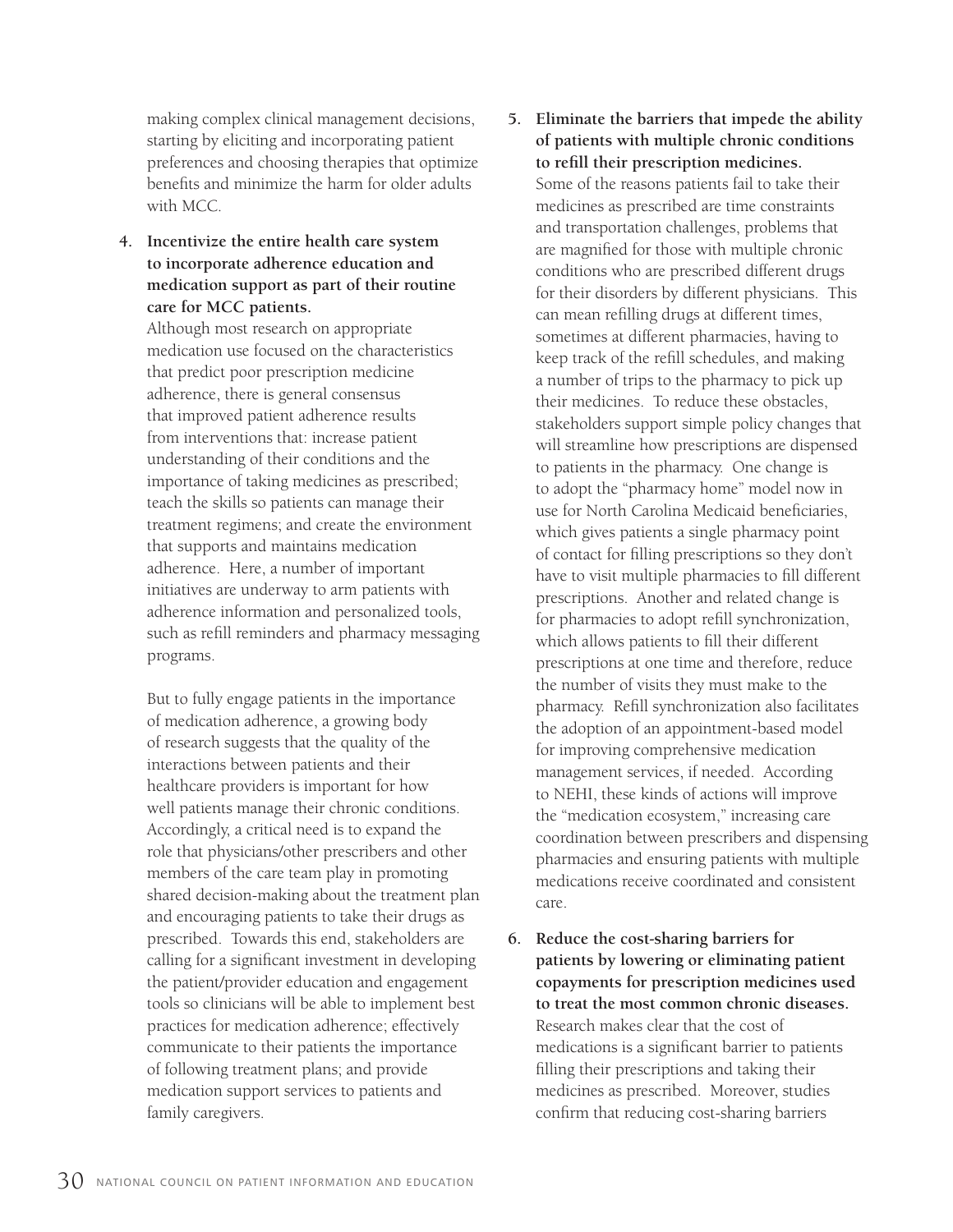for patients, such as cost-control measures implemented by payers and health systems, increases medication use and improves adherence. Accordingly, stakeholders advocate adopting policies that will reduce the out-ofpocket costs for medications, especially for patients on multiple prescriptions for chronic conditions.

**7. Accelerate the adoption of new health information technologies that promote medication adherence.**

Significant innovations in health technology, from electronic reminder devices and pharmacybased adherence messaging programs to electronic pillboxes, smartphone apps, healthmonitoring devices that transmit data directly to patients' smartphones to physicians and "e-prescribing," now arm patients with the tools to take their medicines as prescribed and improve the flow of timely and complete information on medicine use between patients and providers. To achieve the promise of these technological developments, stakeholders have outlined a number of immediate steps that are supported by NCPIE and the members of the "A<sup>3</sup> Project". These actions are to:

- + Adopt new standards for the use of electronic health records standards that provide for consistent data collection, ease of use and provider access to the comprehensive electronic medication information for a given patient;
- + Create incentives for providers to use health information technology to identify patients at risk for poor medication adherence;
- + Promote patient–provider and provider–provider sharing of electronic health records while ensuring patient privacy; and
- Expand the use of electronic reminders and personal health records to improve medication adherence and optimal use by consumers.

**8. Establish medication adherence as a measure for the accreditation of healthcare professional educational programs.**  Currently, the nation's medical residency programs are moving towards a "next accreditation system," where all medical residents will be evaluated based on their competencies in six core areas, including patient care, systems-based practice and their interpersonal skills and communication. From the standpoint of medication adherence, the move to a new system of outcomes-based graduate medical education represents an important opportunity to integrate evidencebased prescribing, especially for geriatric patients, and collaborative medication management strategies to support adherence into the curriculum, especially to develop the clinical skills needed for team-based care and care coordination.

At the same time, this approach can form the basis for integrating behavioral counseling and communications skills with patients including cultural competencies, identifying patients at high risk for nonadherence, motivational interviewing, and how to work in a multidisciplinary environment with clarity in roles—as core competencies within the curriculum of schools of pharmacy, nursing, and other allied health professions and including skills-based competency in adherence as a measure for accreditation.

#### **9. Address multiple chronic conditions and optimal medication management approaches in treatment guidelines.**

Today, most clinical practice guidelines focus on managing a specific chronic condition and do not take into account the presence of MCC. The result is that physicians following different clinical practice guidance for each diagnosis lack the evidence-based information to account for the cumulative effect of multiple diseases occurring simultaneously and the interaction among recommended therapies that may prove harmful. To address this situation, NCPIE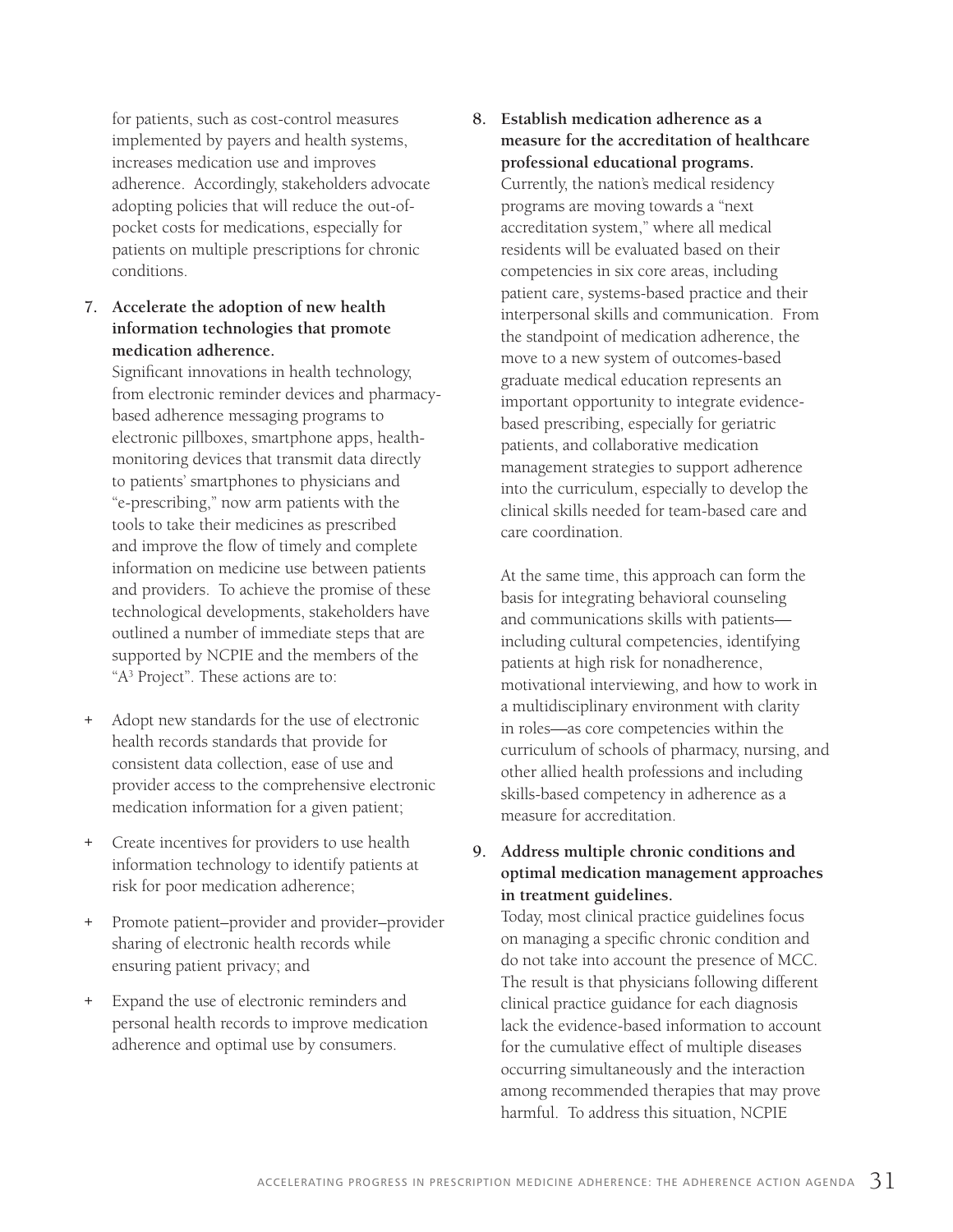encourages medical societies to accelerate the development of evidence-based treatment guidelines where information is included on the most common comorbidities clustering with the incident chronic condition—a major goal identified in the HHS Multiple Conditions Strategic Framework. An immediate priority is to include information on the clinical management of the most prevalent dyads and triads identified by the Centers for Medicare and Medicaid Services (CMS) where patients are likely to be taking a variety of different drugs and may be receiving conflicting advice from prescribers and other healthcare providers.

**10. Stimulate rigorous research on treating people with multiple chronic conditions, including focused research on medication adherence to promote the safe and appropriate use of different medicines in this patient population.** 

Today, patients with multiple chronic conditions are being treated with drugs that are usually developed and tested in people who have a single condition. Thus, there is a paucity of evidence-based data on how to treat those with two or more concurrent diseases, especially to safeguard against prescribing drugs for one condition that may have negative effects on coexisting conditions and may interact with other treatments. To address this serious challenge, the HHS Multiple Conditions Strategic Framework calls for a range of new research efforts to expand information on the most prevalent clusters of MCC, identify those care models that are most successful in improving the health outcomes of patients with MCC, and define the most appropriate health outcomes for these individuals in light of the cumulative effect of having a constellation of different diseases. Moreover, the recently established Patient-Centered Outcomes Research Institute (PCORI) has identified research on multiple chronic conditions as part of its *National Research Agenda and Research Priorities*.

Clearly, these are important steps in the right direction, but questions remain about the level of funding to implement the HHS Multiple Conditions Strategic Framework and the timing and resources that PCORI will invest in MCC through its research agenda. Of added concern is to what extent the government's research efforts will address medication adherence as an essential element of caring for Americans with multiple chronic conditions. Therefore, as the research agenda is being shaped, NCPIE and the members of the "A<sup>3</sup> Project" call for incorporating medicine adherence throughout the MCC research agenda with the goal of determining:

- What is known about adherence to multiple medications within the context of treating patients with MCC;
- What existing evidence-based approaches to improving medication adherence are applicable to patients with multiple concurrent diseases; and
- What are the gaps in the scientific literature on enhancing medication adherence that must be addressed if the health outcomes of individuals treated simultaneously for two or more conditions are to significantly improve.

For the growing number of Americans now grappling with multiple chronic conditions, these research efforts cannot start soon enough.

### **THIS IS THE TIME FOR RENEWED ACTION**

Even as the issue of taking medicines as prescribed has become a priority concern for the public health community, nonadherence in the U.S. is compounded by escalating rates of multiple chronic conditions, especially among the growing number of patients who are prescribed numerous drugs on a daily basis, often see more than one prescribing physician, and are at significantly higher risk for drug interactions, adverse events and medication errors. Thus, now is the time for collective action to confront the combined threat of poor prescription medicine adherence and higher rates of multiple chronic conditions—before the predicted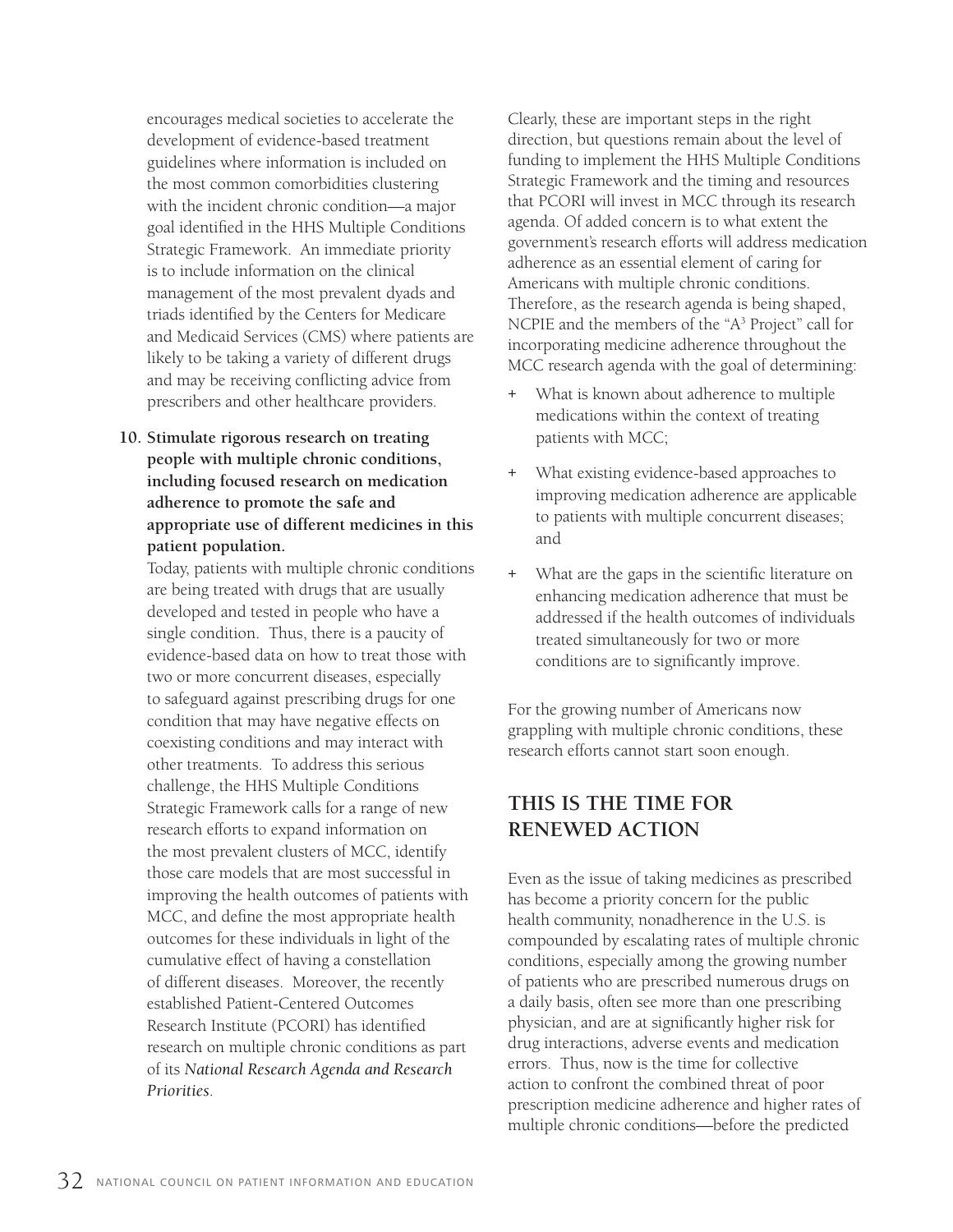increase and impact of multiple chronic conditions overwhelms our health care system.

While no single strategy will solve this difficult challenge, it is hoped that the priorities identified in this new *Adherence Action Agenda* will serve as a catalyst for action and offer realistic recommendations for improving patient adherence to reduce the burden of chronic disease.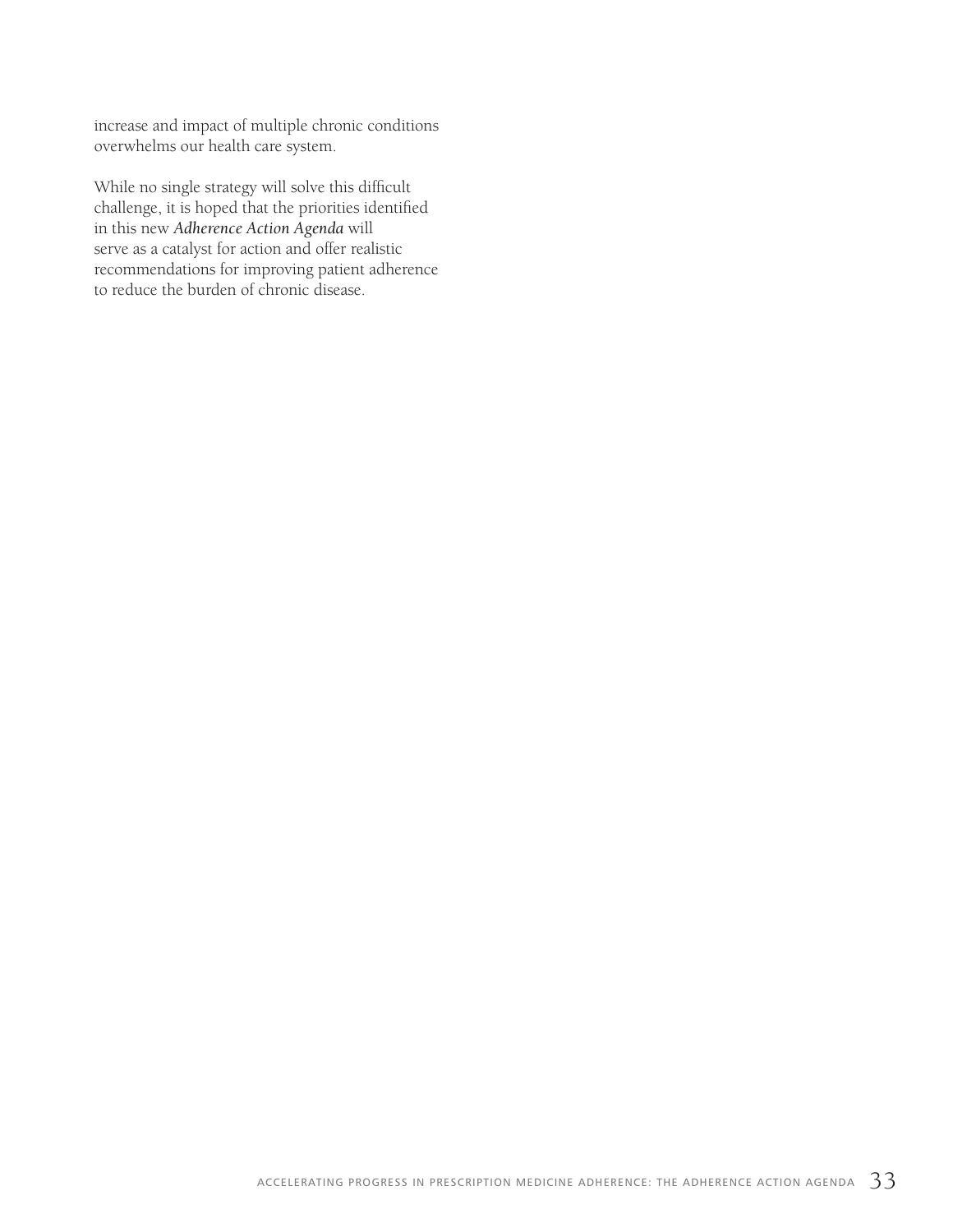# **Adherence Action Agenda Members**

The National Council on Patient Information and Education (NCPIE) is pleased to recognize the following organizations for their input in conceptualizing and formulating the *Adherence Action Agenda* or the "A3 project."

AARP

Academy of Managed Care Pharmacy Agency for Health Care Research and Quality, Center for Outcomes and Evidence American Academy of Nurse Practitioners American Academy of Physician Assistants American Diabetes Association American Heart Association American Medical Association Cardinal Health Council for Affordable Health Coverage Kaiser Permanente McKesson Patient Relationship Solutions Merck\* National Association of Chain Drug Stores National Community Pharmacists Association NEHI National Consumers League National Council on Aging National Council on Patient Information and Education National eHealth Collaborative National Pharmaceutical Council NIH Adherence Network Pharmacy Quality Alliance

\* Support for development of the *Adherence Action Agenda* was provided by Merck, known as MSD outside the United States and Canada. NCPIE is solely responsible for the content and maintains editorial control of all the materials and publications produced for the "A<sup>3</sup> Project."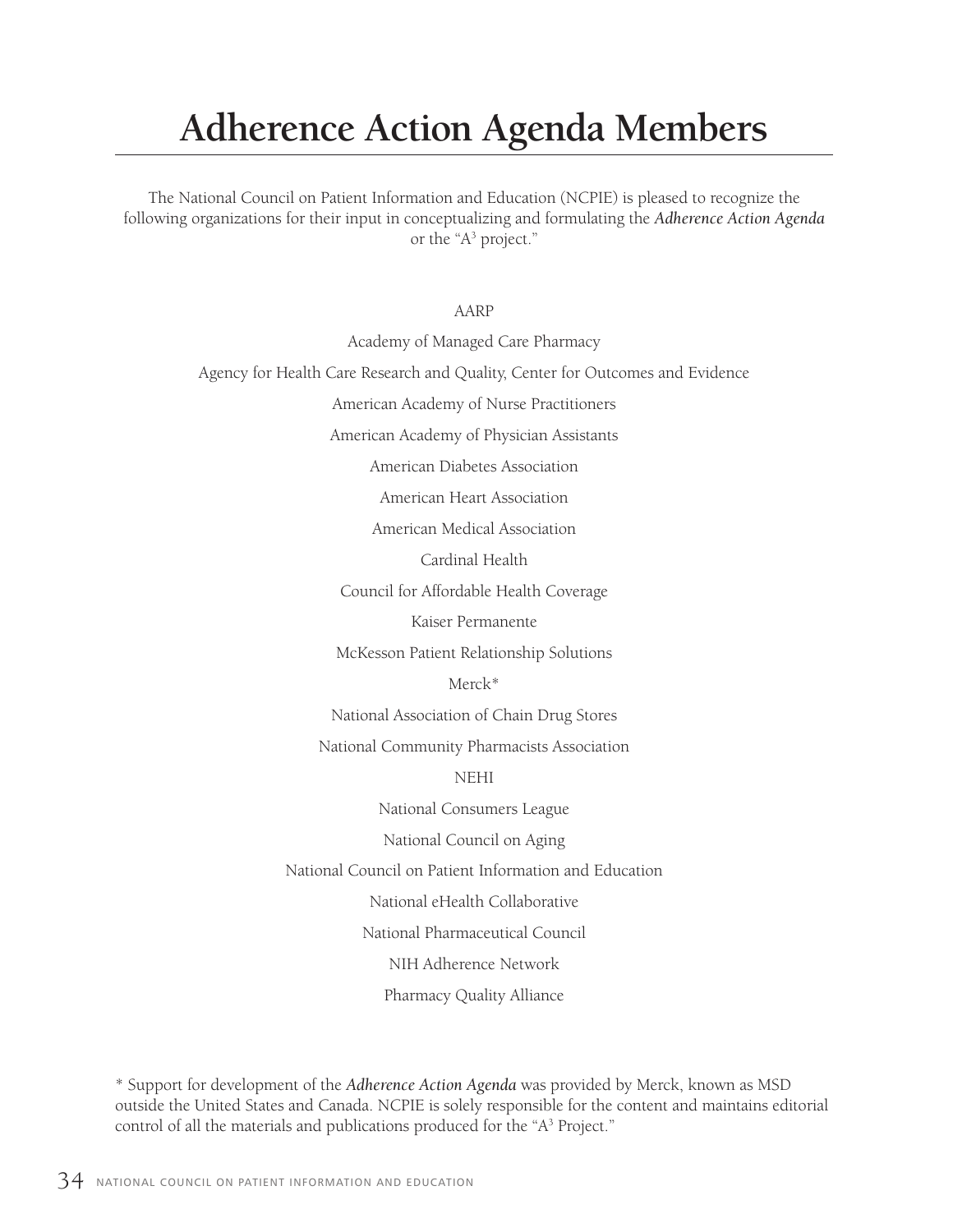# **References**

- 1. Administration on Aging (AoA). A Profile of Older Americans: 2011. April 19, 2013.
- 2. IMS Institute for Healthcare Informatics. Avoidable costs in U.S. healthcare: the \$200 billion opportunity from using medicines more responsibly. June 2013
- 3. Center for Disease Control and Prevention, National Center for Health Statistics, Health, United States, 2011 with Special Feature on Socioeconomic Status and Health, table 22,(Hyattsville, MD: 2012)
- 4. Osterberg L, Blaschke T. Adherence to medication. N Engl J Med. 2005 Aug 4;353(5):487-97
- 5. Ibid
- 6. McCarthy R. The price you pay for the drug not taken. Business Health 1998; 16: 27-33
- 7. New England Healthcare Institute Research Brief: Thinking outside the pillbox: a systemwide approach to improving patient medication adherence for chronic disease. August 2009. www.nehi.net
- 8. World Health Organization. Adherence to longterm therapies: evidence for action. 2003
- 9. Roebuck, MC, Liberman JN, Gemmill-Toyama M, Brennan TA. Medication adherence leads to lower health care use and costs despite increased drug spending. Health Affairs 2011; 30: 91-99.
- 10. Congressional Budget Office. Offsetting effects if prescription drug use on Medicare's spending for medical services. November 2012.
- 11. Kaiser Family Foundation. Prescription Drug Trends, May 2010.
- 12. Osterberg L, Blaschke T. Adherence to medication. N Engl J Med. 2005 Aug 4;353(5):487-97
- 13. Peterson AM, Takiya L, Finley R. Meta-analysis of trials of interventions to improve medication adherence. Am J Health Syst Pharm. 2003; 60: 657-65
- 14. Haynes RB, Ackloo E, Sahota N, McDonald HP. Interventions for enhancing medication adherence. Cochrane Database Syst Rev. 2008:CD000011
- 15. Agency for Healthcare Research and Quality. Closing the Quality Gap Series: Comparative Effectiveness of Medication Adherence Interventions. Research Protocol. Evidence Report/Technology Assessment No. 208 September 11, 2012.
- 16. Krueger KP, Berger BA, Felkey B. Medication adherence and persistence: a comprehensive review. Adv Ther 2005 Jul-Aug;22(4):313-56
- 17. IMS Institute for Healthcare Informatics. Avoidable costs in U.S. healthcare: the \$200 billion opportunity from using medicines more responsibly. June 2013
- 18. Lau DT, Nau DP. Oral antihyperglycemic medication nonadherence and subsequent hospitalization among individuals with type 2 diabetes. Diabetes Care. 2004; 27(9): 2149- 2153
- 19. Gwadry-Sridhar, F H., Manias, E, Zhang, Y, Roy, A, Yu-Isenberg, K, Hughes, DA, Nichol, MB... A framework for planning and critiquing medication compliance and persistence using prospective study designs. Clinical Therapeutics 31 (2009): 421-435
- 20. Pittman, DG, Chen, W, Bowlin, SJ, Foody, JM. Adherence to statins, subsequent healthcare costs, and cardiovascular hospitalizations. Am J of Card 107 (2011): 1662-1666
- 21. 2012 National Population Projections. U.S. Census Bureau, Population Division. Release date: December 2012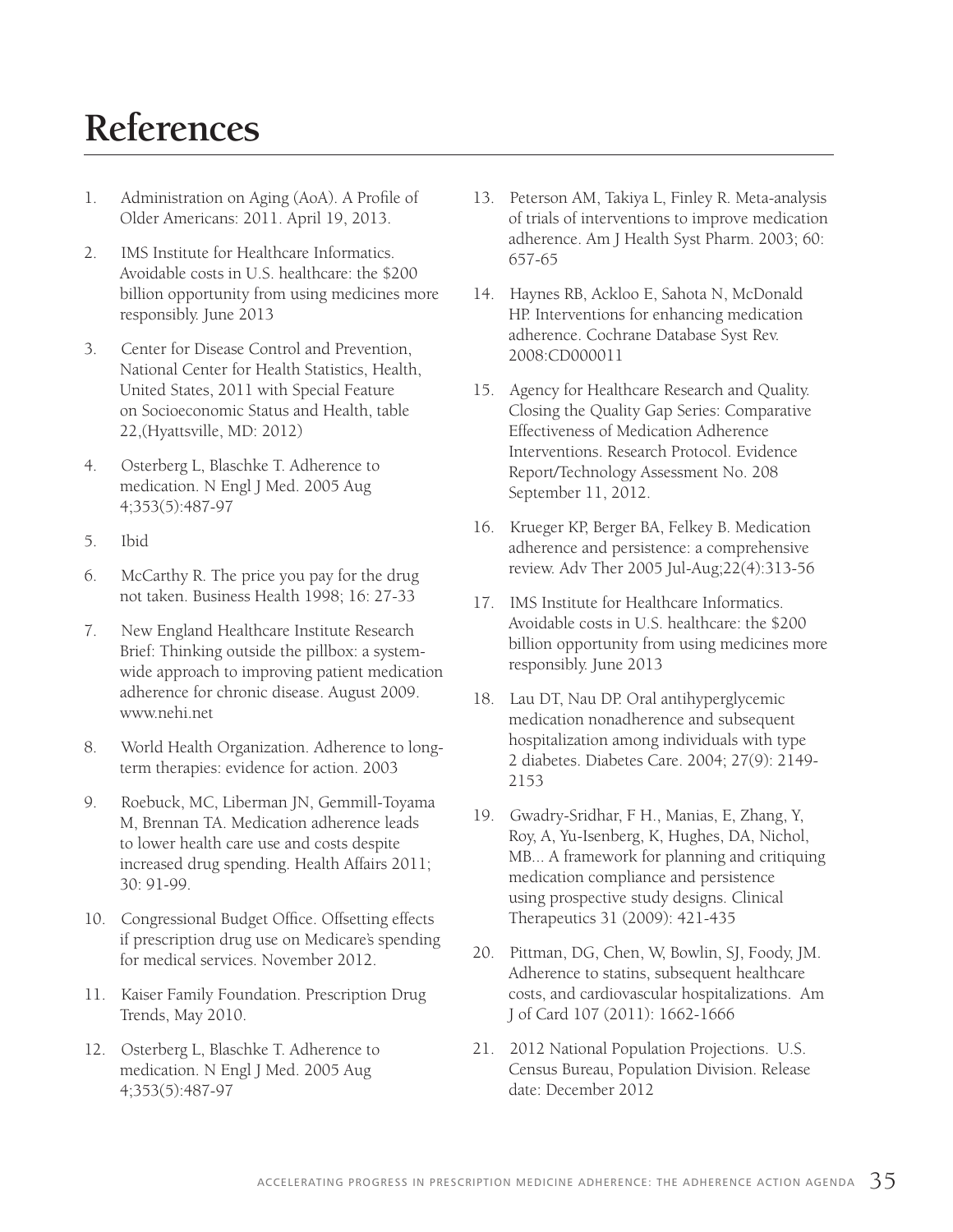- 22. 2012 National Population Projections. U.S. Census Bureau, Population Division. Release date: December 2012
- 23. IMS LifeLink. January 2013
- 24. IMS Institute for Healthcare Informatics. Avoidable costs in U.S. healthcare: the \$200 billion opportunity from using medicines more responsibly. June 2013
- 25. Anderson G. Chronic Care: Making the Case for Ongoing Care. Princeton, NJ: Robert Wood Johnson Foundation, 2010.
- 26. Department of Health and Human Services. Multiple Chronic Conditions: A Strategic Framework. December 2010
- 27. Wu, Shin-Yi and Green, Anthony. Projection of Chronic Illness Prevalence and Cost Inflation. RAND Corporation, October 2000
- 28. Munger MA. Polypharmacy and combination therapy in the management of hypertension in elderly patients with co-morbid diabetes mellitus. Drugs Aging. 2010 Nov 1;27(11):871- 83
- 29. Ward BW, Schiller JS. Prevalence of Multiple Chronic Conditions Among US Adults: Estimates From the National Health Interview Survey, 2010
- 30. Anderson G. Chronic Care: Making the Case for Ongoing Care. Princeton, NJ: Robert Wood Johnson Foundation, 2010.
- 31. Partnership for Solutions. Chronic Conditions: Making the Case for Ongoing Care: Robert Wood Johnson Foundation; 2002
- 32. Federal Register, Vol. 78, No. 16, January 24, 2013, pp. 5182-5183
- 33. Gu Q, Dillon CF, Burt VL. Prescription drug use continues to increase: U.S. prescription drug data for 2007-2008. NCHS data brief, no 42. Hyattsville, MD: National Center for Health Statistics. 2010
- 34. IMS LifeLink. January 2013
- 35. Lin, P. Drug interactions: A method to the madness. Perspectives In Cardiology 2004; 20(10), 20
- 36. Partnership for Solutions. Chronic Conditions: Making the Case for Ongoing Care: Robert Wood Johnson Foundation; 2002
- 37. Vogeli C, Shields AE, Lee TA, Gibson TB, Marder WD, Weiss KB, Blumenthal D. Multiple chronic conditions: prevalence, health consequences, and implications for quality, care management, and costs. J Gen Intern Med 2007;22(Suppl 3):391–395
- 38. Schoen, C, Osborn, R, How, SKH, et al. In chronic condition: experiences of patients with complex health care needs, in eight countries. Health Affairs, November 13, 2008.
- 39. Anderson G. Chronic Care: Making the Case for Ongoing Care. Princeton, NJ: Robert Wood Johnson Foundation, 2010
- 40. Vogeli C, Shields AE, Lee TA, Gibson TB, Marder WD, Weiss KB, Blumenthal D. Multiple chronic conditions: prevalence, health consequences, and implications for quality, care management, and costs. J Gen Intern Med 2007;22(Suppl 3):391–395
- 41. Fried, V, Bernstein, A, Bush, MA. Multiple chronic conditions among adults aged 45 and over: trends over the past 10 years," NCHS Stat Brief No. 100, July 2012. The nine chronic conditions are: hypertension, heart disease, diabetes, cancer, stroke, chronic bronchitis, emphysema, current asthma, and kidney disease
- 42. Ward BW, Schiller JS. Prevalence of Multiple Chronic Conditions Among US Adults: Estimates From the National Health Interview Survey, 2010. Prev Chronic Dis 2013;10:120203
- 43. Fried, V, Bernstein, A, Bush, MA. Multiple chronic conditions among adults aged 45 and over: trends over the past 10 years. NCHS Stat Brief No. 100, July 2012
- 44. Federal Register, Vol. 78, No. 16, January 24, 2013, pp. 5182-5183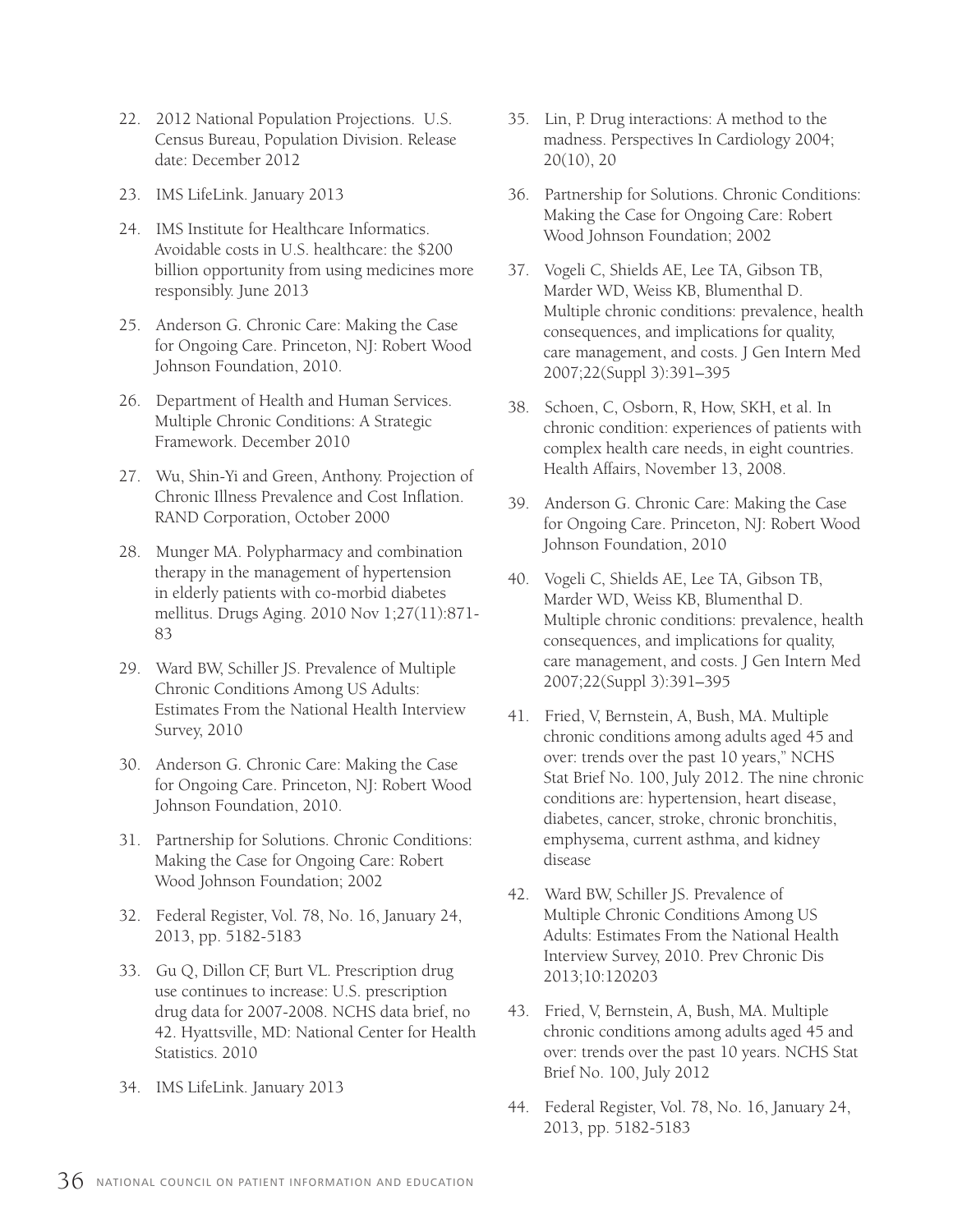- 45. Centers for Medicare and Medicaid Services. Chronic conditions among Medicare beneficiaries. Chartbook, 2012 Edition
- 46. Anderson G. Chronic Care: Making the Case for Ongoing Care. Princeton, NJ: Robert Wood Johnson Foundation, 2010
- 47. Ward BW, Schiller JS. Prevalence of Multiple Chronic Conditions Among US Adults: Estimates From the National Health Interview Survey, 2010. Prev Chronic Dis 2013;10:120203
- 48. Ward BW, Schiller JS. Prevalence of Multiple Chronic Conditions Among US Adults: Estimates From the National Health Interview Survey, 2010. Prev Chronic Dis 2013;10:120203
- 49. Centers for Medicare and Medicaid Services. Chronic conditions among Medicare beneficiaries. Chartbook, 2012 Edition
- 50. Centers for Medicare and Medicaid Services. Chronic conditions among Medicare beneficiaries. Chartbook, 2012 Edition
- 51. American Geriatrics Society Expert Panel on the Care of Older Adults with Multimorbidity. Guiding principles for the care of older adults withmultimorbidity: an approach for clinicians. J Am Geriatr Soc 2012.
- 52. Vogeli C, Shields AE, Lee TA, Gibson TB, Marder WD, Weiss KB, Blumenthal D. Multiple chronic conditions: prevalence, health consequences, and implications for quality, care management, and costs. J Gen Intern Med 2007;22(Suppl 3):391–395
- 53. Centers for Medicare and Medicaid Services. Chronic conditions among Medicare beneficiaries. Chartbook, 2012 Edition
- 54. Centers for Medicare and Medicaid Services. Chronic conditions among Medicare beneficiaries. Chartbook, 2012 Edition
- 55. Ibid
- 56. Centers for Medicare and Medicaid Services. Chronic conditions among Medicare beneficiaries. Chartbook, 2012 Edition
- 57. Touchette, DR, Shapiro, NL. Medication compliance, adherence, and persistence: current status of behavioral and educational interventions to improve outcomes J Manag Care Pharm. 2008;14(6)(suppl S-d):S2-S10
- 58. Martin, LR, Williams, SL, Haskard, KB, DiMatteo, MR. The challenge of patient adherence. Ther Clin Risk Manag. 2005 September; 1(3): 189–199
- 59. Saini SD, Schoenfeld P, Kaulback K, Dubinsky MC. Effect of medication dosing frequency on adherence in chronic diseases. Effect of medication dosing frequency on adherence in chronic diseases
- 60. Chan M, Nicklason F, Vial JH. Adverse drug events as a cause of hospital admission in the elderly. Intern Med J 2001;31(4):199–205
- 61. Laroche ML, Charmes JP, Nouaille Y, Picard N, Merle L. Is inappropriate medication use a major cause of adverse drug reactions in the elderly? Br J Clin Pharmacol 2007;63(2):177– 86
- 62. Ibid
- 63. Touchette DR, Shapiro NL. Medication compliance, adherence and persistence: current status of behavioral and educational interventions to improve outcomes. J Manag Care Pharm. 2008; 14 (Suppl S-d):S2-S10
- 64. Cramer JA, Benedict A, Muszbek N, Keskinaslan A, Khan ZM: The significance of compliance and persistence in the treatment of diabetes, hypertension and dyslipidaemia: a review. Int J Clin Pract 2008, 62:76-87
- 65. Touchette DR, Shapiro NL. Medication compliance, adherence and persistence: current status of behavioral and educational interventions to improve outcomes. J Manag Care Pharm. 2008; 14 (Suppl S-d):S2-S10
- 66. Abhijit S Gadkari, AS, McHorney, CA. Unintentional nonadherence to chronic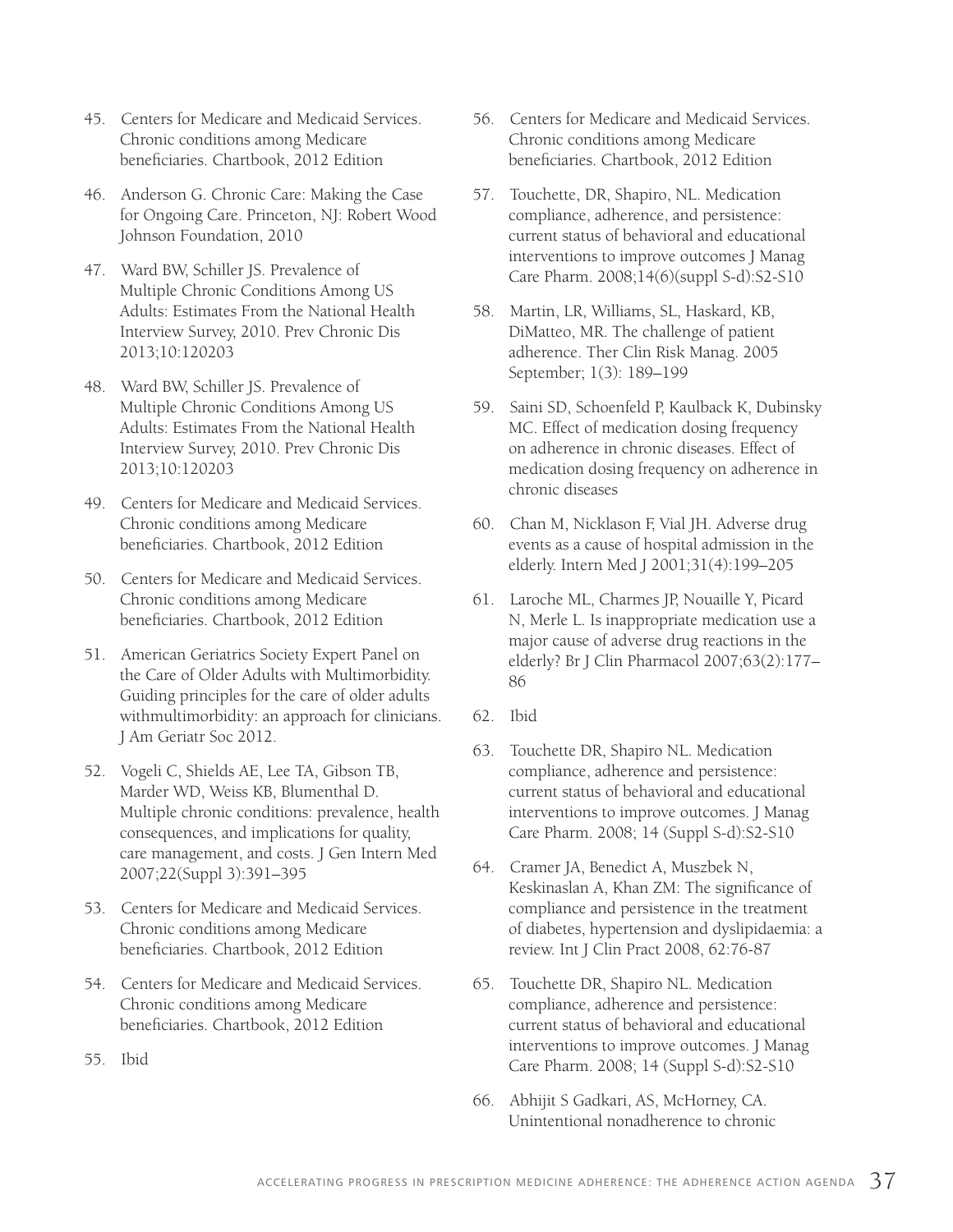prescription medications: how unintentional really? BMC Health Services Research 2012, 12:98

- 67. Di Matteo MR, Haskard KB, Williams, SL. Health beliefs, disease severity, and patient adherence: a meta-analysis. Med Care. 2007; 45: 521-528
- 68. Matthews, SM, Peden, AR, Rowles, GD. Patient-provider communication: understanding diabetes management among adult females. Patient Educ Couns. 2009; 76: 31-37
- 69. Piette, JD, Beard, A, Rosland, AM, McHorney, CA. Beliefs that influence cost-related medication nonadherence among the "haves" and "have nots" with chronic diseases. Patient Preference and Adherence 2011:5 389–396
- 70. Chandra, A, Gruber, J, McKnight, R. Patient cost-sharing and hospitalization offsets in the elderly. Am Econ Review 100, 2010; 193-213
- 71. Streeter, SB, Schwartzberg, L, Husain, N, Johnsrud, M. Patient and plan characteristics affecting abandonment of oral oncolytic prescriptions. Jour of Onc Practice 7 2011; 48s-51s.
- 72. Parks Thomas, C. How prescription drug use affects healthcare utilization and spending by older Americans: a review of the literature. AARP Public Policy Institute. April 2008
- 73. Abhijit S Gadkari, AS, McHorney, CA. Unintentional nonadherence to chronic prescription medications: how unintentional really? BMC Health Services Research 2012, 12:98
- 74. Lowry, KP, Dudley, TK, Oddone, EZ, Bosworth, HB. Intentional and unintentional nonadherence to antihypertensive medication. Ann Pharmacother 2005, 39:1198-1203
- 75. Abhijit S Gadkari, AS, McHorney, CA. Unintentional nonadherence to chronic prescription medications: how unintentional really? BMC Health Services Research 2012, 12:98
- 76. Education. USDo. National Assessment of Adult Literacy: a first look at the literacy of America's adults in the 21st century. Washington, DC. National center for Education Statistics, 2005. US Department of Education.
- 77. Williams MV, Baker DW, Parker RM, et al. Relationship of functional health literacy to patients' knowledge of their chronic disease. A study of patients with hypertension and diabetes. Arch Intern Med. 1998; 158:166–72
- 78. URAC. Supporting patient medication adherence: ensuring coordination, quality and outcomes. 2011 White Paper
- 79. Martin, LR, Williams, SL, Haskard, KB, DiMatteo, MR. The challenge of patient adherence. Ther Clin Risk Manag. 2005 September; 1(3): 189–199
- 80. Shrank WH, Hoang T, Ettner SL, Glassman PA et al. The implications of choice: prescribing generic or preferred pharmaceuticals improves medication adherence for chronic conditions. Arch Intern Med. 2006; 166: 332-337
- 81. American College of Preventive Medicine. Medication adherence time tool: improving health outcomes
- 82. Lussier, MT, Claude, R. Time to talk. Canadian Family Physician 52:11, 2006: 1401-1401
- 83. Tarn, DM, et al. How much time does it take to prescribe a new medication? Patient Educ Counsel 2008: 72:311-319
- 84. Tarn, DM, Heritage, J, Paterniti, DA, et al. Physician Communication When Prescribing New Medications. Arch Intern Med. 2006;166:1855-1862
- 85. Tarn, DM, et al. How much time does it take to prescribe a new medication? Patient Educ Counsel 2008: 72:311-319
- 86. Copher R, Buzinec, P, Zarotsky, V, Kazis , L, Iqbal, SU, Macarios, D. Physician perception of patient adherence compared to patient adherence of osteoporosis medications from pharmacy claims. Curr Med Res Opin. 2010 Apr; 26(4): 777-85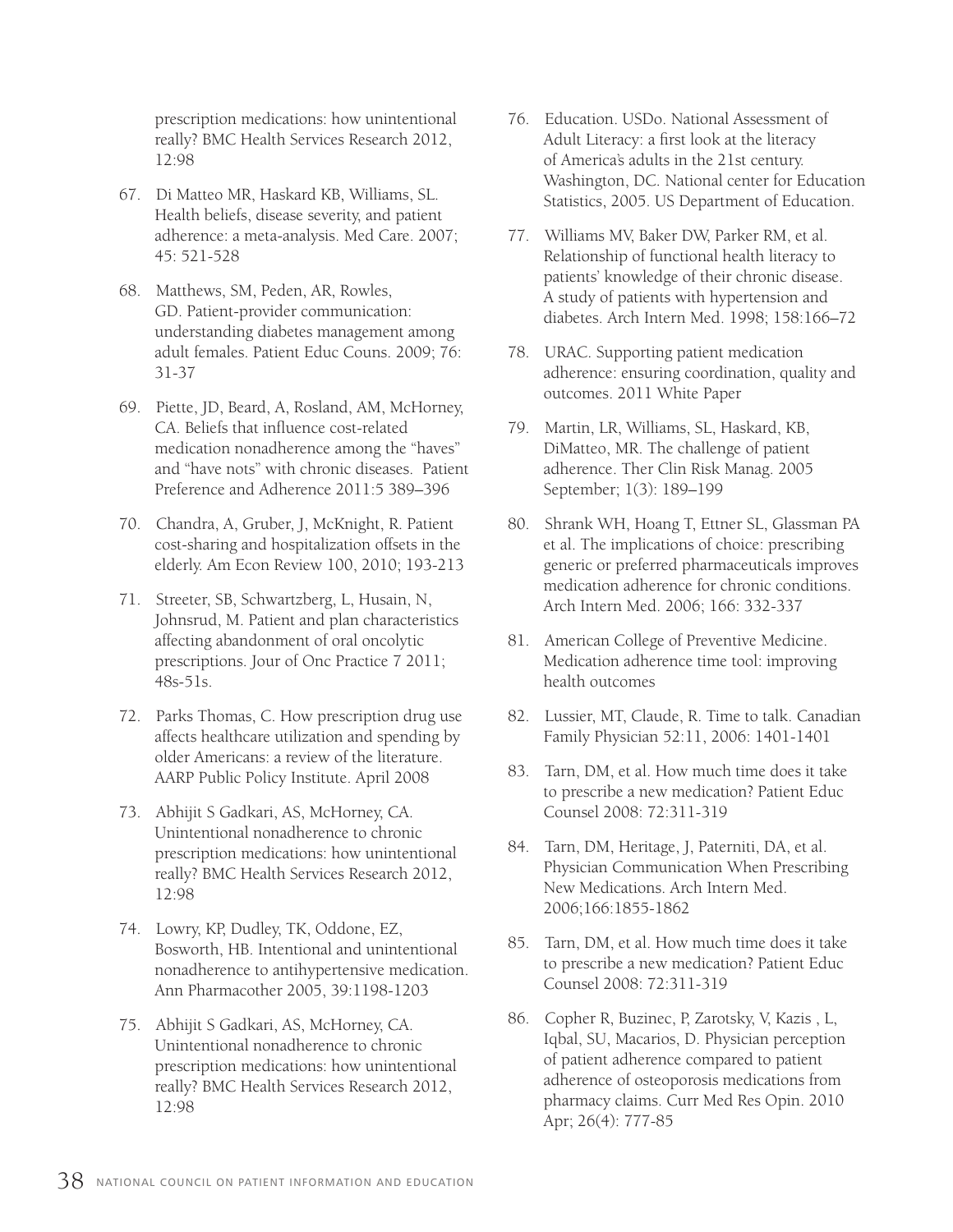- 87. Corda RS, Burke HB, Horowitz HW. Adherence to prescription medications among medical professionals. South Med J. 2000; 93(6): 565- 569
- 88. Makaryus AN, Friedman EA. Patients' understanding of their treatment plans and diagnosis at discharge. Mayo Clin Proc. 2005;80:991-994
- 89. Institute of Medicine (IOM). 2001. Crossing the Quality Chasm. Crossing the Quality Chasm: A New Health System for the 21st Century. Washington, D.C: National Academy Press
- 90. Atreja A, Bellam N, Levy S. Strategies to enhance patient adherence: Making it simple. Medacapt Gen Med. 2005:7(1): 4
- 91. NEHI. The Medication Adhenerce Roadmap: A Path Forward. August 3, 2011
- 92. Brennan TA, Dollear TJ, Hu M, et al. An integrated pharmacy-based program improved medication prescription and adherence rates in diabetes patients. Health Aff 2012;31:120-9
- 93. Barnett, MJ, Frank, J, Wehring, H, et al. Analysis of pharmacist-provided medication therapy management (mtm) services in community pharmacies over 7 years. Jour of Manag Care Pharm. 2009: 15(1); 18-31
- 94. Rucker, N.L. Insight on the issues: Medicare Part D's medication therapy management: shifting from neutral to drive. AARP Public Policy Institute. June 2012, http:www.aarp.org
- 95. Lounsbery, JL, Green, CG, Bennett, MS, Pedersen, CA. Evaluation of pharmacists' barriers to the implementation of medication therapy management services. J Am Pharm Assoc (2003) 2009;49:51-58
- 96. Rickles, NM, MacLean, LG, Hess, K, et al. Teaching medication adherence in US colleges and schools of pharmacy. Am J Pharm Educ. 2012 June 18; 76(5): 79.
- 97. NEHI. Medication adherence roadmap: a path forward: www.nehi.net
- 98. Manian FA. Whither continuity of care? N Engl J Med.1999; 340:1362-1363.
- 99. Pronovost P, Weast B, Schwarz M, et al. Medication reconciliation: a practical tool to reduce the risk of medication errors. J Crit Care. 2003; 18(4): 201-205.
- 100. Moore C, Wisnivesky J, Williams S, McGinn T. Medical errors related to discontinuity of care from an inpatient to an outpatient setting.
- 101. J Gen Intern Med. 2003; 18:646-651.
- 102. Ibid
- 103. Forster AJ, Clark HD, Menard A, et al. Adverse events among medical patients after discharge from hospital. CMAJ. 2004; 170:345-349.
- 104. Forster AJ, Murff HJ, Peterson JF, Gandhi TK, Bates DW. Adverse drug events occurring following hospital discharge Gen Intern Med. 2005; 20:317-323.
- 105. Foster, AJ. Murff, HI, Peterson, JF, et al. The incidence and severity of adverse events effecting patients after discharge from the hospital, Ann Intern Med 2003; 138: 161-167
- 106. Foster, AJ. Murff, HI, Peterson, JF, et al. The incidence and severity of adverse events effecting patients after discharge from the hospital, Ann Intern Med 2003; 138: 161-167
- 107. Rohrer, JE, Garrison, G, Oberhelman, SA, Meunier, MR. Epidemiology of polypharmacy among family medicine patients at hospital discharge. J Prim Care Community Health. 2013 Apr 1; 4(2):101-5.
- 108. Kripalani, S, Jackson, AT, Schnipper, JL, Coleman, EA. Promoting effective transitions of care at hospital discharge. Jour of Hosp Med. 2007; Vol 2; No. 5: 314-323
- 109. Howard, DH, Gazmararian J, Parker RM. the impact of low health literacy on the medical costs of Medicare managed care enrollees. Am J Med. 2005; 118:371-377
- 110. American Medical Association. There and Back Home Again, Safely. Februry 2013. http://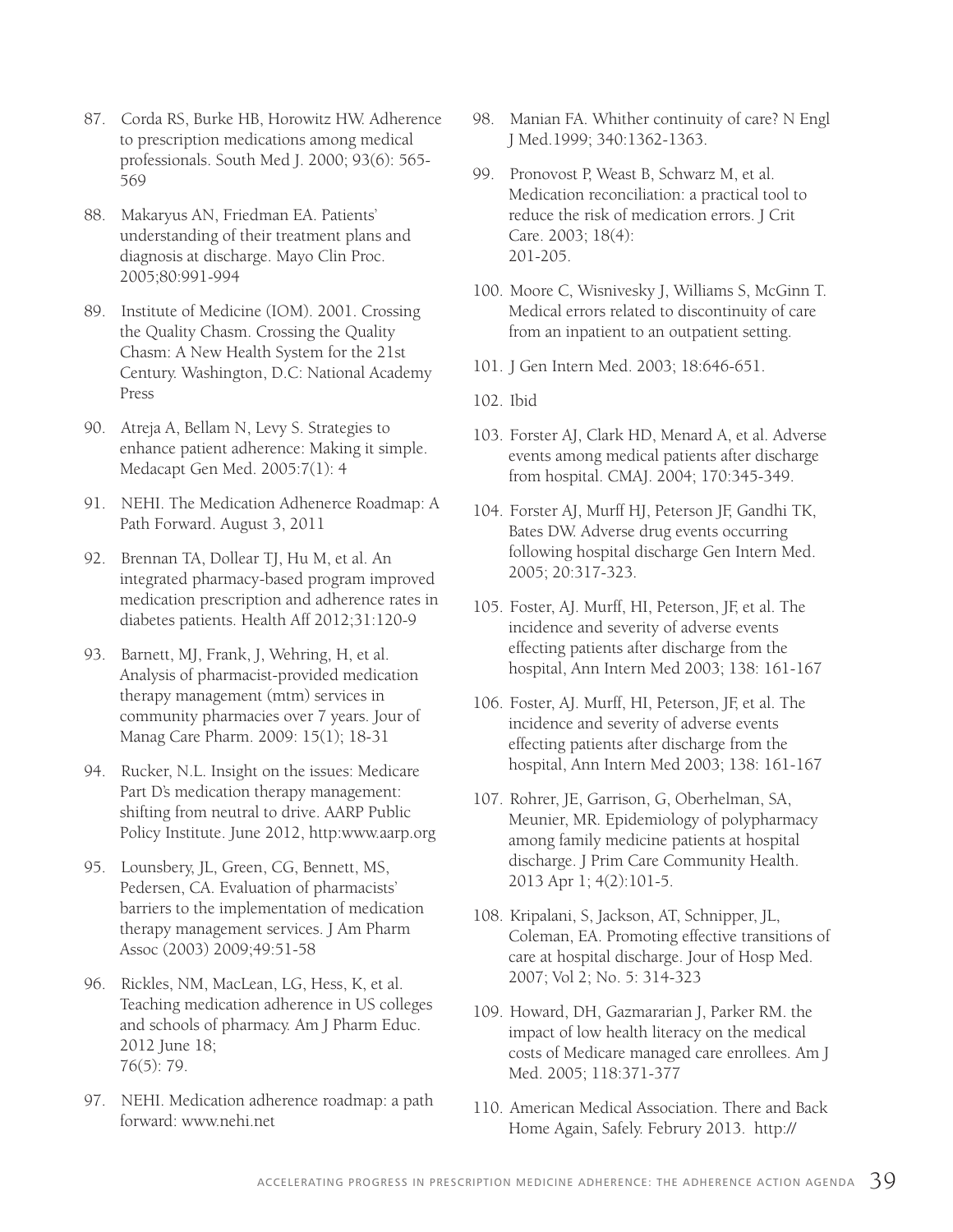www.ama-assn.org/ama/pub/news/news/2013- 02-06-principles-patient-safety-after-hospitalstays.page

- 111. Fera, T, Bluml, BM, Ellis, WM. Diabetes Ten City Challenge: Final economic and clinical results. J Am Pharm Assoc. 2009;49:e52–e60
- 112. Brennan, TA, Dollear, TJ. Hu, M, et al. An integrated pharmacy-based program improved medication prescription and adherence rates in diabetes patients. Health Affairs 2012; 31, NO. 1 (2012): 120–129
- 113. Centers for Medicare and Medicaid Services News Release. The Affordable Care Act-A Stronger Medicare Program in 2012. February 7, 2012. Available at: http://www. cms.gov/Newsroom/MediaReleaseDatabase/ Press-Releases/2013-Press-Releases-Items/2013-02-07.html
- 114. Centers for Medicare and Medicaid Services. Closing the Coverage Gap- Medicare Prescription Drugs Are Becoming More affordable. CMS Product No. 11493. Revised May 2013
- 115. Marrufo, G, Dixit, A, Perhroth, D, et al. Medication Therapy Management in a Chronically Ill Population: Interim Report. Centers for Medicare & Medicaid Services (CMS). Center for Medicare & Medicaid Innovation. January 2013.
- 116. Smith, M. Pharmacists' role in improving diabetes medication management. J Diabetes Sci Technol. 2009; 3(1): 175–179
- 117. Martin JC, Avant RF, Bowman MA, et al. Future of Family Medicine Project Leadership Committee. The future of family medicine: a collaborative project of the family medicine community. Ann Fam Med. 2004;2(suppl 1):S3–S32
- 118. National Conference of State Legislatures. LegisBrief. The Medical Home Model of Care: Reducing Cost and Improving Quality. September 2012.
- 119. National Conference of State Legislatures. LegisBrief. The Medical Home Model of

Care: Reducing Cost and Improving Quality. September 2012

- 120. Patient-Centered Primary Care Collaborative . Patient-Centered Medical Home. Integrating Comprehensive Medication Management to Optimize Patient Outcomes. Second Edition. June 2012. http://www.pcpcc.org/sites/default/ files/media/medmanagement.pdf
- 121. Medicare Payment Advisory Commission (MedPAC). Report to Congress: Medicare and the Health Care Delivery System. June 15, 2012. Available from: http://www.medpac.gov/ documents/Jun12\_EntireReport.pdf
- 122. Academy Health Insights. What Works in Care Coordination? Activities to Reduce Spending in Medicare Fee-for-Service. Available from: http://www.academyhealth.org/files/ RICareCoordination.pdf
- 123. Traynor, Kate. Fairview MTM services support accountable care. AJHP News; September 15, 2012. Available from: http://www.ashp.org/ menu/ News/PharmacyNews/NewsArticle. aspx?id=3770
- 124. Ibid
- 125. Medicare Payment Advisory Commission (MedPAC). Report to Congress: Medicare and the Health Care Delivery System. June 15, 2012. Available from: http://www.medpac.gov/ documents/Jun12\_EntireReport.pdf
- 126. Centers for Medicare and Medicaid Services. Community-based Transitions Program. Available at: http://innovation.cms.gov/ initiatives/CCTP/?itemID=CMS1239313
- 127. Dayer, L, Heldenbrand, S, Anderson, et al. Smartphone medication adherence apps. J Am Pharm Assoc. 2013; 53(2):172-181.